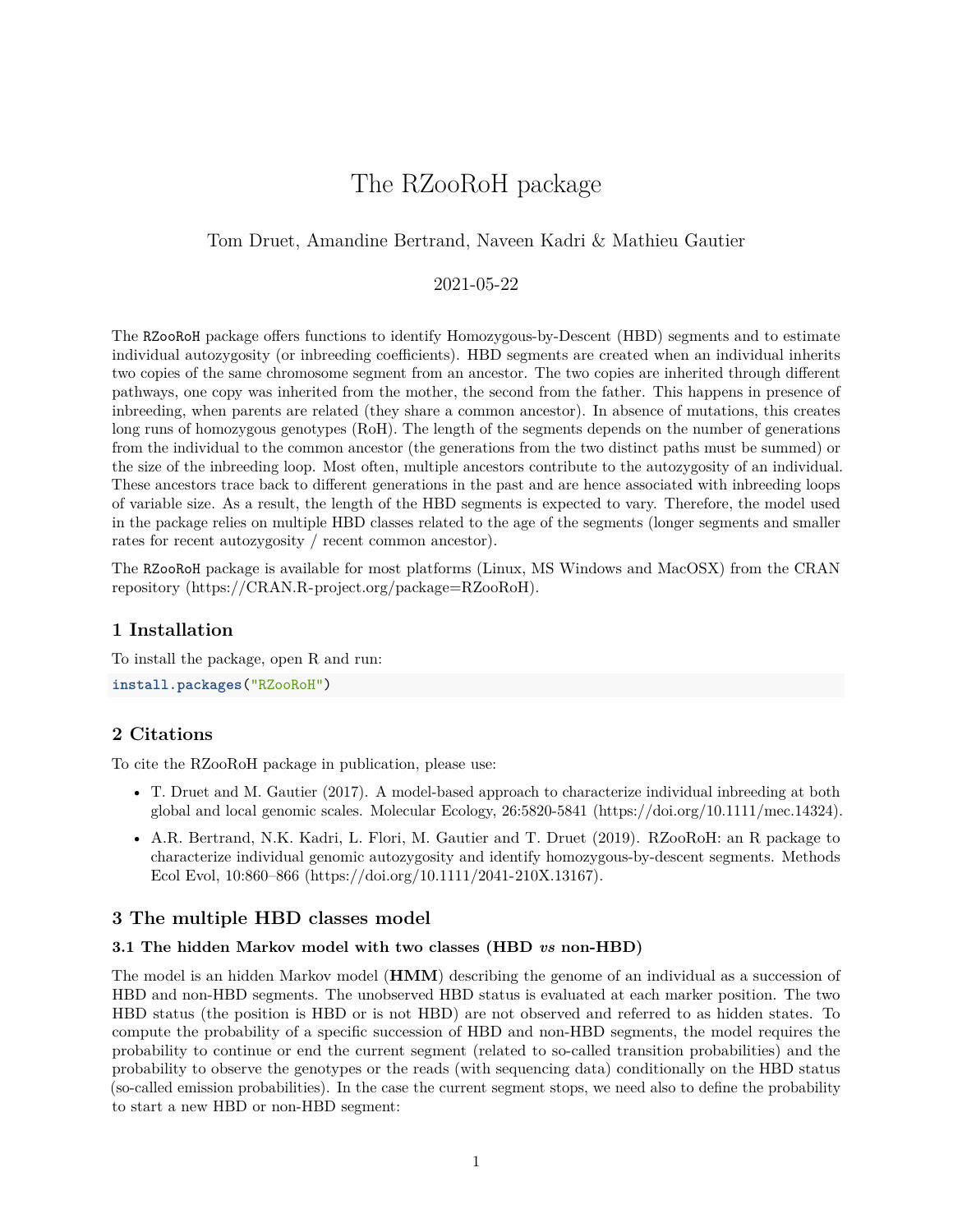- The length of HBD segments is exponentially distributed [\(Thompson, 2013\)](#page-45-0). We can use this to model the probability to continue or stop a segment. The probability to end a segment between two markers separated by d Morgans is  $e^{-Rd}$ , where R is the rate of the exponential distribution. The expected length of HBD segments is then 1/R Morgans (high rates corresponding to shorter segments).
- The probability to observe a genotype depends on the HBD status, the allele frequencies, the genotyping error rate and the mutation rate. In HBD segments, genotypes are expected to be mostly homozygous with higher probabilities to observe frequent alleles. In non-HBD segments, genotypes are expected to follow Hardy-Weinberg proportions. When genotypes are not know with high confidence (e.g., with low fold-sequencing data), the HMM framework allows to use the genotype probabilities and to integrate over the three possible genotypes.
- The probability to start a new HBD or non-HBD segment will be equal to the mixing proportion. An HMM is indeed a mixture distribution and the mixing proportions defines how frequent the different hidden states are.

More details on one HBD class HMM can be found in Leutenegger [\(2003\)](#page-44-0), Vieira et al. [\(2016\)](#page-45-1), Narasimhan et al. [\(2016\)](#page-44-1) and Druet and Gautier [\(2017\)](#page-44-2).

# **3.2 Extending to multiple HBD classes**

Assuming a single HBD class amounts to consider that all HBD segments have the same expected length. This might be interpreted biologically as considering that all the autozygosity traces back to a single ancestor or several ancestors living in the same generation. A multiple HBD classes model assumes instead that each HBD class has its own expected length and frequency allowing to fit more realistic situations where ancestors contributing to autozygosity trace back to different generations in the past. This is the case in most populations (see Druet and Gautier [\(2017\)](#page-44-2) or Sole et al. [\(2017\)](#page-45-2) for examples).

The multiple HBD classes HMM still describes the genome of an individual as a succession of HBD and non-HBD segments. However, the HBD segments are categorized in different classes (e.g., very long, long, normal, short or very short HBD segments). Each of the classes defines an hidden state. The principle is the same as for the first HMM except that several classes of HBD segments are defined (based on their length). To compute the probability of a specific succession of HBD and non-HBD segments, the model requires the same probabilities as before:

- The length of HBD segments is exponentially distributed. Now, each class has its own rate *Rk*, where *k* is the class number. The probability to end a segment from class *k* between two markers separated by d Morgans is *e* −*Rkd* . The expected length of HBD segments from class *k* is then 1*/R<sup>k</sup>* Morgans (high rates corresponding to shorter segments).
- The probability to observe a genotype depends on the HBD status, the allele frequencies, the genotyping error rate and the mutation rate. The same emission probabilities are used for all HBD classes (see above).
- The probability to start a new HBD or non-HBD segment will be equal to the mixing proportion. Each class *k* has its own mixing coefficient *Mk*. This coefficient defines the frequency (the abundance) of the segments from each class.

A full description of the model is described in Druet and Gautier [\(2017\)](#page-44-2).

# **3.3 Identifying HBD segments and estimating HBD probabilities with an HMM**

We presented above some elements to compute the probability of a single succession of HBD and non-HBD segments but this is not our main interest. Indeed, we want to compute the probability of a possible sequence (of states) in order to find the best sequence or to estimate probabilities by integration over all sequences. The number of possible sequences of states increases rapidly with the number of markers *nsnp* and is equal to  $K^{nsnp}$ , where K is the number of states (classes).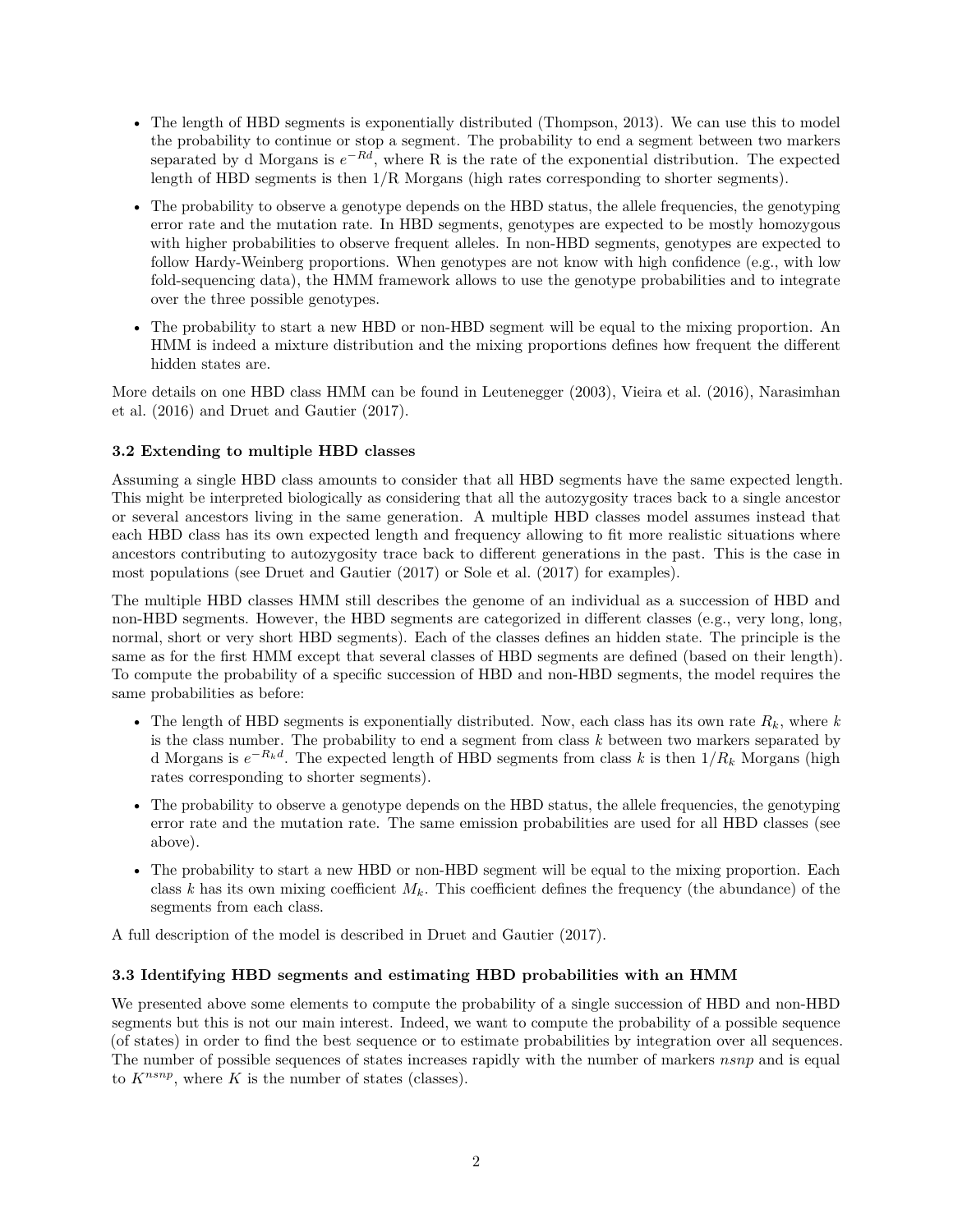Fortunately, in the HMM framework we can efficiently compute the likelihood of the data and the probability to belong to each class at each marker position with the forward-backward algorithm [\(Rabiner, 1989\)](#page-45-3). With the forward-backward algorithm, the probabilities are obtained by integration over all possible sequences of states. As a result we obtain at a marker position, the probability that the genome of the studied individual belongs to a HBD segment from class *k*. The probabilities are obtained by integrating over all possible length of HBD segments (over all possible window sizes).

Alternatively, it is also possible to use the Viterbi algorithm [\(Rabiner, 1989\)](#page-45-3) to identify the most likely sequence of states or succession of HBD and non-HBD segments. In that case, every marker position is assigned to one of the *K* classes and stretches of markers assigned to the same class form HBD segments. We do not longer obtain probabilities.

# **3.4 Model and results interpretation**

The different HBD classes are defined by their specific rates *Rk*. The length of HBD segments from class *k* is exponentially distributed with rate  $R_k$  and mean  $1/R_k$ . Classes with lower rates correspond to longer HBD segments from more recent common ancestors. Therefore, different HBD classes can be interpreted as HBD segments of different groups of ancestors tracing back to different generations in the past. The rate of the class is approximately equal to the size of the inbreeding loop in generations [\(Druet and Gautier, 2017\)](#page-44-2). So, the rate of the class is approximately equal to twice the number of generations to the common ancestor. For instance, a class with a rate  $R_k$  equal to 10 would correspond approximately to ancestors five generations ago whereas a class with a rate  $R_k$  equal to 100 would correspond approximately to ancestors fifty generations ago. These are off course no precise estimations of age of HBD segments but rather qualitative measures.

The HMM relies on two sets of parameters, the rates  $R_k$  and the mixing coefficients  $M_k$ . The interpretation of the rates  $R_k$  has been explained in the previous paragraph. With single HBD class models, the mixing coefficient can be interpreted as the inbreeding coefficient (see [\(Leutenegger et al., 2003\)](#page-44-0)). However, in multiple HBD classes models, the mixing coefficients have no straightforward biological interpretation. They represent the frequency of the segments from different classes but not their contribution to total autozygosity. Indeed, one long segment can contribution more than many small segments. To estimate the contribution of each class to the genome we will rather use the estimated probabilities (see next).

With the forward-backward algorithm, we obtain at each marker position the probability to belong to each state. We call the probability estimated at one marker position a local probability whereas global probabilities are obtained by averaging local probabilities over the genome, they are genome-wide estimates. The HMM provides local and global probabilities to belong to each class. Global probabilities provide the contribution from each class to the genome and for HBD classes their provide an estimate of autozygosity associated with one class. We call the estimated contribution of one HBD class as the realized autozygosity.

The sum of probabilities to belong to each HBD class provide an estimate of the total HBD probability. The sum can be local and provides hence estimate of local HBD probability that can be used for homozygosity/autozygosity mapping experiments [\(Wang et al., 2009;](#page-45-4) [Leutenegger et al., 2006\)](#page-44-3). If the sum is genome-wide, then its provides an estimate of total autozygosity.

Inbreeding coefficients are estimated with respect to a base population that needs to be defined by the user. The different HBD classes and their rates *R<sup>k</sup>* allow to define base populations since rates are related to the "age of the ancestors" (see first paragraph of this section). By summing the global probabilities from all HBD classes with a rate smaller or equal than a threshold  $T$  ( $R_k \leq T$ ), we obtain an estimate of the indicateding coefficient F when the base population is set approximately  $0.5^*T$  generations in the past (a few more generations).

Finally, when running the Viterbi algorithm, we obtain segments associated with different HBD classes (stretches of markers assigned to the same HBD class). We can define HBD segments as segments associated with any of the HBD classes or restrict the definition to HBD classes with a rate smaller than a threshold (eventually defining the base population).

# **4 Differences with other approaches**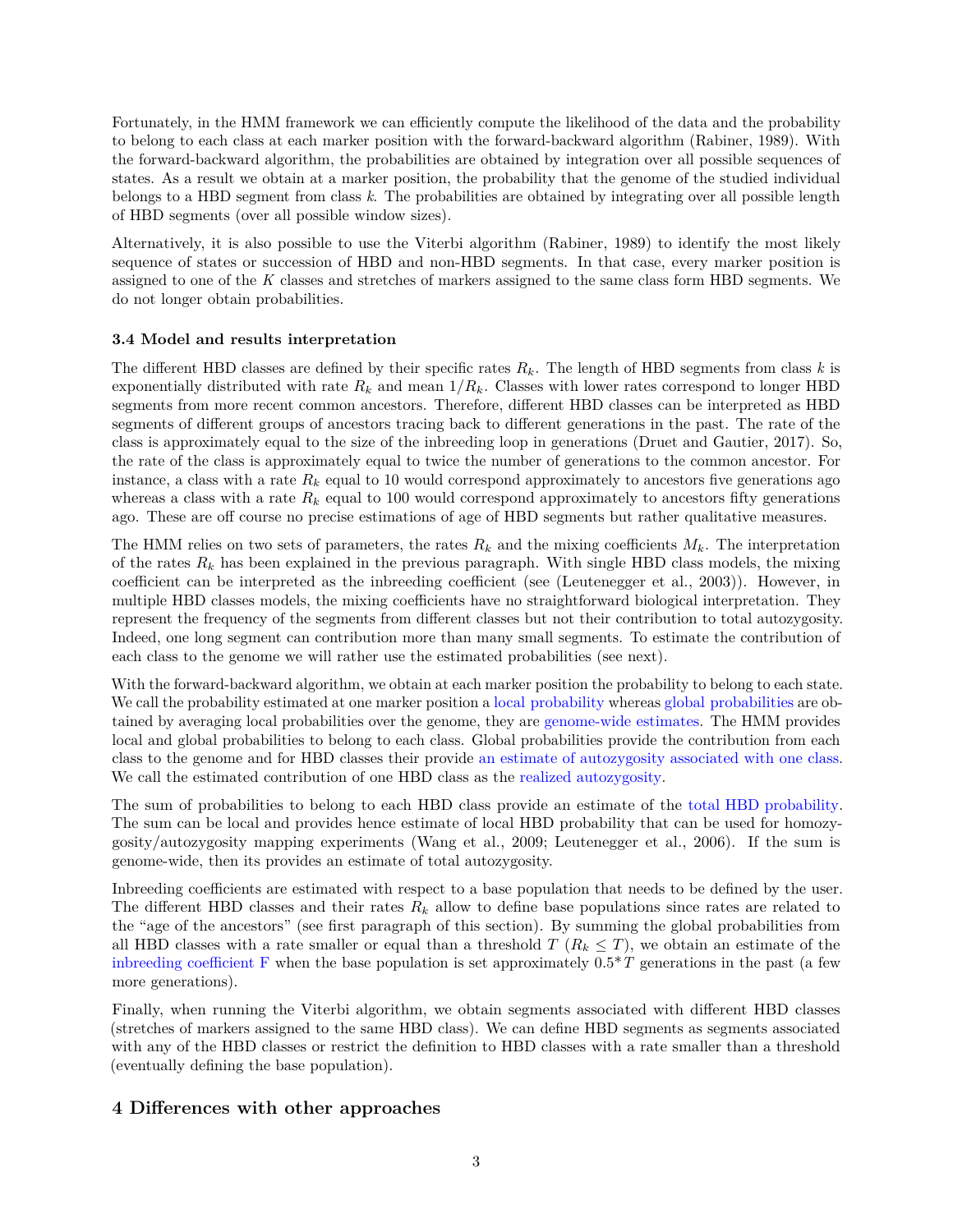#### **4.1 Some differences with window-based approaches identifying ROH**

Several approaches to identify ROH (later interpreted as HBD segments) are based on gathering information in sliding windows. With rule-based methods [\(McQuillan et al., 2008\)](#page-44-4), stretches of genotypes fulfilling certain criteria (e.g., number of SNPs, number of heterozygous and missing genotypes, marker density, window length, marker spacing) are interpreted as HBD segments. Ideally, the criteria should be optimized for every data set (population, genotyping technology, etc.). Such an approach is implemented in PLINK [\(Purcell et al.,](#page-45-5) [2007\)](#page-45-5). In likelihood-based approaches [\(Broman and Weber, 1999;](#page-44-5) [Pemberton et al., 2012\)](#page-45-6), LOD-scores are computed to classify windows as HBD or non-HBD. The marker allele frequencies and genotyping errors are used to compute the likelihood, making the approach less sensitive to marker recruitment bias. The optimal window size is determined by selecting the smallest value resulting in a clear bi-modal distribution of LOD scores. Likelihood-based approaches should be preferred to rule-based approaches since they better account for allele frequencies and genotyping errors.



Figure 1: Distribution of length of HBD segments identified in Belgian Blue beef cattle with different models (results from Sole et al. (2017)). We observe that a model with 1 HBD class (1R) has more segments of intermediary size (10-100 kb). The model with 14 classes identifies more long segments ( $>$  500 kb).

The emission probabilities of the HMM use the allele frequencies and the genotyping error rates similarly to likelihood-based ROH. Therefore, they are less sensitive to marker recruitment bias or filtering criteria (minimum MAF). Sometimes rule-based ROH are run inappropriately with monomorphic markers. In HMM, these markers are automatically non-informative. In addition, HMM use information from the genetic map (distance between markers), taking automatically into account marker density or marker spacing and being more robust to variable recombination rates along the genome. HMM also automatically explore all possible lengths of HBD segments (they do not require the definition of an optimal window size) and provide HBD probabilities. Another benefit from the HMM is that they can work with genotype probabilities or likelihoods and with irregular marker spacing (exome, GBS). Therefore, they can also efficiently handle exome or whole-genome (including low-fold) sequence data [\(Magi et al., 2014;](#page-44-6) [Narasimhan et al., 2016;](#page-44-1) [Vieira et al.,](#page-45-1) [2016\)](#page-45-1).

ROH-based approaches and HMM have been compared in a few simulations studies. As often, the simulated scenarios can influence the results (the selected marker density, a uniform marker spacing, the presence of genotyping errors or not, etc). In addition, the parameters of the ROH can be adapted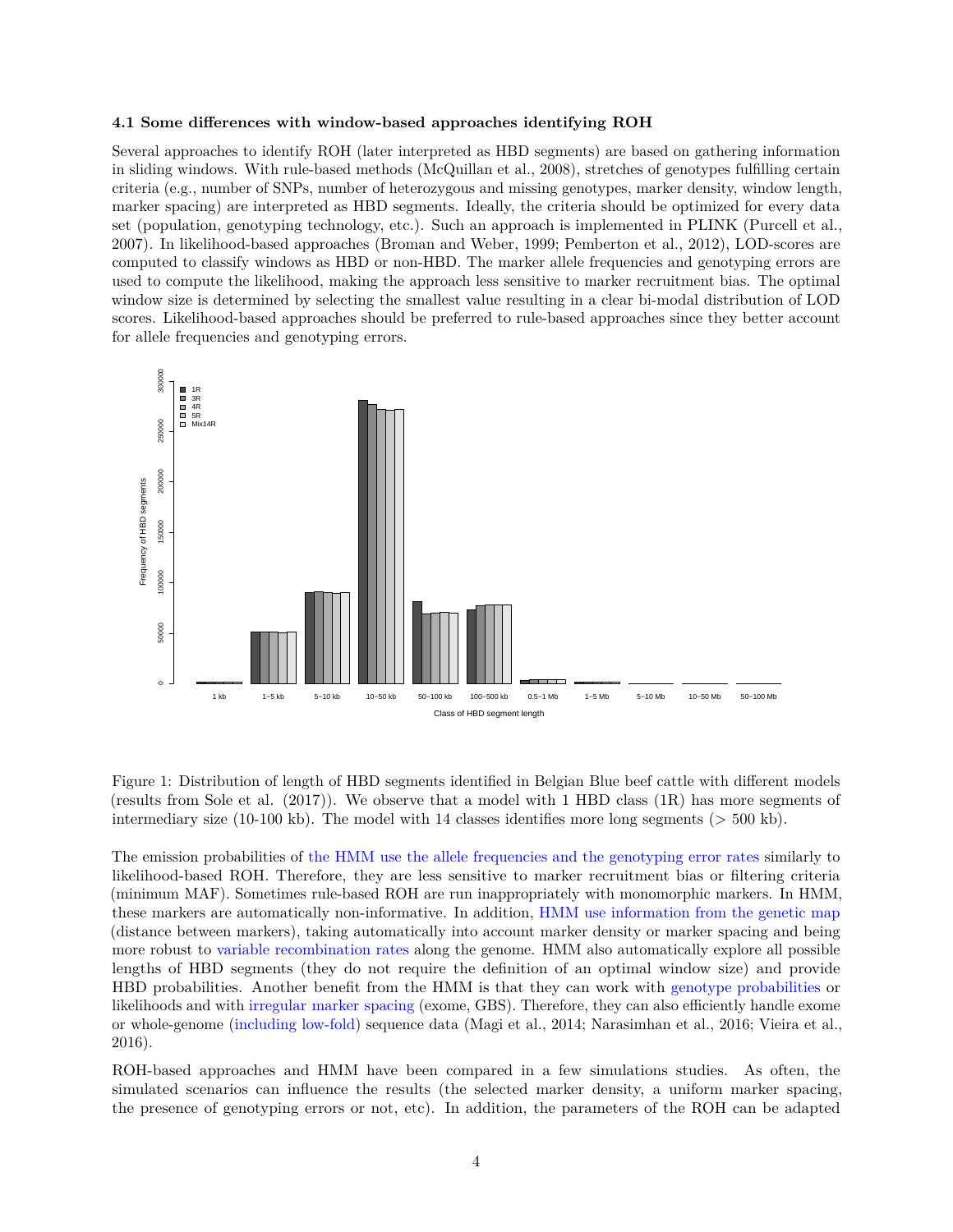to better fit the simulations. Therefore, comparisons should be interpreted with caution. Recently, Narasimhan et al. (2016) found that HMM had lower false positive rates (FPR) and false negative rates (FNR) compared to ROH estimated with PLINK. Druet and Gautier (2017) concluded that the differences between the three approaches was small when informativity was high (many SNPs per HBD segment) whereas the HMM performed better for shorter segments or at lower marker density in terms of the estimated realized inbreeding coefficient or the local autozygosity estimation (e.g. at a locus). By changing rules to call ROH (e.g., window size or number of heterozygous SNPs in ROH), it was possible to optimize the behavior of the window-based approaches. For instance, the FNR can be increased at the expense of a higher FPR by using more aggressive parameters (e.g., shorter windows).

The use of HMM is particularly valuable when information is sparser (Druet and Gautier, 2017) and HBD versus non-HBD classification is more uncertain (e.g., low fold-sequencing experiments, lower marker density, older and shorter HBD segments, biased genotyping arrays, etc.). It is also very useful when the information is more variable (variable allele frequencies, distances between markers, recombination rates, coverages, genotyping errors). For instance, [Magi et al.](#page-44-6) [\(2014\)](#page-44-6) showed that an HMM based approach outperforms PLINK when applied to whole-exome sequences data by considering the distances between consecutive SNPs. Vieira et al. (2016) demonstrated the importance to use genotype likelihoods (as integrated in some HMM approaches) instead of genotypes (as used in window-based approaches) when dealing with low-fold sequencing data. HMM estimating HBD probabilities provide information on the uncertainty associated with the inference when the information is degraded. Overall, the HMM approach is particularly beneficial in situations encountered in wild organisms including lower marker densities, low-fold sequencing data, marker recruitment bias, uneven marker spacing, variable genotyping error rates, variable recombination rates, etc.

Finally, HMM present also conceptual differences with ROH-based methods since, by providing probabilities, they do not rely on the selection of various thresholds such as marker spacing, window size, minimum number of SNPs, etc. that should be re-defined for each data set.

### **4.2 Benefits of using multiple HBD classes**

The multiple HBD classes model assumes that each HBD class has its own expected length and frequency [\(Druet and Gautier, 2017\)](#page-44-2) allowing to fit realistic situations where ancestors contributing to autozygosity trace back to different generations in the past. These classes are related to the age of common ancestors associated with the HBD classes (see section 2.4): classes with longer segments (lower rates) correspond to more recent common ancestors and vice versa.

Here are some benefits of using multiple HBD classes:

- It results in a better fit of individual genetic data and more accurate estimations of autozygosity levels both locally and globally, particularly in complex populations. We showed through simulations that singles HBD class models might underestimate the autozygosity when multiple generations contribute to it [\(Druet and Gautier, 2017\)](#page-44-2). Similarly, we illustrated with real cattle data that the use of single HBD class models results in lower estimates of autozygosity.
- With a single HBD class the distribution of length of identified HBD segments is more concentrated at intermediate values (Sole et al. [\(2017\)](#page-45-2); see Figure 1). Indeed, the smallest segments are not captured with a single class whereas long segments are fragmented in multiple smaller segments. Obtaining the correct length of HBD segments is essential to interpret the results, in particular to estimate the age of the ancestor.
- These extended models offer the possibility to reveal the recent demographic history by partitioning HBD segments in different age-related classes and to estimate the contribution of different generations in the past to the current autozygosity, at both an individual and a population scales [\(Druet and](#page-44-2) [Gautier, 2017\)](#page-44-2).
	- **–** At individual scale, presence of long HBD segments in HBD classes with rates *R<sup>k</sup>* of two to four indicates that the parents were highly related (parent-offspring matings or brother-sister matings). Age of the HBD classes and their importance help to determine the relationship between parents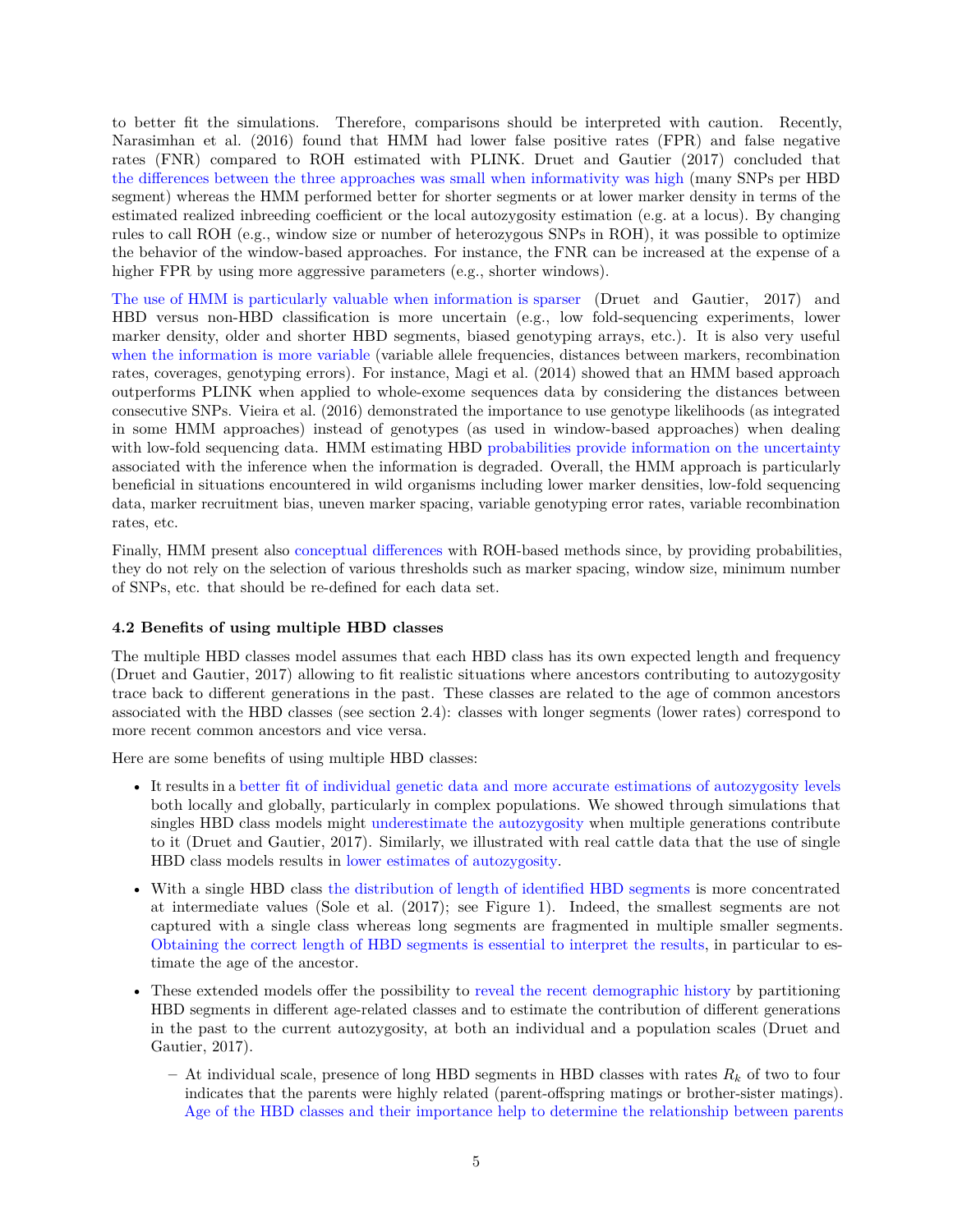

Figure 2: Estimated level of autozygosity per HBD class in five humans (A), five dogs (B) and five sheeps (C). Each colour is associated with a distinct class (defined by its rate). The heights of each colour bar represent the estimated level of autozygosity associated with the class, and the total height represents the total estimated autozygosity (results from Druet and Gautier (2017)). Three dogs have total values close to 0.5 and the method indicates that 25 percent of the genome is associated with HBD classes with rates equal to 2 or 4. These values are compatible with parent-offspring matings combined with additional autozygosity from more distance ancestors. The most inbred sheep has autozygosity levels higher than 0.30 but mainly associated with more distant ancestors (approximately 8 generations in the past). These examples illustrate that the partitioning in different HBD class might help to understand the relationship between the parents or past demographic events at the individual level.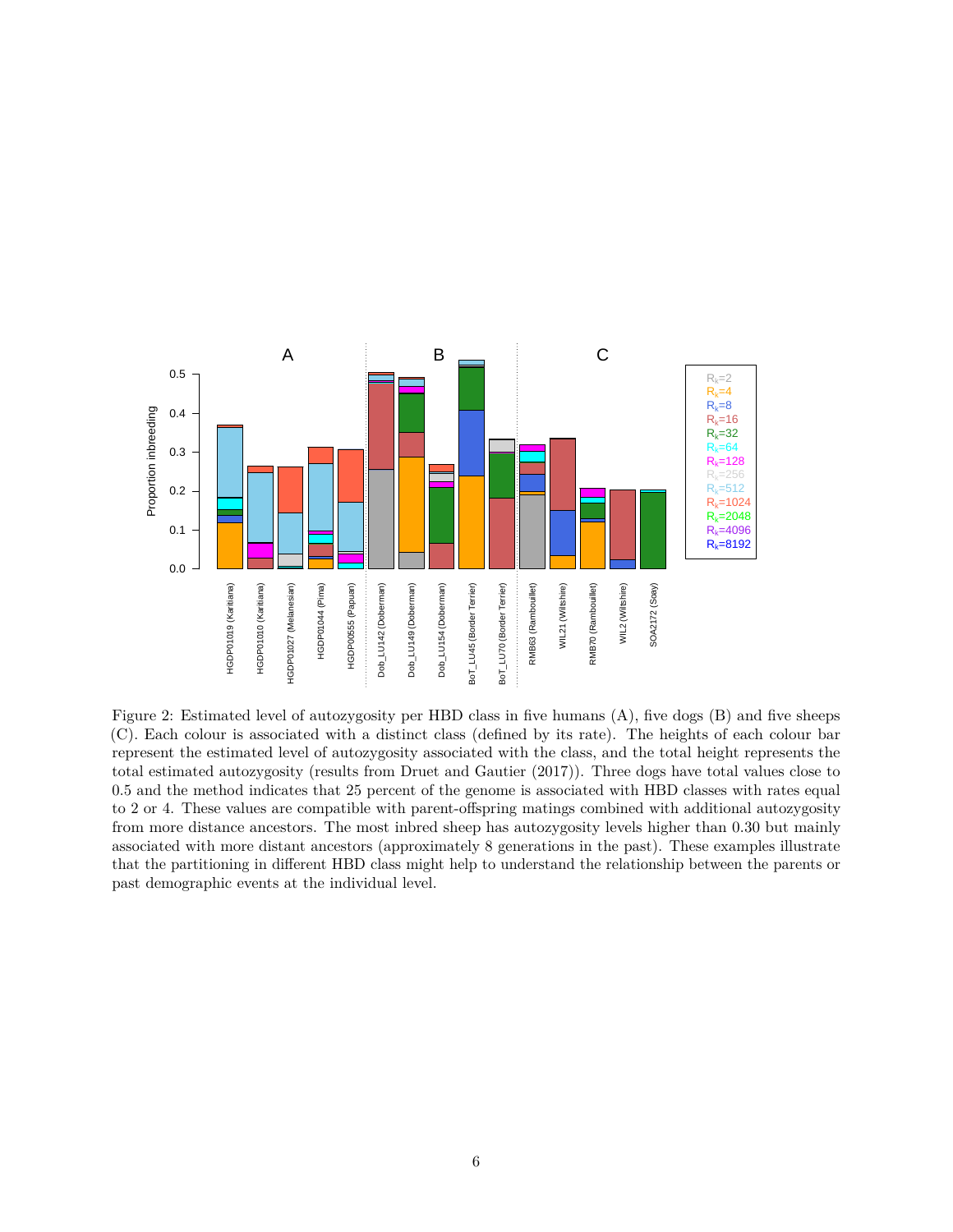and the mating habits (see Figure 2 for an example). This might be particularly interesting in studies on wild populations where relationships between parents are often unknown.

- **–** At the population level, large contributions of a class to autozygosity indicates a reduced effective population size (Ne) at that time period possibly associated with a bottleneck or a founder effect. Similarly, low contribution to autozygosity suggests large Ne in a past period.
- The use of multiple HBD classes makes LD pruning less important because recent and ancient HBD segments are separated in distinct classes [\(Druet and Gautier, 2017\)](#page-44-2). Indeed, we compared the results obtained with a single HBD class HMM applied with a pruning strategy (the data set with  $> 600,000$ SNPs was divided in 100 data sets with  $\sim 6500$  SNPs, 1% of the data) [\(Leutenegger et al., 2011\)](#page-44-7) and those obtained with our model (using 14 HBD classes and without pruning). The results from both studies were consistent; for instance the autozygosity estimated by Leutenegger et al. [\(2011\)](#page-44-7) were highly correlated to the recent autozygosity associated with the first four HBD classes (see Figure 3). More details are described in [\(Druet and Gautier, 2017\)](#page-44-2).



Figure 3: Comparison of individual autozygosity estimated with FEstim (1 HBD class) and a pruning strategy with recent autzoygosity classes estimated with a multiple HBD classes model (results from Druet and Gautier  $(2017)$ .

# **5 Input data**

#### **5.1 Data format and conversion from PED or VCF files**

Several data formats are accepted, including the Oxford GEN format [\(Marchini et al., 2007\)](#page-44-8). SNPs are always organized by row and individuals per column. The first columns should include marker information and subsequent column genotype / sequence information per individual. The package runs on autosomes (e.g., no sexual chromosome) and for bi-allelic markers.

#### **5.1.1 Fields for marker information**

The number of columns used to described the markers is not fixed, by default we expect five columns with marker information (chromosome, marker name, position, first allele and second allele). Two columns are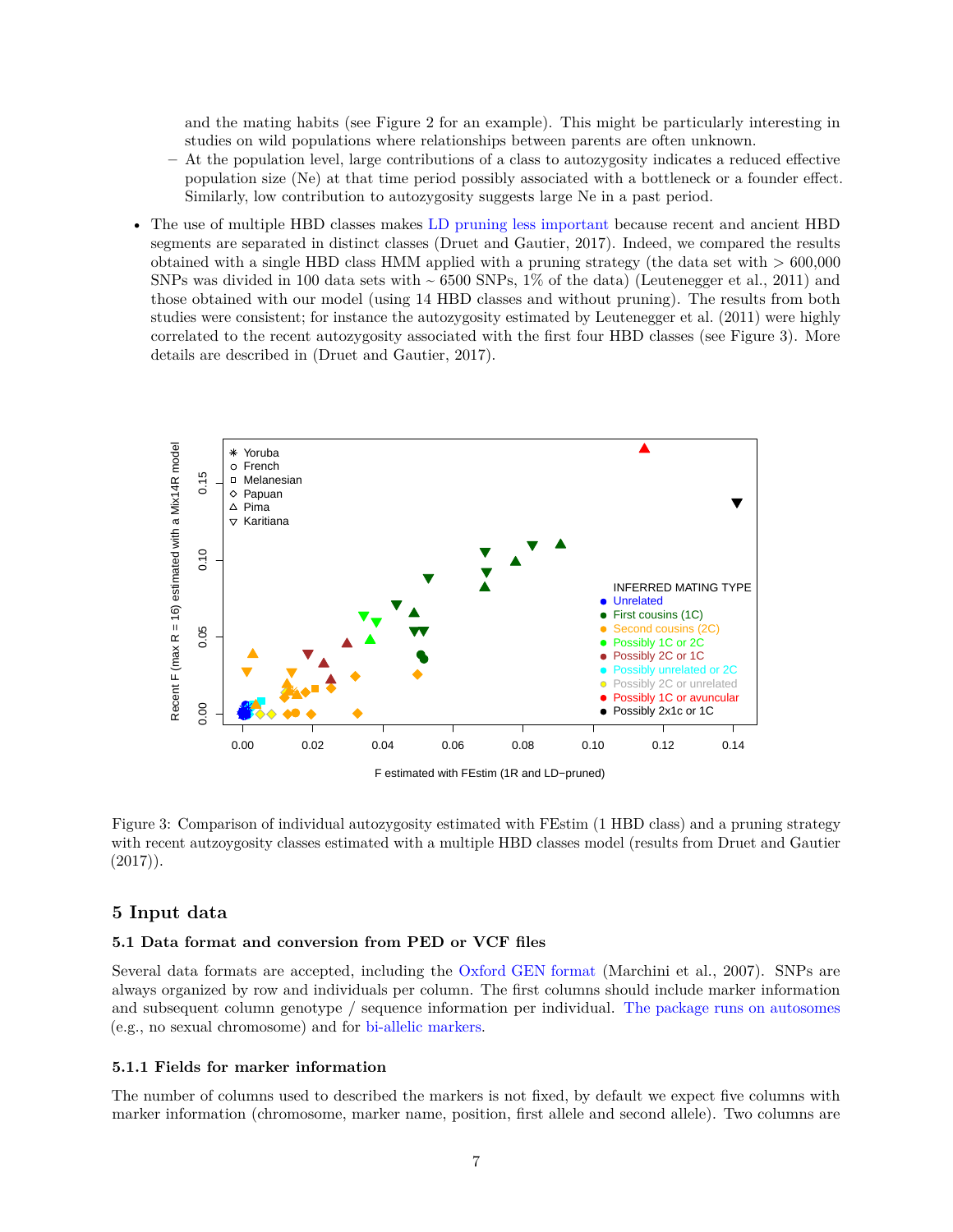mandatory: the chromosome field and the position field. The other fields are not used. More or less columns can be provided and the order of the columns can be changed as the read function (zoodata) allows to specify the information.

The position field should ideally be in genetic distances. The package works with distances in cM multiplied by 1,000,000. When genetic distances are not available, physical distances in base pairs (bp) can be used, assuming 1 Mb = 1 cM as observed in some species. Internally, distances are converted to Morgans (division by 100,000,000) and rates can be interpreted as a function of number of generations to the ancestor. If positions are expressed on a different scale, then the model will adjust by rescaling the rates by the same magnitude (in case the rates are estimated).

SNP with a null position will be discarded. Ideally, this should done prior to load data in RZooRoH.

# **5.1.2 Fields for genotype / sequence information**

After the columns for the marker information come the columns with the genotype / sequence information. One, two or three columns are expected per individual according to the format:

- GT format: 1 column per individual containing the genotypes expressed as allele dosages, 0 for AA, 1 for AB and 2 for BB. Missing genotypes are indicated by a value of 9.
- GL format: three columns per individual containing genotype likelihoods in phred scores for the three possible genotypes REF/REF, REF/ALT, ALT/ALT. This field is available in some VCF files (obtained after variant calling with sequencing data).
- GP format: three columns per individual containing genotypes probabilities for the three possible genotypes AA, AB and BB. This format corresponds to the Oxford GEN format.
- AD format: two columns per individual containing the number of reads for the first allele and for the second allele. This field is also available is some VCF files.

### **5.1.3 Examples for the four data formats**

Example of a file in **GT format**. There are four columns to describe the markers: chromosome, position (in bp), first allele and second allele. Then we have genotypes for ten individuals (we observe only 0's and 1's, AA and AB).

```
file1 <- system.file("exdata","BBB_PE_gt_subset.txt",package="RZooRoH")
myfile1 <- read.table(file1,header=FALSE)
head(myfile1)
#> V1 V2 V3 V4 V5 V6 V7 V8 V9 V10 V11 V12 V13 V14
#> 1 chr1 6665 G A 0 0 0 0 0 0 0 0 0 0
#> 2 chr1 9149 G A 0 0 0 1 1 0 0 1 0 1
#> 3 chr1 13812 T C 1 1 0 1 1 0 0 0 1 1
#> 4 chr1 29575 C G 0 0 0 0 0 0 0 1 0 0
#> 5 chr1 31490 T C 0 0 0 0 0 0 0 1 0 0
#> 6 chr1 33632 C T 0 0 0 0 0 0 0 1 0 0
```
Example of a file in **GL format**. There are five columns to describe the markers: chromosome, marker name, position (in bp), first allele and second allele (default format). Then we have genotype likelihoods in phred scores (three values per individual) for ten individuals. We print the first three individuals. The phred scores can be converted in genotype probabilities (see<https://samtools.github.io/hts-specs/VCFv4.1.pdf> for more information).

```
file2 <- system.file("exdata","BBB_NMP_pl_subset.txt",package="RZooRoH")
myfile2 <- read.table(file2,header=FALSE)
head(myfile2[,1:14])
```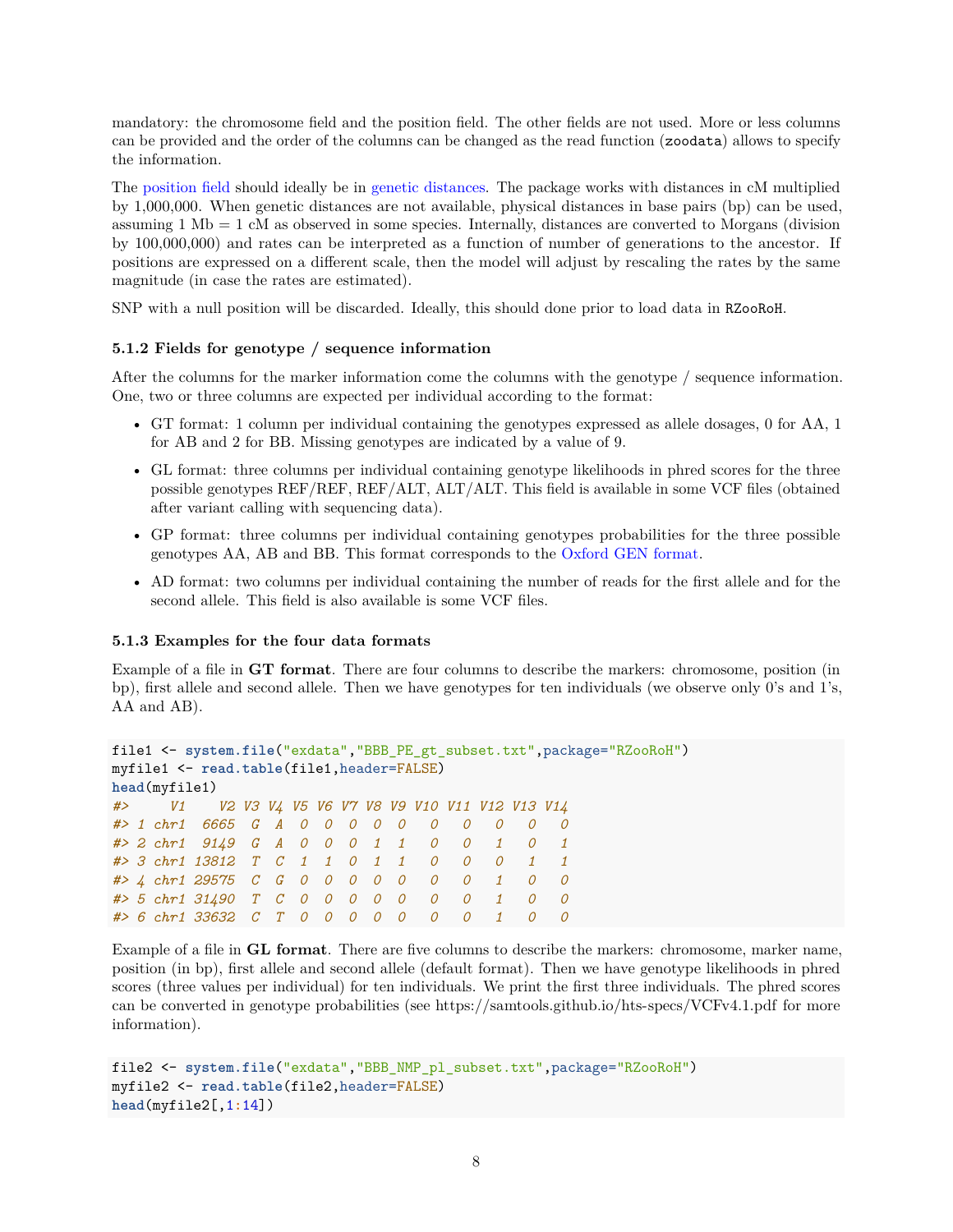|  | $#$ > $V1$ |                                                       | V2 V3 V4 V5 V6 V7 V8 V9 V10 V11 V12 V13 V14 |  |  |  |  |  |  |
|--|------------|-------------------------------------------------------|---------------------------------------------|--|--|--|--|--|--|
|  |            | #> 1 chr1 . 9149 G A 0 12 213 0 3 41 0 0 0            |                                             |  |  |  |  |  |  |
|  |            | #> 2 chr1 rs208929886 35740 T A 37 3 0 0 0 0 0 0 0 0  |                                             |  |  |  |  |  |  |
|  |            | #> 3 chr1 rs208268304 35742 C G 37 3 0 0 0 0 0 0 0 0  |                                             |  |  |  |  |  |  |
|  |            | #> 4 chr1 rs384017208 36011 G A 0 6 78 0 0 0 0 0 0 0  |                                             |  |  |  |  |  |  |
|  |            | #> 5 chr1 rs132895573 36337 G A 0 6 78 32 0 73 0 0 0  |                                             |  |  |  |  |  |  |
|  |            | #> 6 chr1 rs208669904 36440 A G 0 3 40 41 3 0 0 0 0 0 |                                             |  |  |  |  |  |  |

Example of a file in **GP format**. There are also five columns to describe the markers as above. Then we have genotype probabilities for AA, AB and BB genotypes (three values per individual) for ten individuals. We print the first three individuals. This corresponds to the oxford GEN format when the marker information columns are chromosome, marker name, position, first allele and second allele.

```
file3 <- system.file("exdata","BBB_NMP_GP_subset.txt",package="RZooRoH")
myfile3 <- read.table(file3,header=FALSE)
head(myfile3[,1:14])
#> V1 V2 V3 V4 V5 V6 V7 V8 V9 V10
#> 1 chr10 chr10:126_G_A 126 G A 0.000000 0.000000 0.000000 0.531308 0.335233
#> 2 chr10 chr10:297_C_T 297 C T 0.888184 0.111816 0.000000 0.984398 0.015602
#> 3 chr10 chr10:1173_C_T 1173 C T 0.624537 0.313010 0.062454 0.666125 0.333854
#> 4 chr10 chr10:1184_C_A 1184 C A 0.799240 0.200760 0.000000 0.000793 0.998891
#> 5 chr10 chr10:1194_C_A 1194 C A 0.001670 0.333303 0.665027 0.000000 0.200760
#> 6 chr10 chr10:1200_T_G 1200 T G 0.000021 0.333854 0.666125 0.000000 0.200760
#> V11 V12 V13 V14
#> 1 0.133459 0 0 0
#> 2 0.000000 0 0 0
```
*#> 3 0.000021 0 0 0 #> 4 0.000316 0 0 0 #> 5 0.799240 0 0 0 #> 6 0.799240 0 0 0*

For instance, the first individual has missing values for the first marker (the three genotype probabilities are null) and the second individual has genotype probabilities of 0.53, 0.34 and 0.13 for genotypes AA, AB and BB. For the fourth marker, the second individual has a high probability to be heterozygous AB (0.998). The third individual has missing information for the six printed genotypes. Note that these data has been obtained with an average coverage of 1x.

Example of a file in **AD format**. The same five columns are used to describe the markers. Then we have read counts for the two alleles (two values per individual) for ten individuals. We print the first five individuals. For instance, the first individual has four REF and zero ALT alleles for the first markers and one ALT allele for the third marker.

```
file4 <- system.file("exdata","BBB_NMP_ad_subset.txt",package="RZooRoH")
myfile4 <- read.table(file4,header=FALSE)
head(myfile4[,1:15])
#> V1 V2 V3 V4 V5 V6 V7 V8 V9 V10 V11 V12 V13 V14 V15
#> 1 chr1 . 9149 G A 4 0 1 0 0 0 2 1 1 0
#> 2 chr1 rs208929886 35740 T A 0 0 0 0 0 0 0 1 0 0
#> 3 chr1 rs208268304 35742 C G 0 1 0 0 0 0 0 1 0 0
#> 4 chr1 rs384017208 36011 G A 2 0 0 0 0 0 1 0 2 0
#> 5 chr1 rs132895573 36337 G A 2 0 2 1 0 0 1 0 1 1
#> 6 chr1 rs208669904 36440 A G 1 0 0 1 0 0 1 0 0 1
```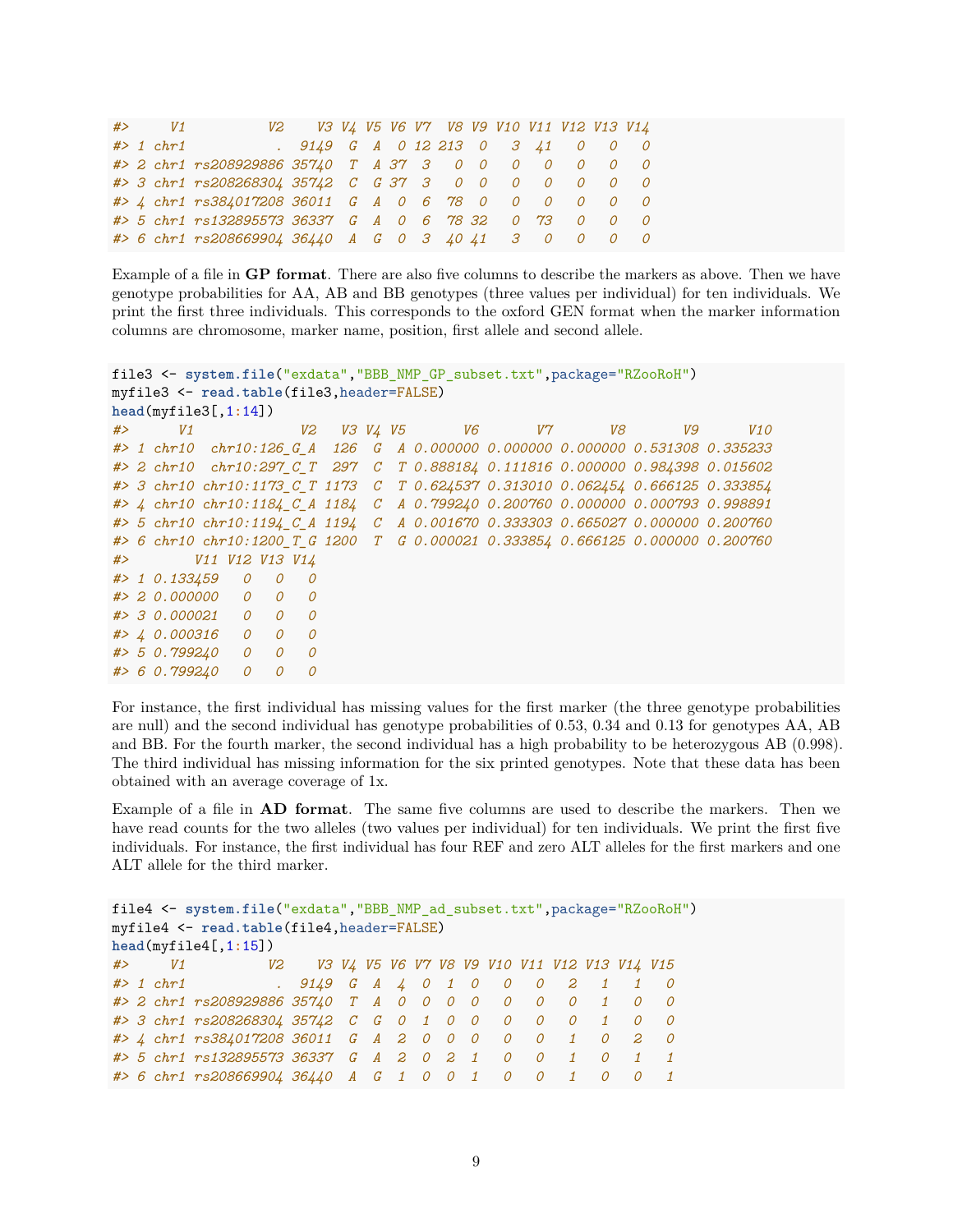#### **5.1.4 Converting from ped or VCF files**

If your file is in ped or VCF format, you can easily convert them to the Oxford GEN format with PLINK [\(https://www.cog-genomics.org/plink/1.9/\)](https://www.cog-genomics.org/plink/1.9/) or BCFtools [\(http://samtools.github.io/bcftools/bcftools.htm](http://samtools.github.io/bcftools/bcftools.html#convert) [l#convert\)](http://samtools.github.io/bcftools/bcftools.html#convert). RZooRoH is then able to read the Oxford GEN format with the GP format.

For ped files, recode them to Oxford GEN format with:

plink --file myinput --recode oxford --autosome --out myoutput

The --autosome option keeps only SNPs on autosomes as required by RZooRoH.

For VCF files, BCFtools can be used to recode a VCF to the Oxford GEN format with the convert option:

bcftools convert -t ^chrX,chrY,chrM -g outfile --chrom --tag GT myfile.vcf

The --chrom option is important to obtain chromosome number in the first column. The --tag option allows to select which field from the vcf file (GT, PL, GL or GP) is used to generate the genotype probabilities exported in the oxford gen format. The -t option allows to exclude chromosomes (this is an example and chromosome names must be adapted if necessary). The needed output data is then outfile.gen.

If some genotype probabilities are missing, with a value of "-nan", you must replace them with "0" (triple 0 is considered as missing). This can be done with this command (bash command):

sed -e 's/-nan/0/g' file.gen > newfile.gen

### **5.2 Reading the data**

An analysis with RZooRoH requires three mains steps: reading the data, defining the model and running the model. Here we describe the first step but first the package must be loaded:

**library**(RZooRoH)

The input data must be loaded with the zoodata function that creates a zooin object containing all the information for further analysis. With the zoodata function the user can specify the name of the data file, the genotype / sequence data format, the format of the marker information, minor allele frequencies (**MAF**) filtering rules and eventually the name of files with individuals IDs or with allele frequencies estimated previously (e.g., with a larger data set).

#### **5.2.1 Specifying the data file and genotype / sequence format**

The name of the data file is specified with the genofile=filename option and the genotype format with the zformat option. Four values are possible as described in sections 4.1.1 and 4.1.2: "gt", "gp", "pl" and "ad". The "gt" format is used when the zformat is not specified.

For instance, to read the file in the GP format:

```
file3 <- system.file("exdata","BBB_NMP_GP_subset.txt",package="RZooRoH")
BBB_GP <- zoodata(genofile = file3, zformat = "gp")
#> [1] "Number of positions in original file ::"
#> [2] "1000"
#> [1] "Number of positions after MAF filtering ::"
#> [2] "1000"
```
The function tells that it has red 1000 lines (markers) and none were filtered out. Note that specifying genofile = is not required and the same result is obtained with this shorter command:

```
BBB_GP <- zoodata(file3, zformat = "gp")
#> [1] "Number of positions in original file ::"
#> [2] "1000"
```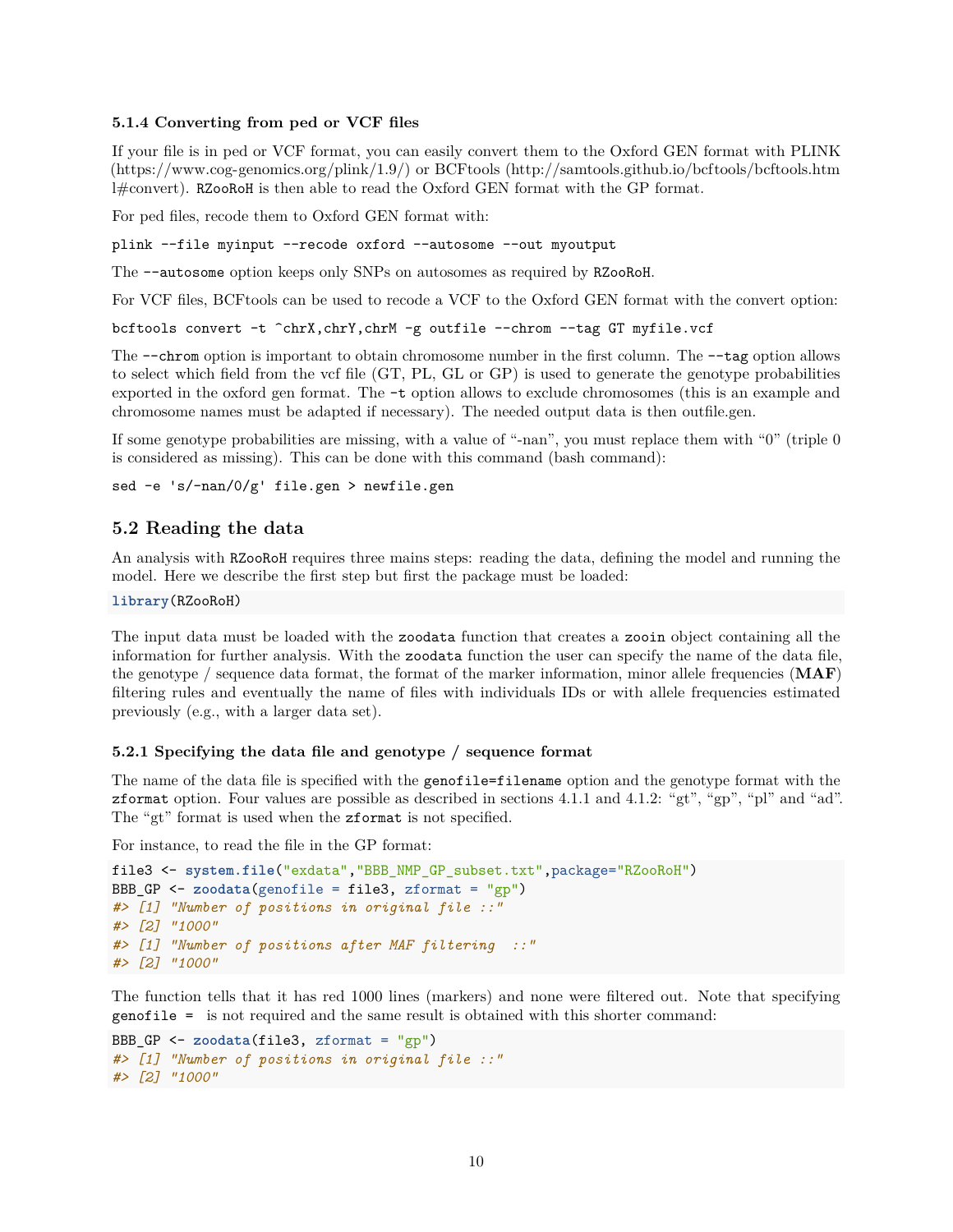```
#> [1] "Number of positions after MAF filtering
#> [2] "1000"
```
To read a file in the AD format, the command would be:

```
file2 <- system.file("exdata","BBB_NMP_ad_subset.txt",package="RZooRoH")
BBB_AD <- zoodata(file2, zformat = "ad")
#> [1] "Number of positions in original file ::"
#> [2] "1000"
#> [1] "Number of positions after MAF filtering ::"
#> [2] "1000"
```
#### **5.2.2 Specifying the format for marker information**

As indicated in section 4.1.1, the zoodata function requires marker information that comes in the first columns of the file. Two fields are required, a column with the chromosome information and a column with the position. By default, zoodata assumes five columns with marker information and that the chromosome is indicated in the first position whereas the position is in the third column. In the two above examples, the marker information had the default format and there was no need to use options associated with format of marker information fields.

When a different format is used, it can be specified with the supcol, poscol and chroal options. The supcol option indicates the number of columns present before the first genotype / sequence data, the poscol option indicates the column with the genetic position information and the chrcol indicates the column with the chromosome information.

For instance, the "BBB\_PE\_GT\_subset.txt" file contains genotypes in the GT format, four columns for marker information with the chromosome and genetic positions indicated in first and second columns respectively. To read the data we run the following command (note that the "gt" format does not need to be specified since it is the default format):

```
file1 <- system.file("exdata","BBB_PE_gt_subset.txt",package="RZooRoH")
BBB GT \leq zoodata(file1, supcol = 4, poscol = 2, chrcol = 1)
#> [1] "Number of positions in original file ::"
#> [2] "1000"
#> [1] "Number of positions after MAF filtering ::"
#> [2] "1000"
```
#### **5.2.3 Minimal allele frequency threshold**

With the min\_maf option, the user can specify a threshold for MAF filtering. For instance, if we want to keep only marker with a MAF higher than 0.05:

```
BBB_GT \le zoodata(file1, supcol = 4, poscol = 2, chrcol = 1, min_maf = 0.05)
#> [1] "Number of positions in original file ::"
#> [2] "1000"
#> [1] "Number of positions after MAF filtering ::"
#> [2] "929"
```
Now, 929 markers remain after filtering. Note that the allele frequencies were estimated only with ten individuals. Some comments on filtering are providing in section 4.3.

#### **5.2.4 Additional external files (sample names and allele frequencies)**

The zoodata function can extract information from two additional files with the samplefile and the allelefreq options.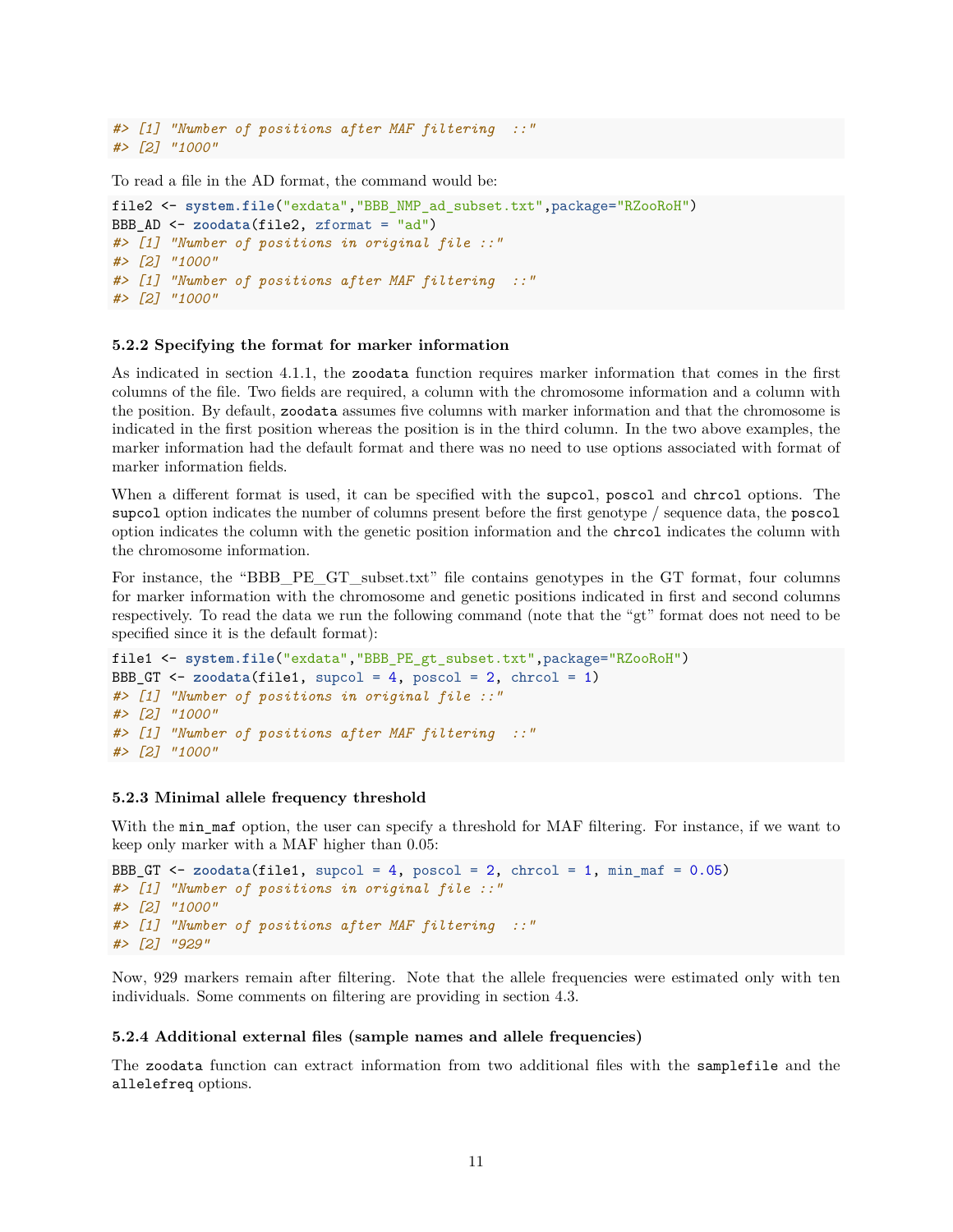The samplefile option is used to indicate a file containing the names of the sample in the genotype / sequence data file. These names are not required and will be added to the results (for instance for plotting). The file should contain only one column with the names of the samples.

For instance, to add the name of the samples to the last data set:

```
mysamples <- system.file("exdata","BBB_samples.txt",package="RZooRoH")
BBB<sub>-</sub>GT \le zoodata(file1, supcol = 4, poscol = 2, chrcol = 1, samplefile = mysamples)
#> [1] "Number of positions in original file ::"
#> [2] "1000"
#> [1] "Number of positions after MAF filtering ::"
#> [2] "1000"
```
The allelefreq option is used to indicate a file containing the allele frequencies of the first allele. The file should contain only one column with these allele frequencies. An example of the use of this option is given later (in section 6.2.3). The use of external frequencies can be useful when these were obtained from a larger and more informative data set. For instance, when you want to run RZooRoH for a few individuals but estimates of allele frequencies are available from a large sample. Similarly, if you have only a few individuals sequenced but you have also frequencies obtained from a pool of individuals. The option allows also to use distinct frequencies such as estimates of ancestral allele frequencies. In addition, it avoids to re-estimate the frequencies for every run. Finally, skipping estimation of allele frequencies can save memory.

#### **5.2.5 Structure of the zooin object**

The zooin object is intended for internal use. It contains the nine slots necessary for further analysis: genos, bp, chrbound, nind, nsnps, nchr, zformat, sample\_ids. These can be accessed by using the "@" symbol. For instance, to obtain the genotype table from the zooin object called BBB GT you need to type BBB\_GT@genos.

The zooin@genos is a matrix containing genotypes, genotype probabilities, read counts (the format is stored in the zooin@zformat variable). For the previous examples:

|    | head (BBB GTOgenos)         |                |                |                               |                |                          |          |                                    |              |                |                |                                                               |     |  |
|----|-----------------------------|----------------|----------------|-------------------------------|----------------|--------------------------|----------|------------------------------------|--------------|----------------|----------------|---------------------------------------------------------------|-----|--|
| #> |                             |                |                |                               |                |                          |          | V5 V6 V7 V8 V9 V10 V11 V12 V13 V14 |              |                |                |                                                               |     |  |
|    | # > [1,]                    | 0              | 0              | 0                             | 0              | 0                        | 0        | 0                                  | 0            | 0              | 0              |                                                               |     |  |
|    | $#$ [2, ] 0                 |                | $\overline{O}$ | $0 \quad 1 \quad 1$           |                |                          | 0        | $\overline{O}$                     | 1            | $\overline{O}$ | $\mathbf{1}$   |                                                               |     |  |
|    | $#$ [3,] 1 1 0 1 1          |                |                |                               |                |                          | 0        | $\overline{O}$                     | $\Omega$     | $\mathcal I$   | $\mathbf{1}$   |                                                               |     |  |
|    | $#$ [4, ] 0                 |                | $\overline{O}$ | $\overline{O}$                | $\overline{O}$ | $\overline{\mathcal{O}}$ | 0        | $\overline{O}$                     | $\mathbf{1}$ | 0              | 0              |                                                               |     |  |
|    | $#$ [5,] 0                  |                | $\overline{O}$ | $\overline{O}$ $\overline{O}$ |                | $\overline{\mathcal{O}}$ | 0        | $\overline{O}$                     | $\mathbf{1}$ | $\overline{O}$ | $\overline{O}$ |                                                               |     |  |
|    | # > [6,]                    | $\overline{O}$ | $\Omega$       | $\overline{O}$                | $\Omega$       | $\Omega$                 | $\Omega$ | $\Omega$                           | $\mathcal I$ | $\Omega$       | $\Omega$       |                                                               |     |  |
|    |                             |                |                |                               |                |                          |          |                                    |              |                |                |                                                               |     |  |
|    | $head(BBB_GP@genos[, 1:6])$ |                |                |                               |                |                          |          |                                    |              |                |                |                                                               |     |  |
| #> |                             |                |                | V6                            |                |                          | V7       |                                    | V8           |                | V9             | V10                                                           | V11 |  |
|    |                             |                |                |                               |                |                          |          |                                    |              |                |                | #> [1,] 0.000000 0.000000 0.000000 0.531308 0.335233 0.133459 |     |  |
|    |                             |                |                |                               |                |                          |          |                                    |              |                |                | #> [2,] 0.888184 0.111816 0.000000 0.984398 0.015602 0.000000 |     |  |
|    |                             |                |                |                               |                |                          |          |                                    |              |                |                | #> [3,] 0.624537 0.313010 0.062454 0.666125 0.333854 0.000021 |     |  |
|    |                             |                |                |                               |                |                          |          |                                    |              |                |                | #> [4,] 0.799240 0.200760 0.000000 0.000793 0.998891 0.000316 |     |  |
|    |                             |                |                |                               |                |                          |          |                                    |              |                |                | #> [5,] 0.001670 0.333303 0.665027 0.000000 0.200760 0.799240 |     |  |
|    |                             |                |                |                               |                |                          |          |                                    |              |                |                | #> [6,] 0.000021 0.333854 0.666125 0.000000 0.200760 0.799240 |     |  |

The zooin@nind, zooin@nsnps and zooin@nchr represent the number individuals, the number of SNPs (after filtering) and the number of chromosomes. In the previous example, the data contains 10 individuals, 1000 SNPs and only one chromosome:

```
c(BBB_GT@nind, BBB_GT@nsnps, BBB_GT@nchr)
#> [1] 10 1000 1
```
The zooin@chrbound is a matrix with one row per chromosome and two values per row: the number of the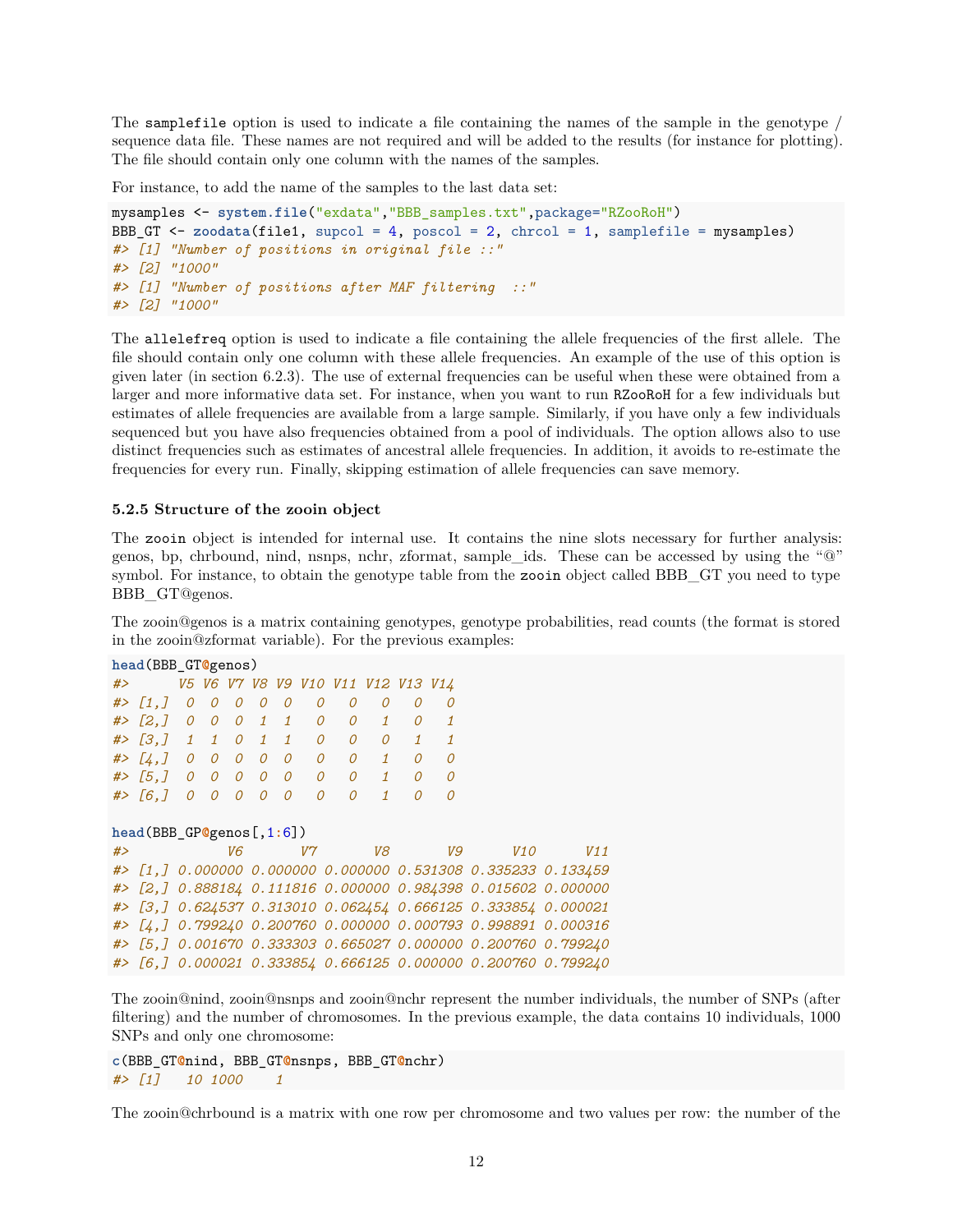first marker in that chromosome and the number of the last marker in that chromosome. The chromosome identifier (name or number) is stored in zooin@chrnames. The zooin@bp is an array with the marker genetic positions. The zooin@freqs contains the estimated or loaded allele frequencies for the first allele.

```
head(cbind(BBB_GT@bp, BBB_GT@freqs))
#> [,1] [,2]
#> [1,] 6665 0.00
```
*#> [2,] 9149 0.20 #> [3,] 13812 0.30 #> [4,] 29575 0.05 #> [5,] 31490 0.05 #> [6,] 33632 0.05*

Finally, the zooin@sample\_ids contains the sample names:

```
BBB_GT@sample_ids
#> [1] "Maxx7" "Kopi" "Ever5337" "Skippy" "Unkown" "GIGA"
#> [7] "Arlequin" "Black" "Kenza" "Minus"
```
# **5.3. Comment on data filtering**

One important property of models using the allele frequencies (likelihood-based ROH or HMM) is that they account for marker allele frequencies and are therefore less sensitive to filtering rules. For rule-based ROH it would be important to remove monomorphic markers and eventually marker with low MAF. In the HMM, monomorphic markers are automatically ignored (because the emission probabilities are identical for HBD and non-HBD states) and when homozygous genotypes are observed, the support for HBD is weighted by the allele frequency. For instance, the probability to observe an homozygous AA is  $f_A^2$  in non-HBD segments and approximately *f<sup>A</sup>* for HBD segments. So, the emission probability in non-HBD state is approximately equal to the emission probability in HBD state multiplied by  $f_A$ . If  $f_A$  is high, the probabilities are close with little support in favor of HBD whereas for low  $f_A$ , the support for HBD is higher.

Overall, the HMM approach is not to sensitive to filtering on MAF. We compared the filtering rules on the real data sets used in [Druet and Gautier](#page-44-2) [\(2017\)](#page-44-2) and found little differences in setting min\_maf to 0, 0.01 or 0.05.

Similarly, our multiple HBD class model is quite robust to LD structure (or absence of LD filtering). With one HBD class HMM, it is sometimes necessary to perform LD pruning to capture only the long HBD fragments and not the small HBD fragments associated to background LD. For instance, Leutenegger et al. [\(2011\)](#page-44-7) selected subsets of 1% of their data. With our model, the long HBD segments and the small HBD segments go into distinct classes. Applying our model without data filtering, we obtained estimates similar to Leutenegger et al. [\(2011\)](#page-44-7) in the recent HBD classes whereas additional autozygosity was associated to more ancient HBD classes. See also section 3.2 (and Figure 2) and [Druet and Gautier](#page-44-2) [\(2017\)](#page-44-2) for more details.

Our models achieved also good performances without LD pruning on data simulated with population genetics models, see [Druet and Gautier](#page-44-2) [\(2017\)](#page-44-2) for more details.

# **6 Defining the model**

With RZooRoH you can define different models. The most important parameters are the number of classes *K* and the rates  $R_k$  for each class. These rates can either be fixed by the user ("pre-defined") or estimated by RZooRoH for every individual. The optimal model to select depends on the objectives of the analysis and on the data set.

# **6.1 The number of non-HBD classes is limited to one**

In the RZooRoH package we use only one non-HBD class although a model with several non-HBD classes would be possible. There are three main reasons for this choice: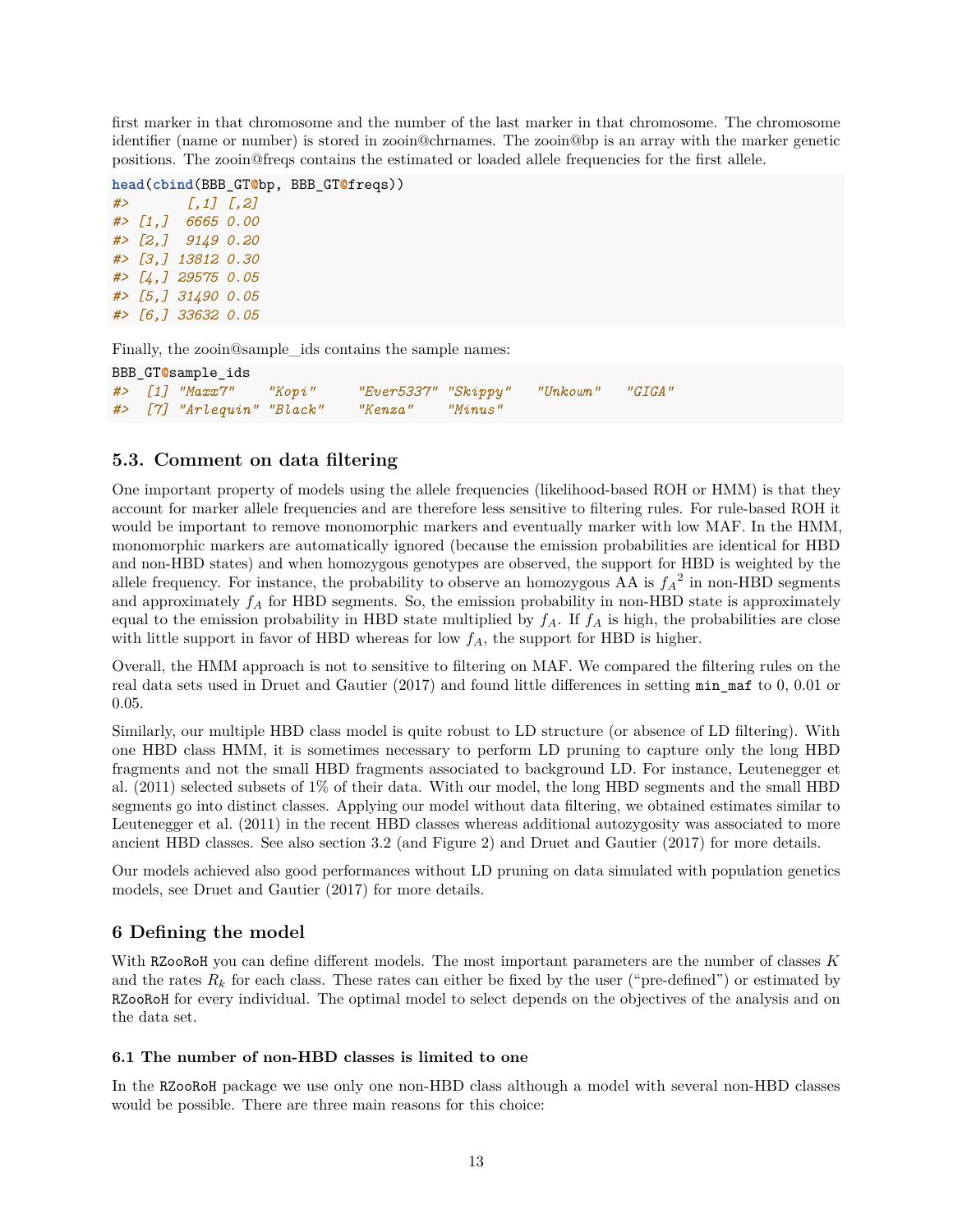- The non-HBD class can be viewed as segments with very old common ancestors, old enough to present variation. Therefore, their length is expected to be shorter than the smallest HBD segments. It make then sense to define one unique class with non-HBD segment (a class with the eldest common ancestors).
- Our main interest is to identify HBD segment and their length. We want to know whether a position is HBD and how long is the surrounding segment. We don't want long HBD segments to be cut into a succession of small HBD segments. Therefore, we need to model several HBD classes. For non-HBD segments, we are less interest to partition them in classes of different lengths (non-HBD segments can be modeled has a succession of many small HBD segments). Therefore, we don't need to define multiple non-HBD classes.
- Using multiple non-HBD classes would increase the computational burden (without benefit).

Although the original FORTRAN implementation of ZooRoH included the possibility to model multiple non-HBD classes, we decided to model only one non-HBD class in the RZooRoH package to keep things simple.

# **6.2 Models with one HBD class and one non-HBD class: 1R model**

The one HBD class HMM are a special case of the models for which the rates  $R_k$  are estimated. In that case, the same rate is used for HBD and non-HBD classes as in Leutenegger et al. [\(2003\)](#page-44-0), Narasimhan et al. [\(2016\)](#page-44-1) or Vieira et al. [\(2016\)](#page-45-1). We recommend to us such a model only when all the autozygosity or HBD tracks trace back to one ancestor or several ancestors living in the same generation. That model might also require some LD pruning prior to analysis.

# **6.3 Models without pre-defined rates: KR models (RZooRoh will estimate the rates** *Rk***)**

If the goal is to identify all HBD segments that can be captured with the marker density and to estimate the total autozygosity, then a model with a few HBD classes would be indicated. In that case, the optimal number of classes is a function of the marker density. For instance, [Solé et al.](#page-45-2) [\(2017\)](#page-45-2) showed with cattle data that for low-density arrays only one or two HBD classes are needed whereas for sequencing data, three or four HBD classes were recommended. The BIC can be used to compare models with different number of classes *K* and to determine the optimal *K* for each individual [\(Druet and Gautier, 2017\)](#page-44-2).

This strategy with an optimized number of classes would also be recommended to perform a length-based classification of HBD segments in main categories (e.g. long segments associated with recent relatedness, intermediate segments and short segments associated with LD patterns) as in [Pemberton et al.](#page-45-6) [\(2012\)](#page-45-6). The main categories make the LD pruning unnecessary.

Optimizing *K* is also more efficient computationally although convergence is more difficult with  $R_k$  rates estimation. The use of the BIC criteria to select *K* combined with the estimate of the *R<sup>k</sup>* also reduces the risk to fit an inappropriate model and miss some autozygosity (because classes are too distant or do not cover the whole range of segments that can be captured with the current marker density).

However, this strategy is not recommended if the user wants to determine which generations of ancestors contribute to present autozygosity (e.g. to identify past bottlenecks, identify offspring from closely related individuals). In addition, such a strategy with estimation of *R<sup>k</sup>* rates makes comparisons across individuals uneasy because different individuals will have different *Rk*. Their autozygosity will therefore be partitioned in different HBD classes and eventually estimated with respect to different base populations.

### **6.4 Models with pre-defined rates: MixKR models**

In a so-called MixKR model, the *R<sup>k</sup>* rates are pre-defined by the user and no longer estimated. Then, RZooRoH will only estimate the mixing coefficients that will influence the number of segments in each class.

**6.4.1 Selecting the number of classes and their rates** The user should select a set of classes that cover the whole range of HBD segments that can be captured with the genotyping array: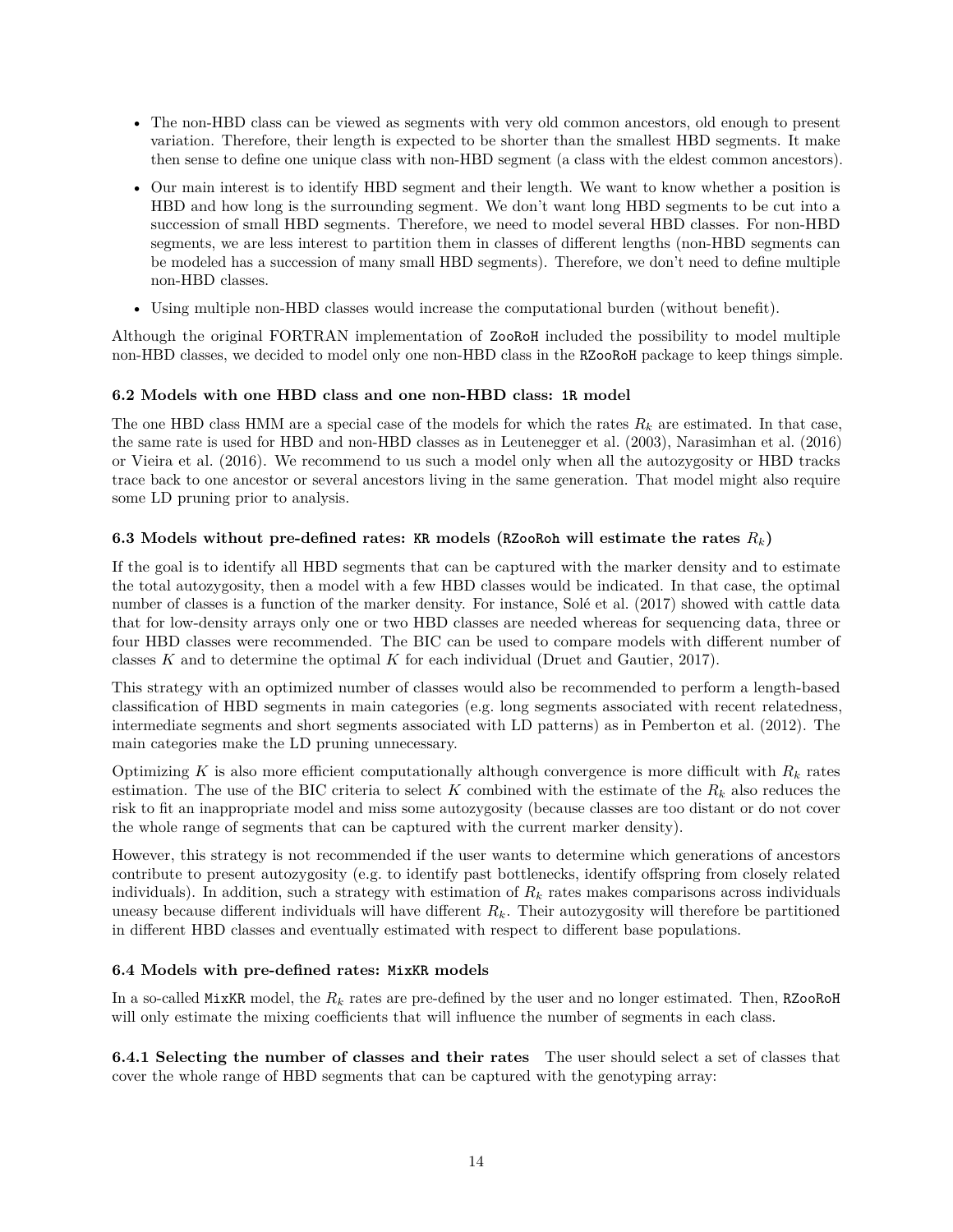- The smallest rate (most recent class) should not be smaller than 1. A value of two corresponds approximately to a common ancestor present one generation ago as with selfing. So, values lower than two should ideally not be used.
- The highest rate depends on the marker density. For instance, there is not enough data to capture HBD segments smaller than the average marker spacing. With 10 SNPs per cM, the average spacing would be 0.1 cM corresponding to the average segment length with a *R<sup>k</sup>* rate of 1,000. Therefore, there is no need to put classes with rates higher than 1,000. Previous analyses with simulated and real data sets [\(Druet and Gautier, 2017;](#page-44-2) [Solé et al., 2017\)](#page-45-2) suggest that setting a few classes with too high *R<sup>k</sup>* doesn't affect the result because these classes are not used (they stay empty) although computational costs are increased. On the other hand, setting to few classes (to small  $R_k$  for the last class) is not optimal because the last class will capture its HBD segments and those from the unmodeled older classes with a higher rate.
- Finally, the number of classes *K* should allow to cover the range from the first to the last rate. With too many classes, the computational burden will dramatically increase and there is probably not enough information to distinguish segments for classes with very similar rates. We like to use series of rates with constant ratio between successive rates (expected lengths are divided by a constant value from one class to the next). We recommended to use a ratio of two or higher to limit the overlap between exponential distributions. For instance the power of two [2, 4, 8, 16, 32, 64, . . . , 512, 1024, 2048, 4096] allows to have more classes for long HBD segments that for shorter segments. There is more information to distinguish two exponential distributions with rates 2 and 4 (expected length 25 and 50 cM) than with rates 998 and 1000 (expected length 0.1002 and 0.1000 cM).
- Other series such as the power of five  $[5, 25, 125, 525, 2625, \ldots]$  or ten  $[10, 100, 1000, 10000]$  can cover the same range with less classes (reducing the computational cost). However, some resolution is lost because classes regroup more generations of ancestors. For instance, rates of 4, 8, 16 would result in categories for grand-parents, ancestors present 4 or 8 generations ago whereas rates of 5, 25 and 125 would result in categories for ancestors around 2.5 generations ago, 12.5 generations ago and more than 60 generations. With  $[10, 100, 1000, \ldots]$ , the resolution would be even poorer with one group for very recent ancestors (centered around 5 generations ago) and one group for more ancients ancestors (centered around 50 generations ago).

The rules and models proposed above should limit the risk to miss autozygosity because the first rate is to high, the last rate is too low or two rates are too distant from each other.

A more complex strategy to select the pre-defined HBD classes would be to first run KR models and select the optimal number of classes  $K$  with the BIC. Then, we could select as rates  $R_k$  for the MixKR model the median values of  $R_k$  estimated with the optimal KR model (the median of  $R_1$ 's for  $R_1$ , the median of  $R_2$ 's for  $R_2$ , etc.). With that strategy, we would obtain a parsimonious MixKR model but the model selection step would be time consuming. It would also limit the risk to miss some autozygosity because the model is inappropriate.

# **6.4.2 Benefits of using pre-defined rates** Compared to KR models (with estimation of the rates), MixKR models:

- Allow an easier comparison across individuals because they all have the same *R<sup>k</sup>* and the same HBD classes. It seems to be better to use the same set of classes for all individuals.
- Offer more resolution to determine which ancestors contribute to the autozygosity of individuals because most often models with pre-defined rates have more classes. With more classes, we can better identify offspring from closely related parents (with a common ancestor in very recent past) and obtain more precise estimates of demographic events such as bottleneck or founder effects.
- Allow to estimate inbreeding coefficients with respect to the same base population for all individuals (since the HBD classes are the same).
- Fit as well the data as models selected with BIC [\(Druet and Gautier, 2017\)](#page-44-2).
- Converge often better.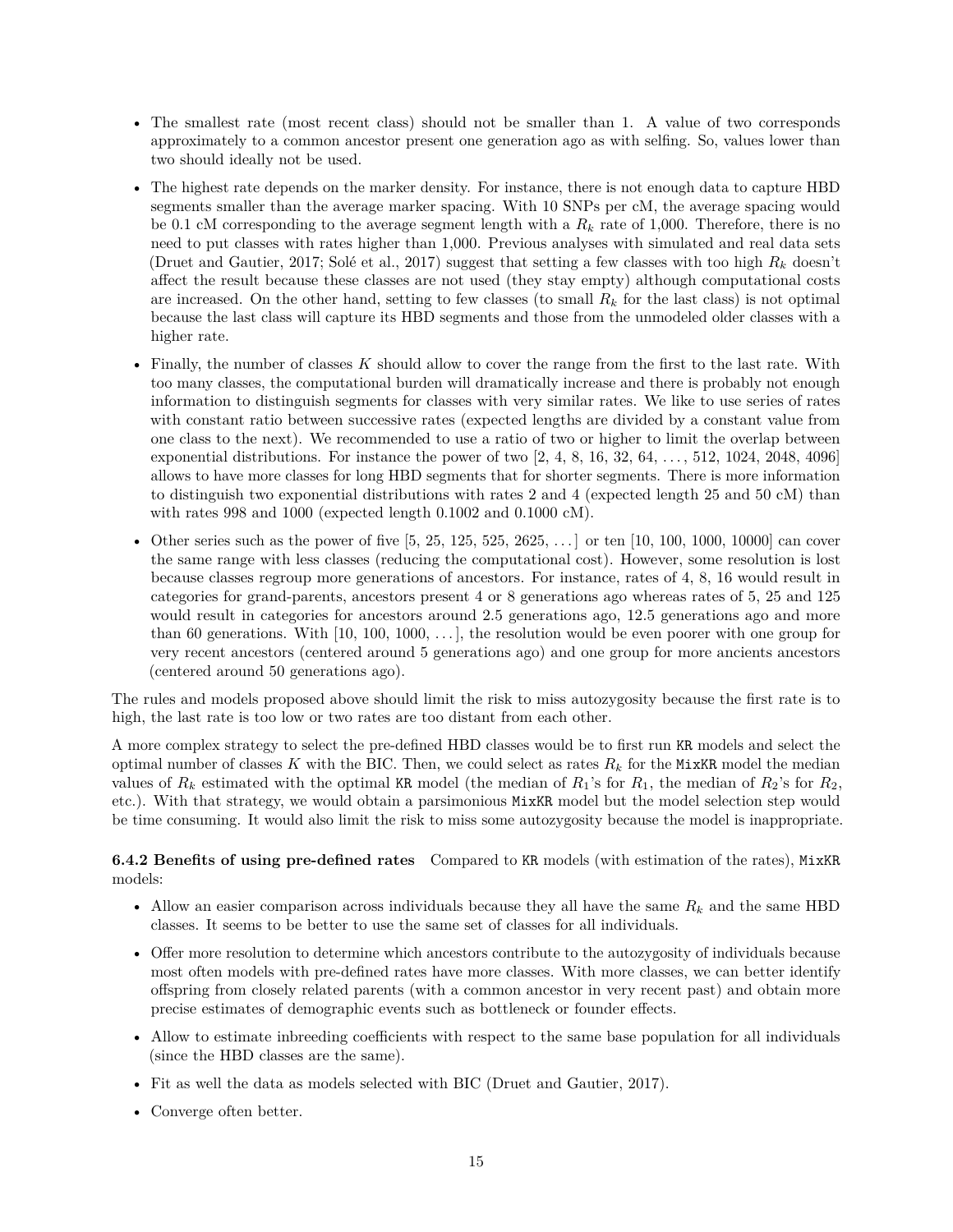• Have higher computational costs (large models than run longer and require more memory).

Although computationally more intensive, we recommend the use of pre-defined models for these reasons and set "pre-defined" as default value for the zoomodel function.

#### **6.5 Using zoomodel to define your model**

**6.5.1 Options** The zoomodel function creates a zmodel object needed to run our model. The function allows to define whether the  $R_k$  rates are pre-defined (default) or not with the **predefined** option, the number of class *K* (option  $K = \ldots$ ). The values of the  $R_k$  can either be defined with the base\_rate option (default  $= 2$ ). Then, the successive rates will be equal to  $b<sup>k</sup>$  where b is the selected base rate and k the class number. Alternatively, the krates option can be used to specify the *K* rates. The mix\_coef determines the starting values for the mixing coefficients. In addition to these parameters, the user can provide the genotyping  $\epsilon$ with option  $err$  (the probability to observe a heterozygous genotype in an HBD class) or sequencing error rates (the probability to have a sequencing error in one read, for the "ad" format) with option seqerr.

**6.5.2 Output: the zmodel object** The returned zmodel object contains five slots: the zmodel@typeModel can be "mixkr" (for predefined  $= \text{TRUE}$ ) or "kr" (for predefined  $= \text{FALSE}$ ), the zmodel@mix\_coef contains the starting values for the mixing coefficients of each class, the zmodel@krates contains the (starting) values for the  $R_k$  rates, the zmodel@err contains the genotyping error rate and the zmodel@seqerr contains the sequencing error rate.

**6.5.3 Some examples of model definition with zoomodel** To define a default model, with 10 classes (9 HBD and 1 non-HBD class) with a ratio between successive rates of two:

```
mix10R <- zoomodel()
mix10R
#> An object of class "zmodel"
#> Slot "typeModel":
#> [1] "mixkl"
#>
#> Slot "mix_coef":
#> [1] 0.01 0.01 0.01 0.01 0.01 0.01 0.01 0.01 0.01 0.91
#>
#> Slot "krates":
#> [1] 2 4 8 16 32 64 128 256 512 512
#>
#> Slot "err":
#> [1] 0.001
#>
#> Slot "seqerr":
#> [1] 0.001
```
To access a specific slot use the @ symbol:

mix10R**@**krates *#> [1] 2 4 8 16 32 64 128 256 512 512*

To define a model with pre-defined rates for 5 classes (4 HBD and 1 non-HBD class) with a ratio between successive rates of ten:

mix5R <- **zoomodel**(K=5,base=10,layers=FALSE) mix5R *#> An object of class "zmodel"*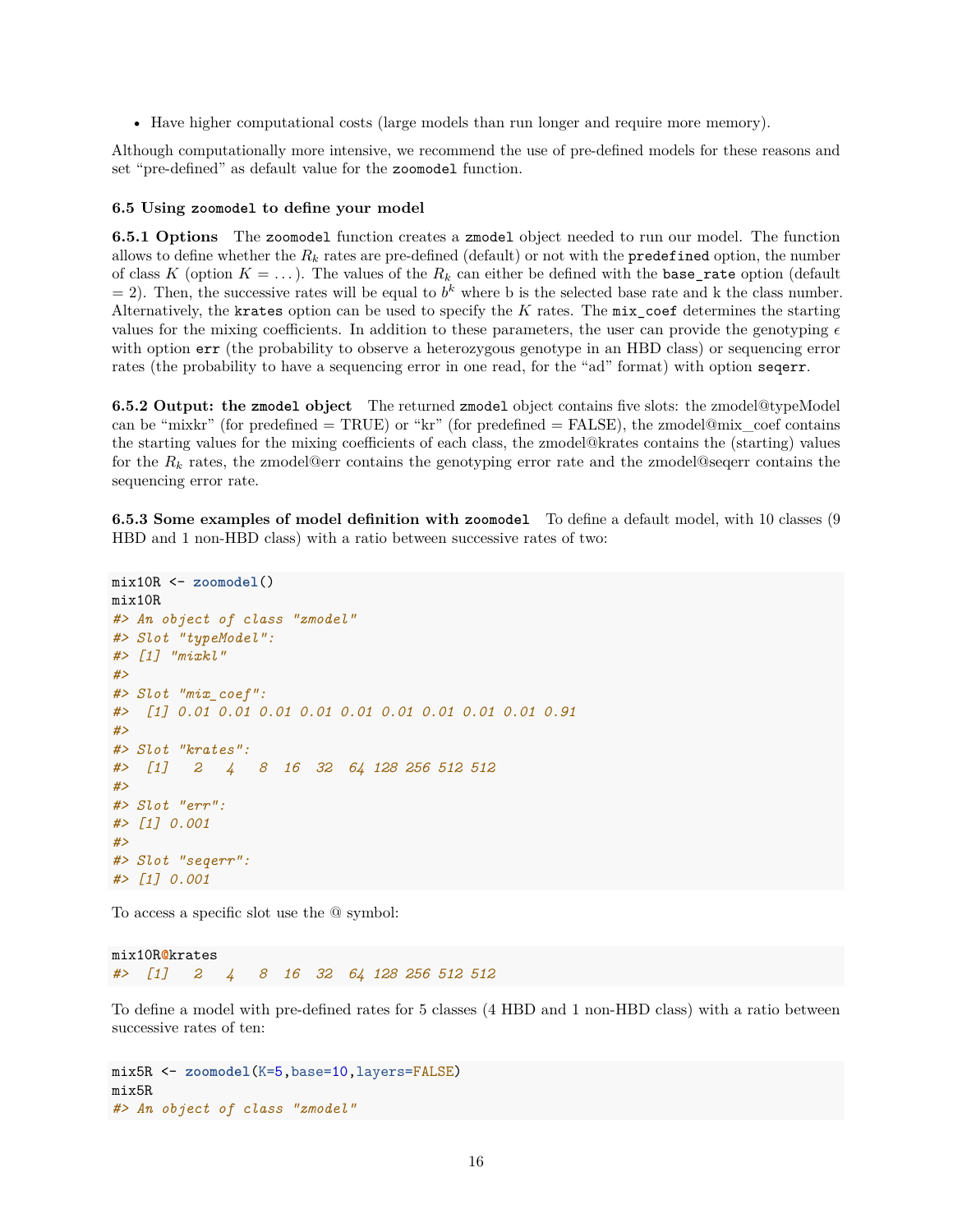```
#> Slot "typeModel":
#> [1] "mixkr"
#>
#> Slot "mix_coef":
#> [1] 0.01 0.01 0.01 0.01 0.96
#>
#> Slot "krates":
#> [1] 10 100 1000 10000 10000
#>
#> Slot "err":
#> [1] 0.001
#>
#> Slot "seqerr":
#> [1] 0.001
```
To define the same model but setting genotyping error rates to 0.01 and sequencing error rates to 0.005:

```
mix5R <- zoomodel(K=5,base=10,err=0.01,seqerr=0.005,layers=FALSE)
mix5R@err
#> [1] 0.01
mix5R@seqerr
#> [1] 0.005
```
To define a model with four classes, with estimation of the rates and specifying the initial rates to 16, 64, 256 and 256:

```
my.mod4R <- zoomodel(predefined=FALSE,K=4,krates=c(16,64,256,256),layers=FALSE)
my.mod4R
#> An object of class "zmodel"
#> Slot "typeModel":
#> [1] "kr"
#>
#> Slot "mix_coef":
#> [1] 0.01 0.01 0.01 0.97
#>
#> Slot "krates":
#> [1] 16 64 256 256
#>
#> Slot "err":
#> [1] 0.001
#>
#> Slot "seqerr":
#> [1] 0.001
```
To change the starting values of the mixing coefficients:

```
my.mod4R <- zoomodel(predefined=FALSE,K=4,krates=c(16,64,256,256),
                     mix_coef=c(0.03,0.04,0.13,0.80),layers=FALSE)
my.mod4R@mix_coef
#> [1] 0.03 0.04 0.13 0.80
```
Finally, to define a model with one HBD-class and common rate for the HBD and non-HBD classes (similar to the original model from Leutenegger et al. [\(2003\)](#page-44-0)):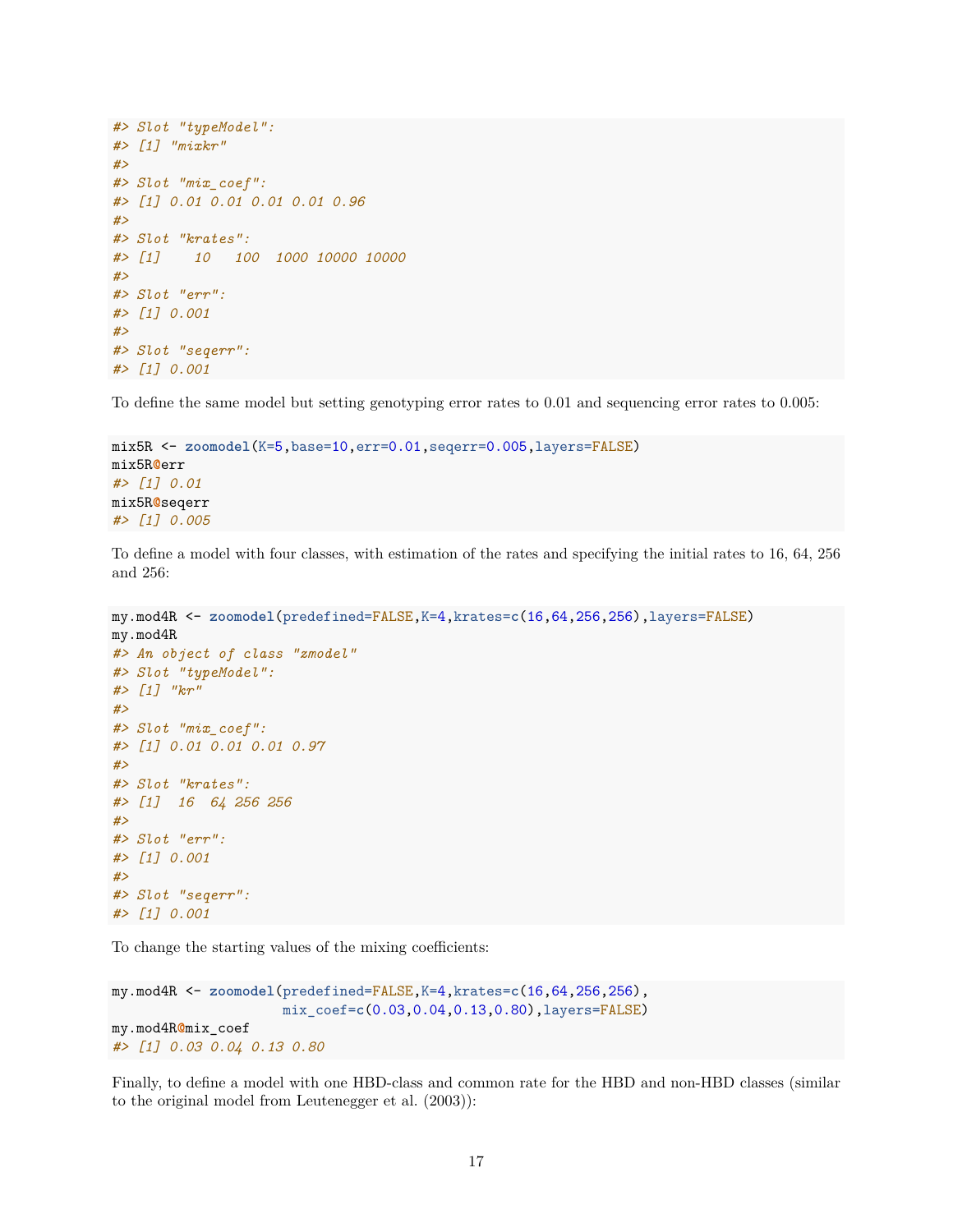```
my.mod1R <- zoomodel(predefined=FALSE,K=2,krates=c(10,10),layers=FALSE)
my.mod1R
#> An object of class "zmodel"
#> Slot "typeModel":
#> [1] "kr"
#>
#> Slot "mix_coef":
#> [1] 0.01 0.99
#>
#> Slot "krates":
#> [1] 10 10
#>
#> Slot "err":
#> [1] 0.001
#>
#> Slot "seqerr":
#> [1] 0.001
```
# **7 Running zoorun**

The zoorun function allows to estimate the parameters of the model, to estimate the global and locus specific realized autozygosity, to partition it in the different HBD classes and to identify the HBD segments.

#### **7.1 General options**

The zoorun requires two essential elements, the zmodel and zdata objects that provide respectively the model and the data. These objects are obtained by running prior to the analysis the zoomodel and zoodata functions as described in sections 4 and 5. By default, the analysis will be performed on all individuals but the user can provide a list of individuals with the optional ids option (see examples below). The ids are the position of the individuals in the data file (columns, 1 for the first individual, 2 for the second, etc).

In addition, the analysis can be run in parallel by specifying the number of threads with the nT option (equal to 1 by default).

#### **7.2 Parameter estimation**

**7.2.1 Methods for parameter estimation** The parameter estimation is required prior to estimate the realized autozygosity or to identify the HBD segments. Therefore, parameter estimation is set to true by default. When the parameters have been estimated in a previous run, their value can be indicated in the zmodel object but this has to be done for each individual separately. This is one of the rare situations where the parameter estimation can be skipped.

Originally, the parameter estimation, for the mixing coefficients  $M_k$  and eventually the rates  $R_k$ , was performed with the EM algorithm as described in Druet and Gautier [\(2017\)](#page-44-2). In RZooRoH, the estimation of parameters is performed with optimization procedures implemented in the optim R package, with the L-BFGS-B method. This procedure can converge is less iterations (with models with few parameters) and at a lower computational cost (one iteration to obtain the likelihood required by optim needs to compute only the forward variables whereas the EM algorithm requires both forward and backward variables).

In order to work with unconstrained parameters and to obtain ordered HBD classes (with increasing rates of exponential distributions), we defined new parameters [\(Zucchini and MacDonald, 2009\)](#page-45-7):

$$
\eta_k = \begin{cases} \log(R_k - R_{k-1}) & \text{if } 1 < k < K \\ \log(R_k) & \text{if } k = 1 \text{ or } k = K \end{cases} \tag{1}
$$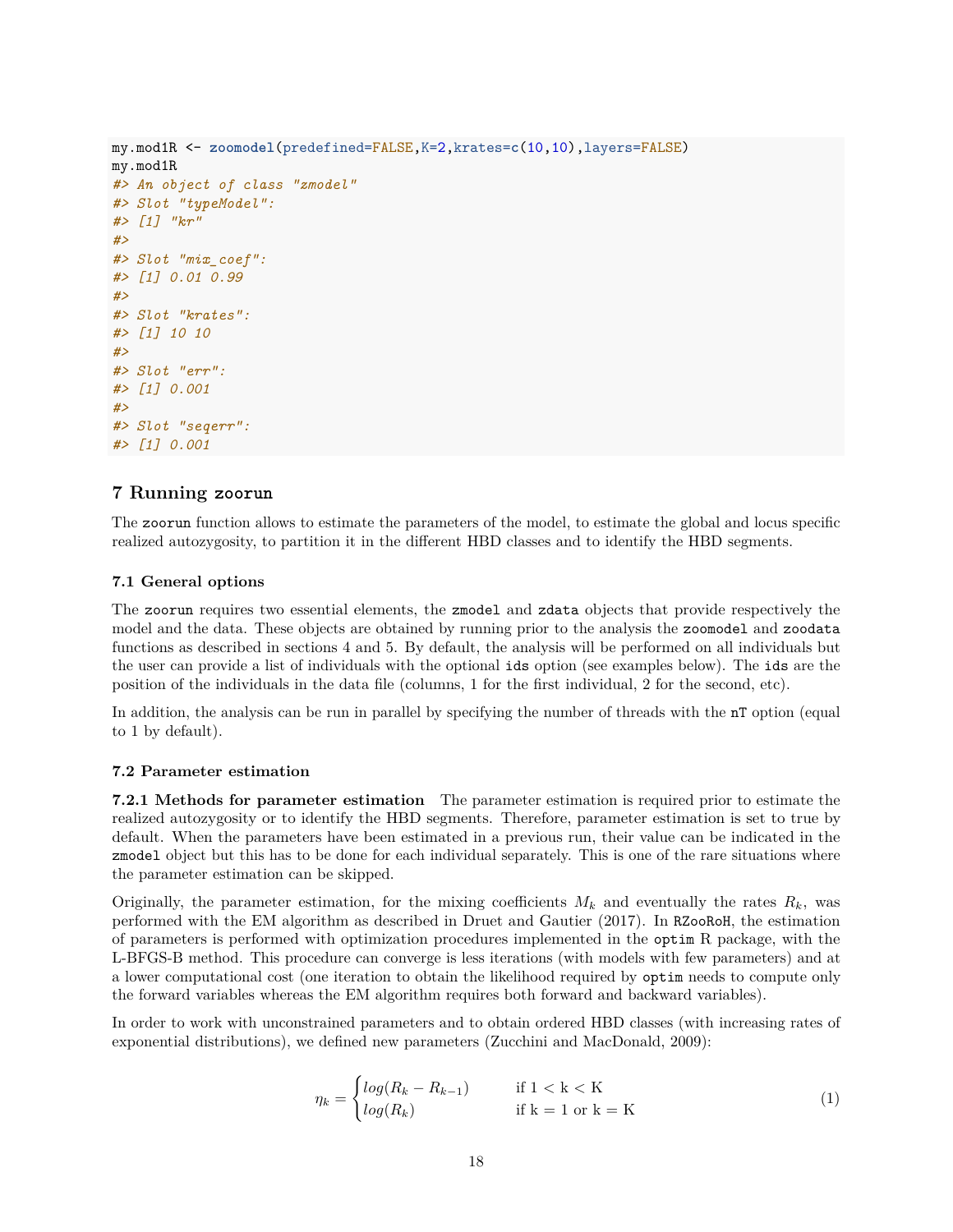$$
\tau_k = \log(\frac{M_k}{M_K}) \qquad \text{if } k < K \tag{2}
$$

Using the back-transformation, it can be verified that the rates  $R_k$  from HBD classes are always positive and ordered, and that the mixing coefficient  $M_k$  sum to 1 and are constrained between 0 and 1.

**7.2.2 Options for parameter estimation** The method for parameter estimation is selected with the method option that can be equal to "opti" (for the new optimization procedure), "estem" for the EM-algorithm or "no" for skipping parameter estimation. By default the value is set to "opti".

It is possible to impose some constraints on the  $R_k$  rate parameters (the  $M_k$  parameters don't need constraints). With the new optimization procedure, the optional minr and maxr represent the minimum and the maximum differences between successive rates. We don't recommend to set constraints when method is "opti". With the EM algorithm, the options have different interpretation and represent the minimum and maximum rates. We recommend to set minr above 1 (and we force it to 1 when minr is smaller than 1).

Two other optional arguments are related with the EM algorithm: the maximum number of iterations (maxiter set to 1000 by default) and the convergence criteria (convem set to 1e-10 by default).

When optim fails to converge, zoorun estimates the parameters automatically with the EM algorithm for the concerned individual.

**7.2.3 Examples** We start by loading a data set with six individuals from a cattle population genotyped for a low-density array. An additional file with the allele frequencies estimated on a larger sample is also available (this provides an illustration on how to use the allelefreq option).

```
freqfile <- (system.file("exdata","typsfrq.txt",package="RZooRoH"))
typfile <- (system.file("exdata","typs.txt",package="RZooRoH"))
frq <- read.table(freqfile,header=FALSE)
bbb <- zoodata(typfile,supcol=4,chrcol=1,poscol=2,allelefreq=frq$V1)
#> [1] "Number of positions in original file ::"
#> [2] "6370"
#> [1] "Number of positions after MAF filtering ::"
#> [2] "6370"
```
We will then estimate parameters with the my.mod1R model defined in section 5.5.3. We start with default options for the first individual.

```
bbb_results <- zoorun(my.mod1R, bbb, ids = c(1))
#> final value 6127.228984
#> converged
```
We repeat parameter estimation with the EM algorithm setting the minimum rate to 2 and the maximum rate to 100. We change the maximum number of iterations to 100 and set the convergence criteria to 1e-12.

```
bbb_results2 <- zoorun(my.mod1R, bbb, method="estem",ids = c(1,2), convem=1e-12,
                       maxiter=100, minr=2, maxr=100)
#> [1] "EM algorithm, iterations and loglik :: 101 -6128.59636506626"
#> [1] "EM algorithm, iterations and loglik :: 101 -5767.65950055702"
```
#### **7.3 Estimating realized autozygosity (with partitioning in different HBD classes)**

To estimate the realized autozygosity in each HBD class (the percentage of the genome from an individual associated with a specific HBD class), one has simply to set the option fb (for Forward-Backward algorithm)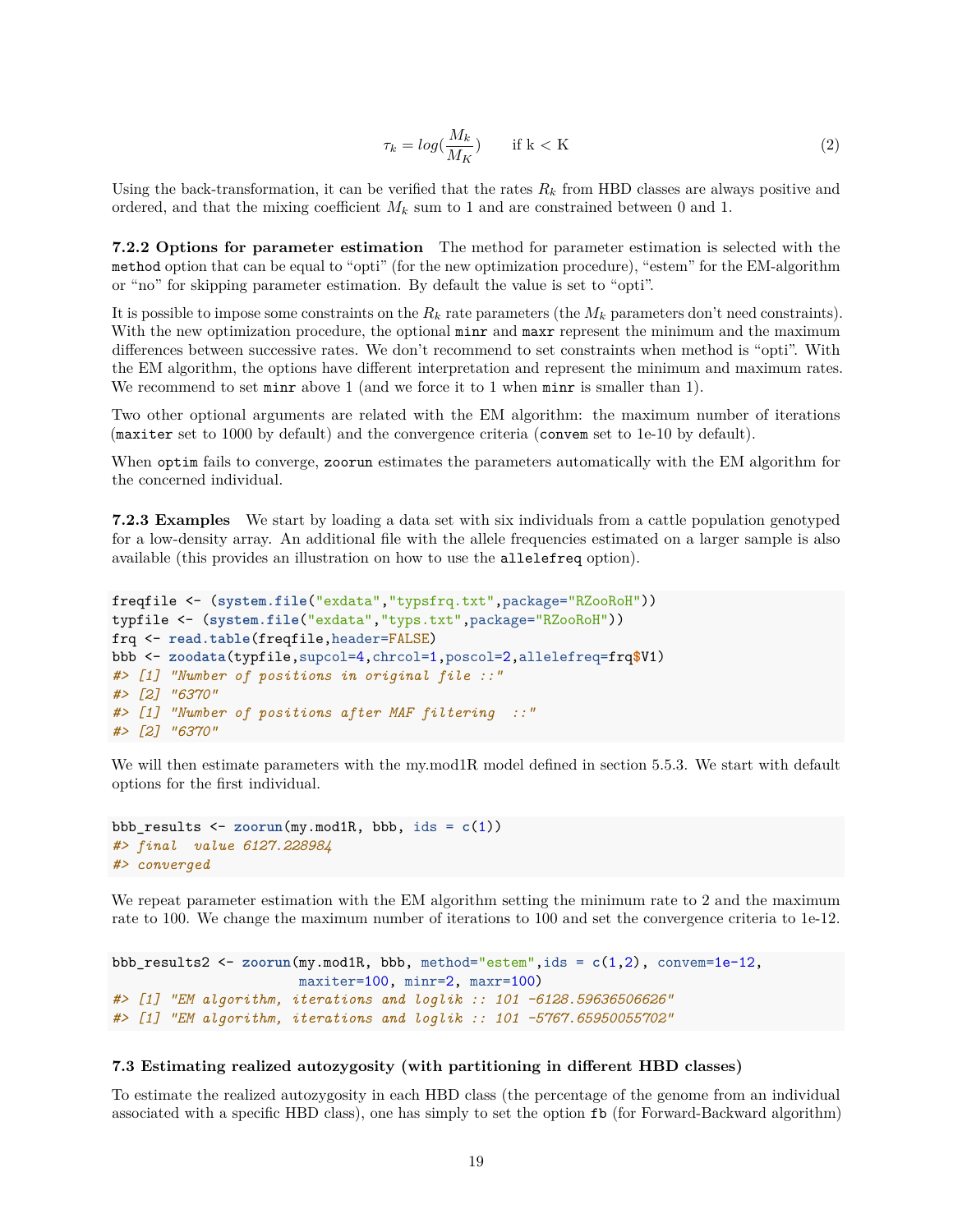to true (the default value). These values are indeed estimated with the Forward-Backward algorithm (see section 2.3) that allows to compute at each marker position the probability to belong to each of the defined classes in the model. For instance, the realized autozygosity has been automatically estimated in the two previous examples (in the 6.2.3 section).

The realized autozygosity in each HBD class is equal to the genome-wide average of the probabilities to belong to each HBD class computed at each marker position. These locus specific HBD probabilities can be obtained by setting the localhbdp option to TRUE. By default this value is set to FALSE because it generates large outputs (number of SNPs x number of classes x number of individuals). These values would be interesting for specific applications such as autozygosity mapping experiments.

# **7.4 Identifying HBD segments**

To identify HBD segments we rely on the Viterbi algorithm (see section 2.3). The Viterbi algorithm identifies the most likely sequence of HBD and non-HBD classes along the genome. At each marker, the genome is assigned to one class and HBD segments can be identified as stretches of consecutive markers assigned to the same HBD class. To use the Viterbi algorithm, one has simply to set the vit option to TRUE (the default value). As before, the HBD segments were automatically identified in the two previous examples (in the 6.2.3 section).

Note that we prefer to work with HBD probabilities and the forward-backward algorithm than with the HBD segments and the Viterbi algorithm. We do not recommend to estimate the realized autozygosity as the sum of the length of HBD segments divided by the length of the genome (these estimators were found to be less accurate than those obtained with the Forward-Backward algorithm). Similarly, for autozygosity mapping experiments, we recommend to work with local HBD probabilities to take uncertainty into account. The HBD segments should be used only in applications requiring HBD segments or for visualization purposes.

### **7.5 More examples**

To obtain the locus specific HBD probabilities for all individuals with the previous example.

```
bbb_results3 <- zoorun(my.mod1R, bbb, localhbd = TRUE)
#> final value 6127.228984
#> converged
#> final value 5767.659061
#> converged
#> final value 5763.247991
#> converged
#> final value 5809.962884
#> converged
#> final value 5758.887693
#> converged
#> final value 5383.740551
#> converged
```
To run a model with two HBD classes with pre-defined rates equal to 10 and 100 on the same data set.

```
Mod3R <- zoomodel(K=3,base_rate=10,layers=FALSE)
bbb_mod3r <- zoorun(Mod3R, bbb, localhbd = TRUE)
#> final value 6128.132841
#> converged
#> final value 5768.035614
#> converged
#> final value 5762.587394
#> converged
```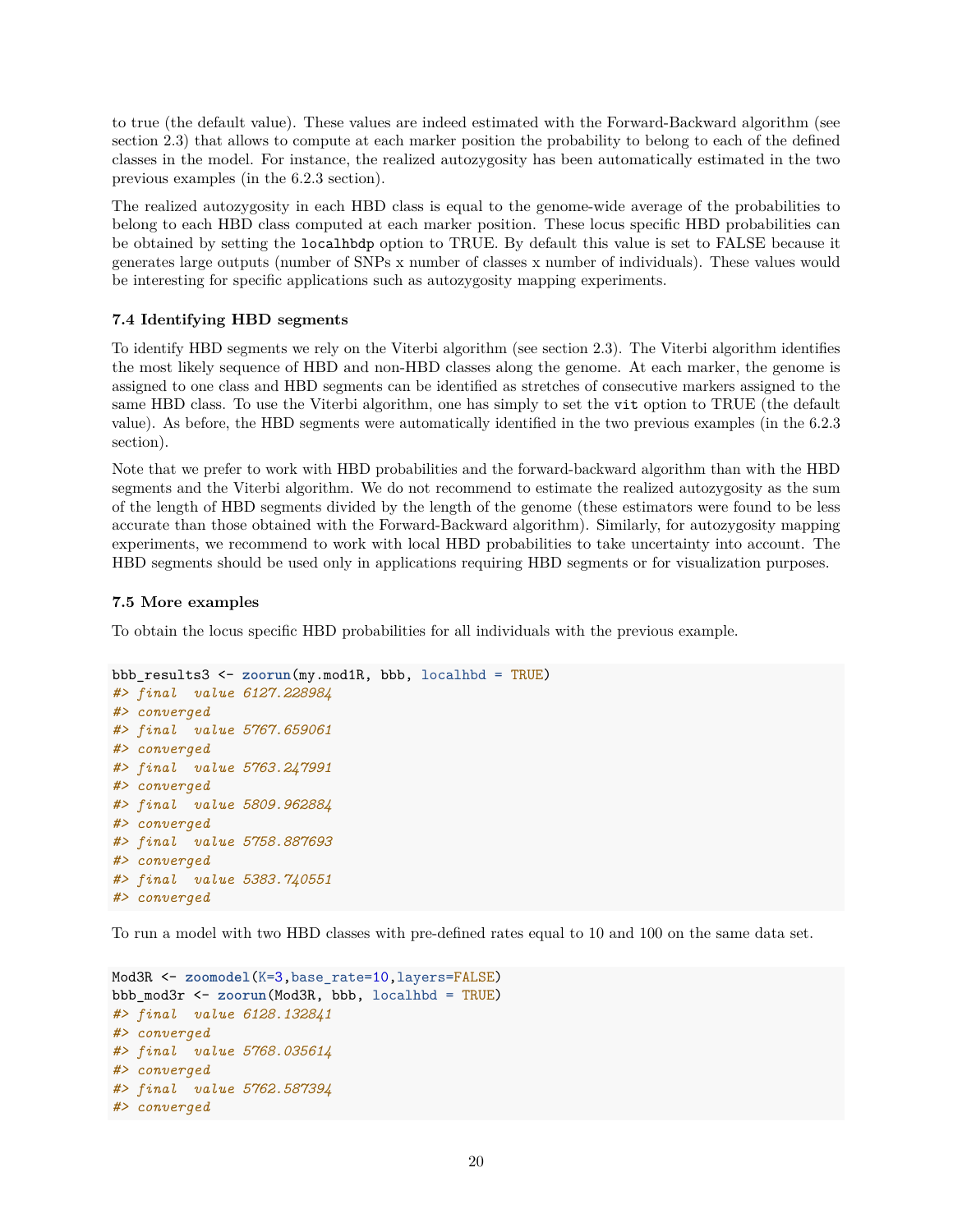```
#> final value 5811.283672
#> converged
#> final value 5760.370243
#> converged
#> final value 5387.766858
#> converged
```
# **8 Description of results**

Results are grouped in a zres object with 12 slots. These slots can be accessed with the @ symbol. Some slots describe the samples in the analysis:

- ..@nind is simply the number of analyzed individuals in the run;
- ..@ids is an array with the numbers of the analyzed individuals;
- ..@sampleids is an array with the name of the samples (if they were provided) or with their number;
- ..@optimerr is an array indicating whether optim ran without error (for each individual).

For instance, for the analysis with two individuals:

```
bbb_results2@nind
#> [1] 2
bbb_results2@ids
#> [1] 1 2
```
#### **8.1 Parameters (likelihood and convergence)**

Other slots of the zres object contain information on the parameter estimation: the estimated parameters, the log(likelihood) of the model, the BIC at convergence and the number of iterations:

- ..@mixc is a matrix with *nind* columns (the number of individuals) and *K* rows containing the estimated mixing coefficients  $M_k$  for each individual (in rows) and each class (in columns);
- ..@krates is a matrix with *nind* columns (the number of individuals) and *K* rows containing the (estimated)  $R_k$  for each individual (in rows) and each class (in columns);
- ..@modlik is an array with the estimated log(likelihood) of the model at convergence for each individual;
- ..@modbic is an array with the estimated BIC of the model at convergence for each individual;
- ..@niter is an array with the number of iterations for parameter estimation for each individual.

Interpretation of the parameters is described in section 2.4.

To obtain the mixing coefficients  $M_k$  with the model with three classes and pre-defined rates:

```
bbb_mod3r@mixc
```

```
#> [,1] [,2] [,3]
#> [1,] 5.790095e-05 5.962603e-02 0.9403161
#> [2,] 5.043856e-03 4.694896e-03 0.9902612
#> [3,] 4.827354e-03 2.486383e-02 0.9703088
#> [4,] 4.351724e-03 9.395806e-03 0.9862525
#> [5,] 2.849627e-03 2.573470e-02 0.9714157
#> [6,] 1.427542e-02 5.166097e-07 0.9857241
```
Since rates  $R_k$  were pre-defined, they are all the same and correspond to the values specified by the model:

# bbb\_mod3r**@**krates *#> [,1] [,2] [,3] #> [1,] 10 100 100*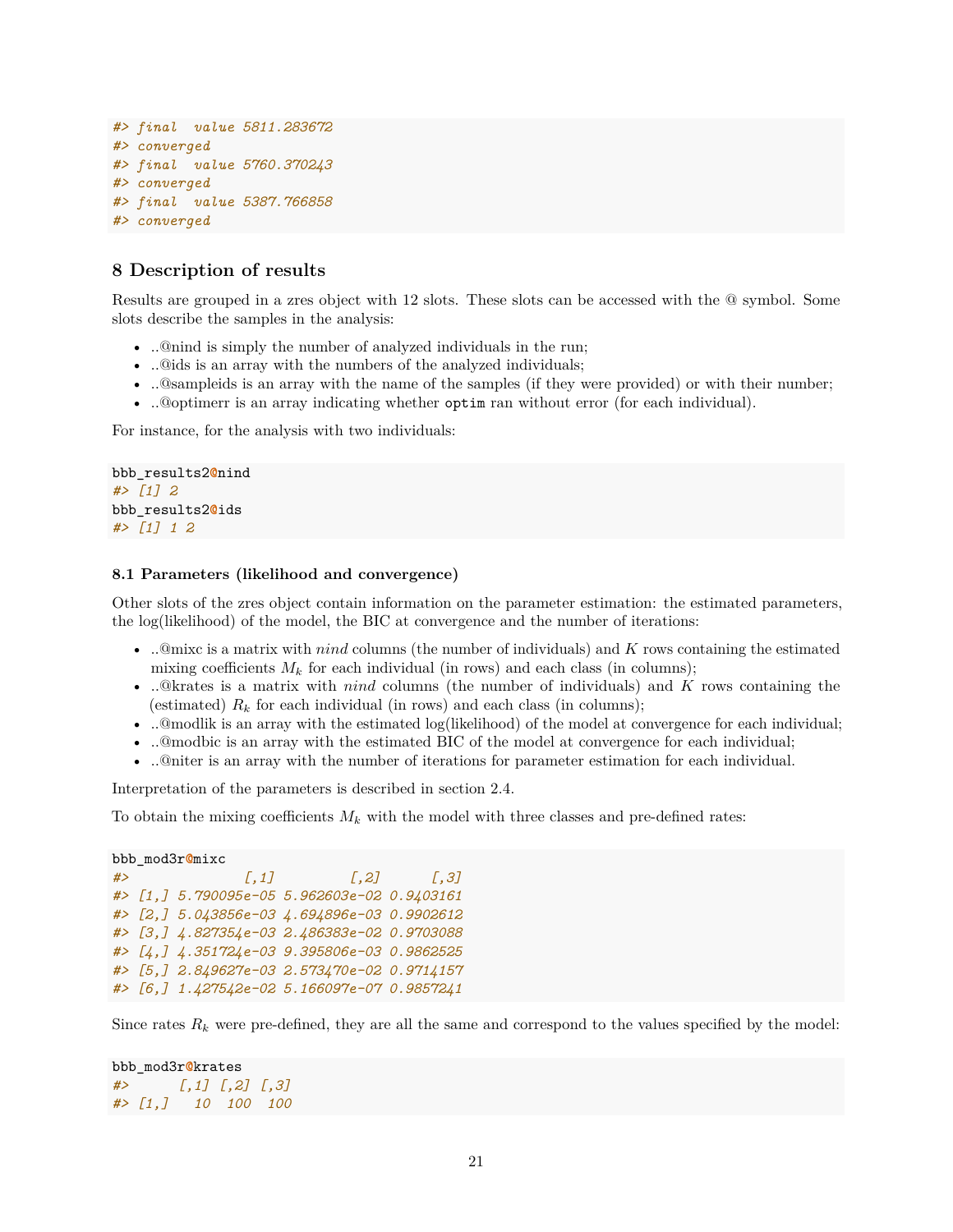| $#$ [2,] | 10 100 100 |  |
|----------|------------|--|
| # > [3,] | 10 100 100 |  |
| # > [4,] | 10 100 100 |  |
| $#$ [5,] | 10 100 100 |  |
| $#$ [6,] | 10 100 100 |  |

With the first model, the  $R_k$  vary across individuals (note that with one HBD class the same rate is used for the HBD and the non-HBD class as in Leutenegger et al. [\(2003\)](#page-44-0)):

```
bbb_results3@krates
#> [,1] [,2]
#> [1,] 73.280 73.280
#> [2,] 6.218 6.218
#> [3,] 24.439 24.439
#> [4,] 24.021 24.021
#> [5,] 35.496 35.496
#> [6,] 10.420 10.420
```
We can extract the log(likelihood) or the BIC as follows:

```
cbind(bbb_results3@modlik,bbb_results3@modbic)
#> [,1] [,2]
#> [1,] -6127.229 12271.98
#> [2,] -5767.659 11552.84
#> [3,] -5763.248 11544.01
#> [4,] -5809.963 11637.44
#> [5,] -5758.888 11535.29
#> [6,] -5383.741 10785.00
```
These likelihoods or BIC are most useful to compare models or parameter estimation procedures.

#### **8.2 Realized autozygosity per class**

The realized autozygosity per HBD class, or the partitioning of the genome is different classes is one of the main outputs of the model. It is returned in the ..@realized slot as a matrix with *K* columns (the number of classes) and *nani* lines (one per individual in the analysis). The values [i,j] are the genome-wide contributions (averaged over all positions) of class j to the genome of individual i.

```
bbb_mod3r@realized
```

```
#> [,1] [,2] [,3]
#> [1,] 0.0002309866 6.284249e-02 0.9369265
#> [2,] 0.0429726374 4.570080e-03 0.9524573
#> [3,] 0.0275129816 2.478772e-02 0.9476993
#> [4,] 0.0228203894 1.135408e-02 0.9658255
#> [5,] 0.0131863920 2.845231e-02 0.9583613
#> [6,] 0.1003679557 5.193453e-07 0.8996315
```
The first individual has  $0.0245\%$  of its genome in the first HBD class  $(R_k = 10)$ ,  $6.2835\%$  in the second HBD class  $(R_k = 100)$  and 93.6920% in the non HBD-class  $(R_k = 100)$ . The second individual has more autozygosity in the first class (0.042987 or 4.2987%) and the sixth individual has the highest level in the first class (10.0368%).

With the one-HBD class model, there are only tow columns representing autozygosity versus allozygosity.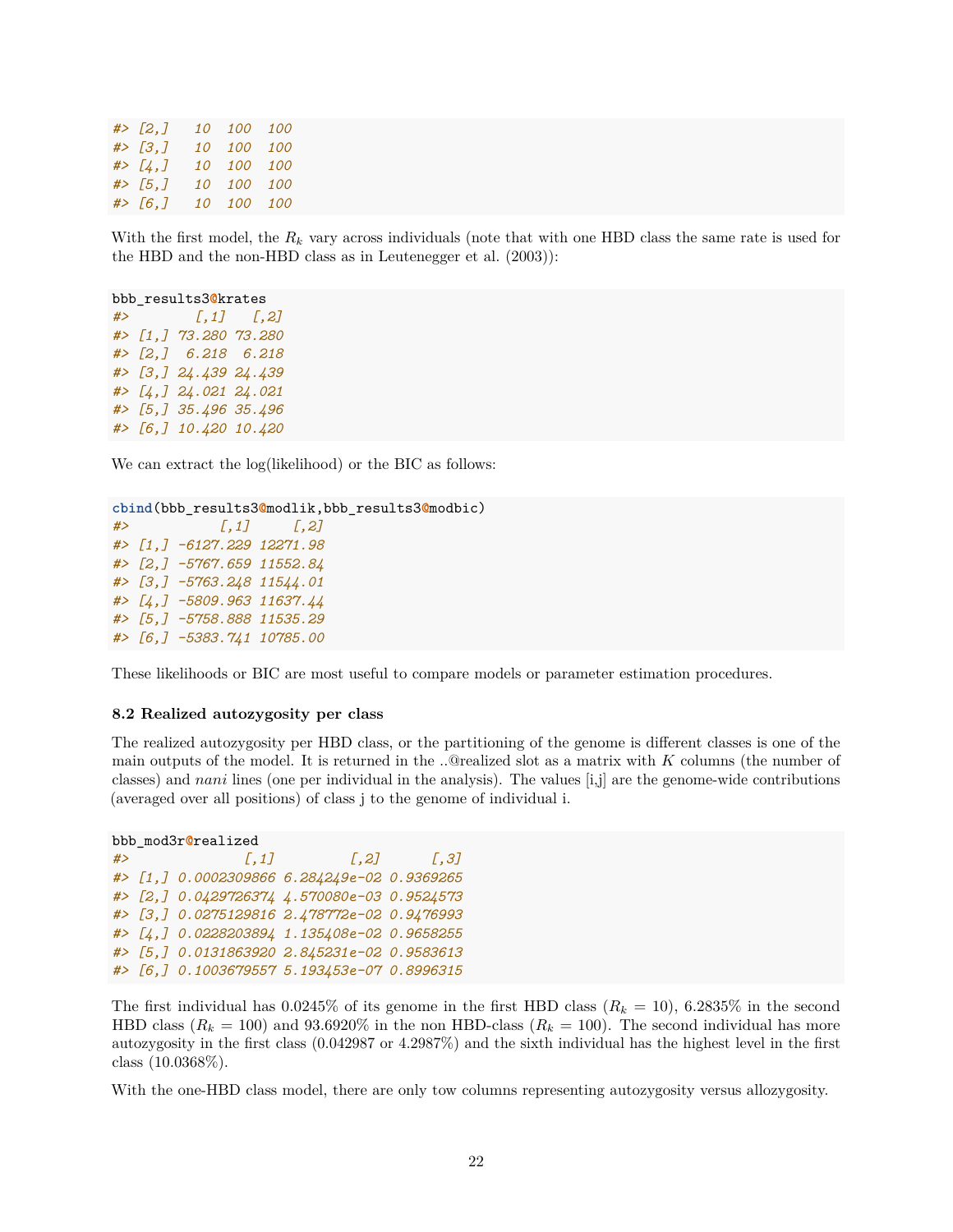bbb\_results3**@**realized *#> [,1] [,2] #> [1,] 0.05852398 0.9414760 #> [2,] 0.04253227 0.9574677 #> [3,] 0.04469971 0.9553003 #> [4,] 0.03333425 0.9666657 #> [5,] 0.03563496 0.9643650 #> [6,] 0.10070006 0.8992999*

In the case of a one-HBD class model, the mixing coefficients  $M_k$  and the realized autozygosity are more related but not identical. The first representing the proportion of segments that are HBD and the second the proportion of loci that are HBD.

```
cbind(bbb_results3@realized,bbb_results3@mixc)
#> [,1] [,2] [,3] [,4]
#> [1,] 0.05852398 0.9414760 0.05798497 0.9420150
#> [2,] 0.04253227 0.9574677 0.04705895 0.9529411
#> [3,] 0.04469971 0.9553003 0.04473379 0.9552662
#> [4,] 0.03333425 0.9666657 0.03031456 0.9696854
#> [5,] 0.03563496 0.9643650 0.03517359 0.9648264
#> [6,] 0.10070006 0.8992999 0.09474106 0.9052589
```
A zres object obtained by running a model with more classes on 110 individuals from the Soay population genotyped for 47,365 SNPs can be loaded with the package. The default model with 10 classes was used to perform the analysis:

```
mix10r <- zoomodel()
mix10r
#> An object of class "zmodel"
#> Slot "typeModel":
#> [1] "mixkl"
#>
#> Slot "mix_coef":
#> [1] 0.01 0.01 0.01 0.01 0.01 0.01 0.01 0.01 0.01 0.91
#>
#> Slot "krates":
#> [1] 2 4 8 16 32 64 128 256 512 512
#>
#> Slot "err":
#> [1] 0.001
#>
#> Slot "seqerr":
#> [1] 0.001
```
The results are stored in the soay\_mix10r zres object. To obtain the realized autozygosity for the 20 first individuals:

**round**(soay\_mix10r**@**realized[1**:**20,],3) *#> [,1] [,2] [,3] [,4] [,5] [,6] [,7] [,8] [,9] [,10] #> [1,] 0 0.059 0.000 0.000 0.071 0.117 0 0 0 0.753 #> [2,] 0 0.000 0.000 0.000 0.083 0.099 0 0 0 0.817 #> [3,] 0 0.000 0.000 0.000 0.128 0.106 0 0 0 0.766 #> [4,] 0 0.000 0.000 0.020 0.096 0.101 0 0 0 0.783*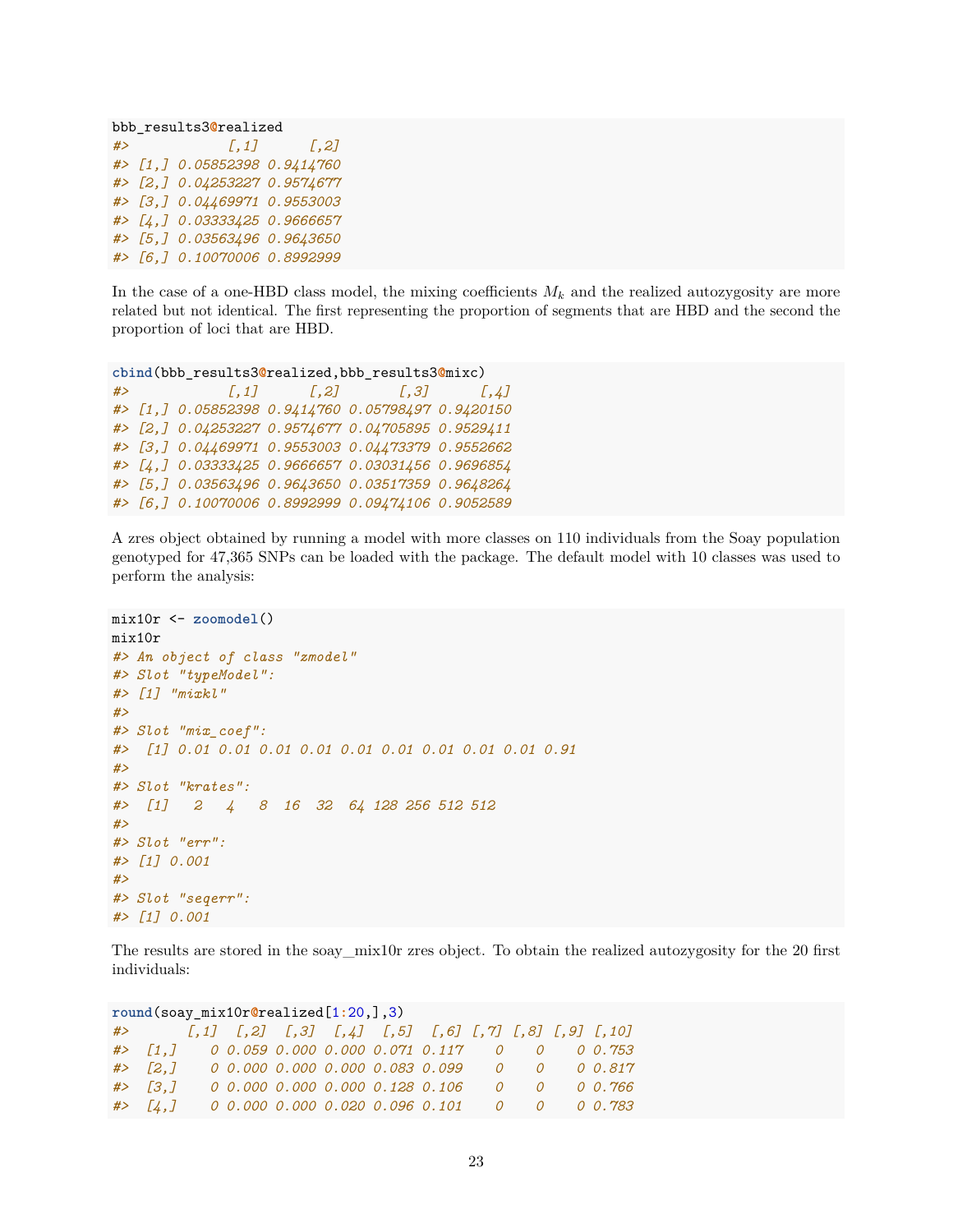| #> | [5,          |  |  | 0 0.000 0.000 0.017 0.107 0.090        | $\Omega$ | 0              | 00.786  |
|----|--------------|--|--|----------------------------------------|----------|----------------|---------|
| #> | [6,]         |  |  | 0 0.000 0.000 0.000 0.165 0.072        | $\Omega$ | 0              | 0 0.763 |
| #> | $\sqrt{7.7}$ |  |  | 0 0.000 0.000 0.000 0.135 0.092        | 0        | 0              | 0.773   |
| #> | [8,]         |  |  | 0 0.000 0.000 0.025 0.093 0.098        | $\Omega$ | 0              | 0.784   |
|    | # > [9,]     |  |  | 0 0.000 0.001 0.059 0.051 0.124        | $\Omega$ | 0              | 00.766  |
|    | $#$ [10,]    |  |  | 0 0.000 0.000 0.057 0.066 0.111        | 0        | 0              | 0.767   |
|    | $#$ [11,]    |  |  | $0\ 0.000\ 0.000\ 0.044\ 0.000\ 0.160$ | $\Omega$ | 0              | 0.796   |
|    | $#$ [12,]    |  |  | 0 0.000 0.000 0.000 0.116 0.100        | 0        | 0              | 0.783   |
|    | $#$ [13.]    |  |  | 0 0.000 0.000 0.000 0.168 0.070        | 0        | 0              | 0.762   |
|    | $#$ [14,]    |  |  | 0 0.000 0.000 0.000 0.162 0.073        | $\Omega$ | 0              | 00.766  |
|    | $#$ [15,]    |  |  | 0 0.000 0.000 0.001 0.135 0.098        | $\Omega$ | 0              | 0.767   |
|    | $#$ [16,]    |  |  | 0 0.000 0.000 0.022 0.173 0.050        | $\Omega$ | 0              | 0.754   |
|    | $#$ [17,]    |  |  | 0 0.000 0.000 0.000 0.163 0.082        | $\Omega$ | 0              | 00.756  |
|    | $#$ [18,]    |  |  | 0 0.000 0.000 0.000 0.113 0.116        | 0        | 0              | 0.0.771 |
|    | $#$ [19,]    |  |  | 0 0.000 0.000 0.000 0.083 0.102        | 0        | 0              | 0 0.815 |
|    | # > [20, ]   |  |  | 0 0.000 0.000 0.001 0.107 0.099        | $\Omega$ | $\overline{O}$ | 0.794   |

The columns represent the probability to belong to each class (averaged genome-wide). The columns represents the HBD classes with rates  $R_k$  equal to 2, 4, 8, 16, 32, 64, 128, 256, 512 and the non-HBD class (last column). The autozygosity is higher than 0.20 for most individuals (the non-HBD class accounts for less than 0.80) and is concentrated in HBD classes 5 and 6 (with rates 32 and 64).

# **8.3 Defining inbreeding coefficients (with respect to a base population)**

The objective is not always to obtain the partitioning of autozygosity in different HBD classes (contribution from ancestors tracing back to different generations in the past). We are sometimes interested in the inbreeding coefficient (or the overall autozygosity). To estimate an inbreeding coefficient, we must define a base population. Segments inherited from ancestors present in generations more remote than the reference population will no longer be consider autozygous. With our model, we can decide that all classes with a rate larger than a threshold T are not consider as autozygous. This amounts to set the base population at approximately  $0.5^*$ T generations in the past and to estimate an inbreeding coefficient  $F_{G-T}$ , for instance *F*<sup>*G*−50</sub> would include all HBD classes with  $R_k$  ≤ 50.</sup>

To obtain an inbreeding coefficient including all HBD classes, autozygosity must be summed over all HBD classes or can be obtained as 1 minus the non-HBD proportion.

```
x <- 1-soay_mix10r@realized[,10]
hist(x,nc=20,main="",xlab="Inbreeding coefficient",xlim=c(0.15,0.35),col='tomato')
```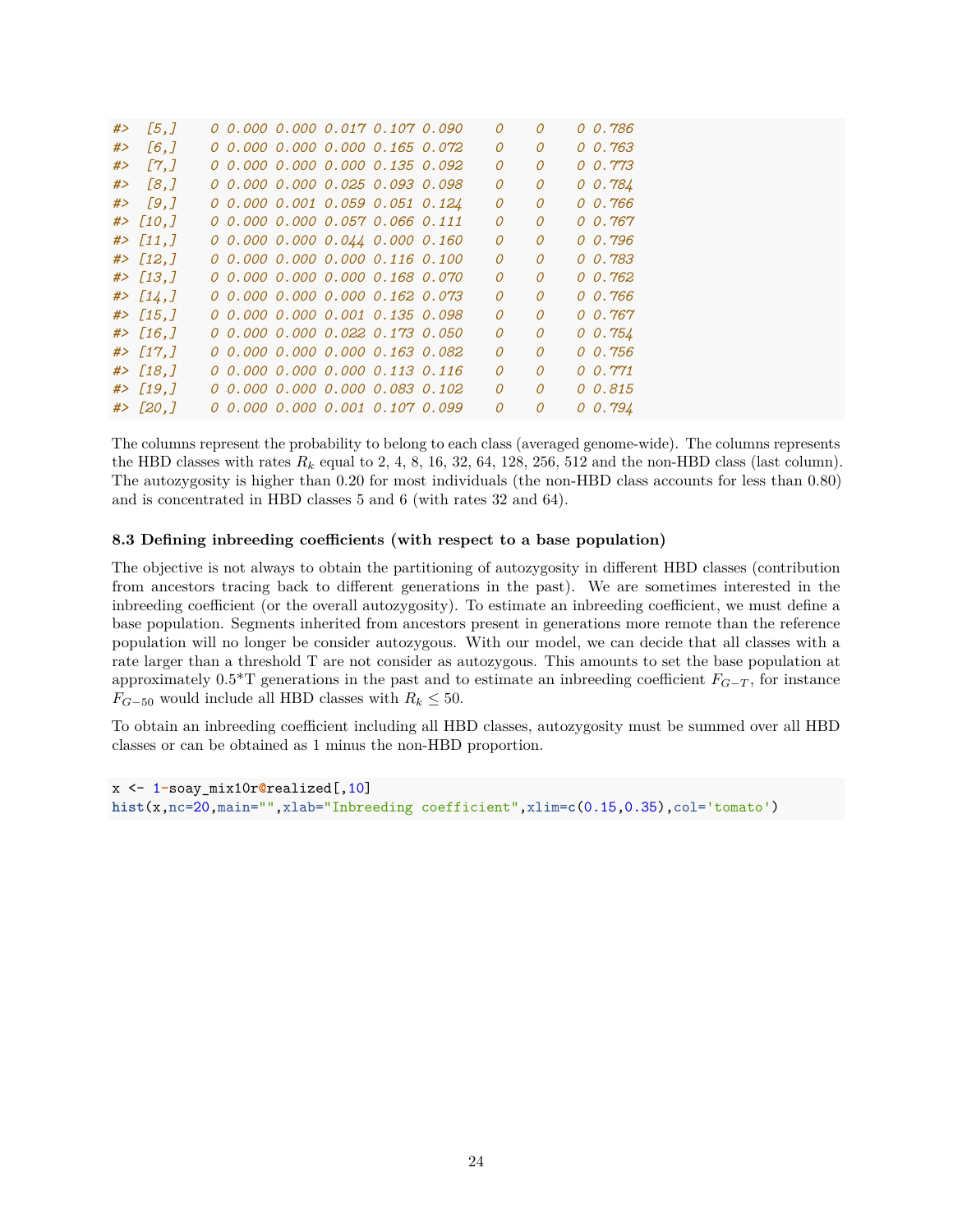

To obtain an inbreeding coefficient with respect to a threshold T, for instance at 64, autozygosity must be summed over the corresponding classes, with the cumsum function (or other functions).

```
x <- t(apply(soay_mix10r@realized[,1:6],1,cumsum))
hist(x[,6],nc=20,main="",xlab="Inbreeding coefficient (T = 64)",
     xlim=c(0.15,0.35),col='tomato')
```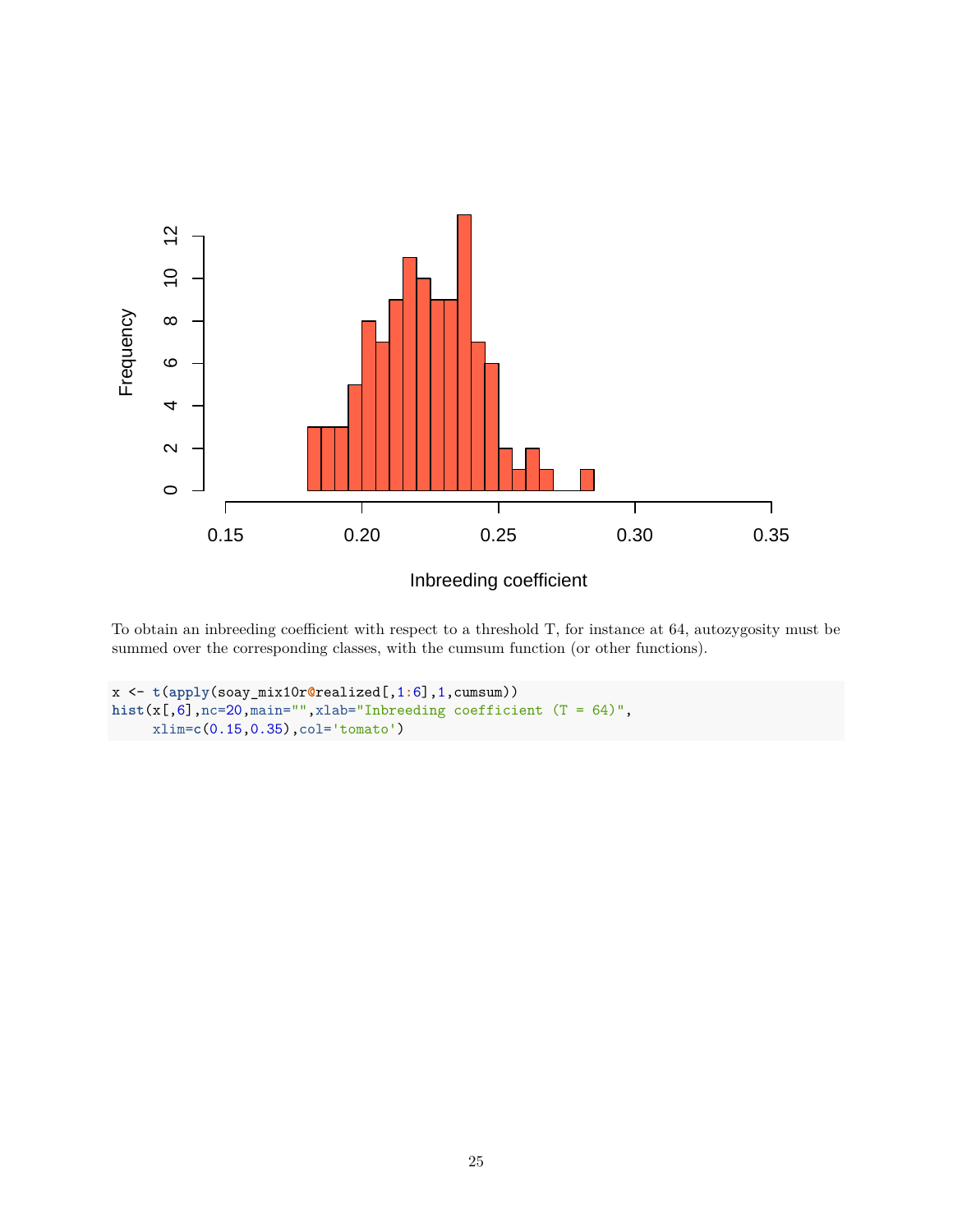

### **8.4 Local HBD probabilities**

The locus specific HBD probabilities (probabilities to belong to a state at a marker position) are stored in the ..@hbdp slot. This slot is a list of matrices, one matrix per individual in the analysis. Each matrix has a dimension *K* x *nsnp* (the number of classes x number of SNPs). Element[i,j] represent the probability to be in class i at marker j. To access the matrix of one individual in the list, you must use "[[x]]". For instance, to extract HBD probabilities for the first 15 markers for individual 3:

```
t(bbb_mod3r@hbdp[[3]][,1:15])
#> [,1] [,2] [,3]
#> [1,] 7.475437e-07 3.308167e-05 0.9999662
#> [2,] 1.383566e-05 6.481337e-04 0.9993380
#> [3,] 9.990498e-06 4.669898e-04 0.9995230
#> [4,] 3.032503e-08 1.206188e-06 0.9999988
#> [5,] 3.838022e-07 1.109499e-05 0.9999885
#> [6,] 1.147925e-04 3.463504e-03 0.9964217
#> [7,] 5.765420e-04 2.058506e-02 0.9788384
#> [8,] 6.420534e-04 2.304112e-02 0.9763168
#> [9,] 7.334206e-04 2.666279e-02 0.9726038
#> [10,] 7.928630e-04 2.914918e-02 0.9700580
#> [11,] 8.233051e-04 3.073426e-02 0.9684424
#> [12,] 6.245156e-07 2.047726e-05 0.9999789
#> [13,] 1.050221e-06 4.531453e-05 0.9999536
#> [14,] 1.494035e-08 6.597148e-07 0.9999993
#> [15,] 3.974425e-08 1.836652e-06 0.9999981
```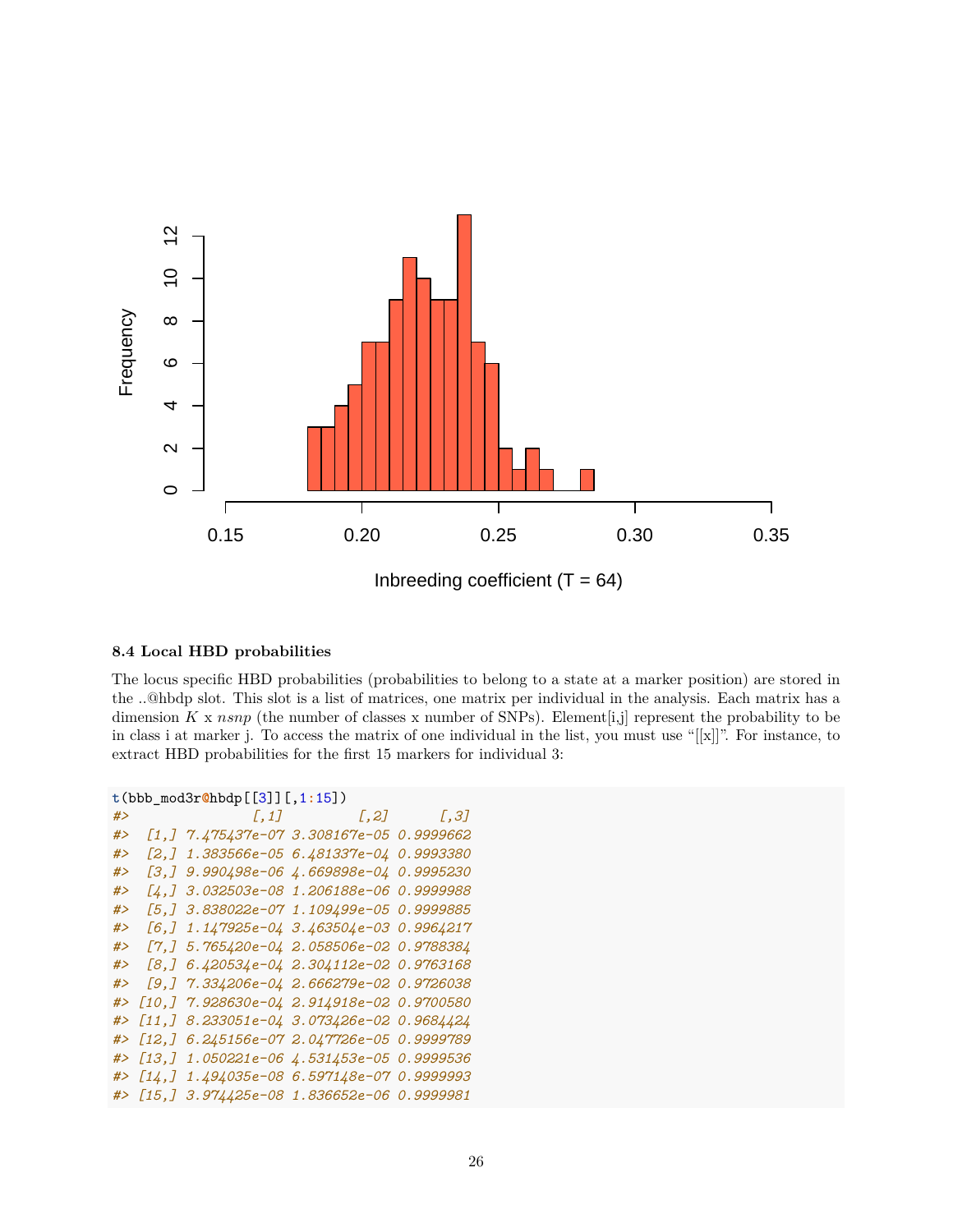We obtain three columns, the probabilities for HBD class 1  $(R_k = 10)$ , for HBD class 2  $(R_k = 100)$  and the non-HBD class. The HBD probabilities remain below 0.01 for most markers. An example of HBD segments (with high HBD probability) is found for individual 6:

```
t(bbb_mod3r@hbdp[[6]][,4700:4720])
```

| #> |          | $[0, 1]$ $[0, 2]$ $[0, 3]$                                                           |  |
|----|----------|--------------------------------------------------------------------------------------|--|
| #> |          | [1,] 0.9996134 2.782868e-09 0.0003866406                                             |  |
| #> |          | [2,] 0.9996514 2.745073e-09 0.0003485866                                             |  |
| #> | [3.]     | 0.9996540 2.655542e-09 0.0003460389                                                  |  |
| #> |          | [4,] 0.9996302 2.610796e-09 0.0003697918                                             |  |
| #> |          |                                                                                      |  |
| #> | [6,]     | 0.9996994 2.717657e-09 0.0003006115                                                  |  |
| #> |          | [7,] 0.9997337 2.717058e-09 0.0002663249                                             |  |
| #> |          | [8,] 0.9997022 2.492608e-09 0.0002977746                                             |  |
| #> | [9,]     | 0.9997316 2.408266e-09 0.0002683973                                                  |  |
| #> | [10,]    | 0.9996904 2.298198e-09 0.0003095885                                                  |  |
| #> |          | [11,] 0.9997023 2.278486e-09 0.0002977463                                            |  |
| #> |          | $[12, 1 0.9996111 2.272341e-09 0.0003888754$                                         |  |
| #> |          | $[13,]$ 0.9996657 2.311682e-09 0.0003343232                                          |  |
| #> |          | $[14, ]$ 0.9996564 2.311382e-09 0.0003436410                                         |  |
|    |          | #> [15,] 0.9996438 2.302254e-09 0.0003561947                                         |  |
| #> | [16, 1]  | 0.9994132 2.367171e-09 0.0005868346                                                  |  |
| #> | [17, 1]  | 0.9994442 2.552705e-09 0.0005557808                                                  |  |
|    | #> [18,] | 0.9994122 2.542047e-09 0.0005877943                                                  |  |
|    |          | #> [19,] 0.9989891 2.502008e-09 0.0010109414                                         |  |
|    |          | #> [20,] 0.9988260                                  2.470540e-09        0.0011740471 |  |
|    |          | #> [21,] 0.9987728 2.397796e-09 0.0012272283                                         |  |

#### **8.5 HBD segments**

The HBD segments identified with the Viterbi algorithm are stored in the ..@hbdseg, a data frame with one line per identified HBD segment and with nine columns accessed with the \$ symbol:

- ..@hbdseg\$id is the number of the individual in which the HBD segments is located;
- ..@hbdseg\$chrom is the chromosome number of the HBD segments (this chromosome number refers to the position of the chromosome in the list of all chromosomes present in the input genotype data);
- ..@hbdseg\$start\_snp is the number of the SNP at which the HBD segment starts (the SNP number within the chromosome);
- ..@hbdseg\$start end is the number of the SNP at which the HBD segment ends (the SNP number within the chromosome);
- ..@hbdseg\$start pos is the position at which the HBD segment starts (within the chromosome);
- ..@hbdseg\$start end is the position at which the HBD segment ends (within the chromosome);
- ..@hbdseg\$number\_snp is the number of consecutive SNPs in the HBD segment;
- ..@hbdseg\$length is the length of the HBD segment (for instance in bp or in cM/1000000);
- ..@hbdseg\$HBDclass is the HBD class associated with the HBD segment.

The table of HBD segments identified in the Belgian Blue cattle subset with the mod3r model is:

```
dim(bbb_mod3r@hbdseg)[1]
#> [1] 45
head(bbb_mod3r@hbdseg[,1:8])
#> id chrom start_snp end_snp start_pos end_pos number_snp length
#> 2 1 1 7 19 845494 2049400 13 1203907
#> 21 1 4 230 252 101677815 111368926 23 9691112
```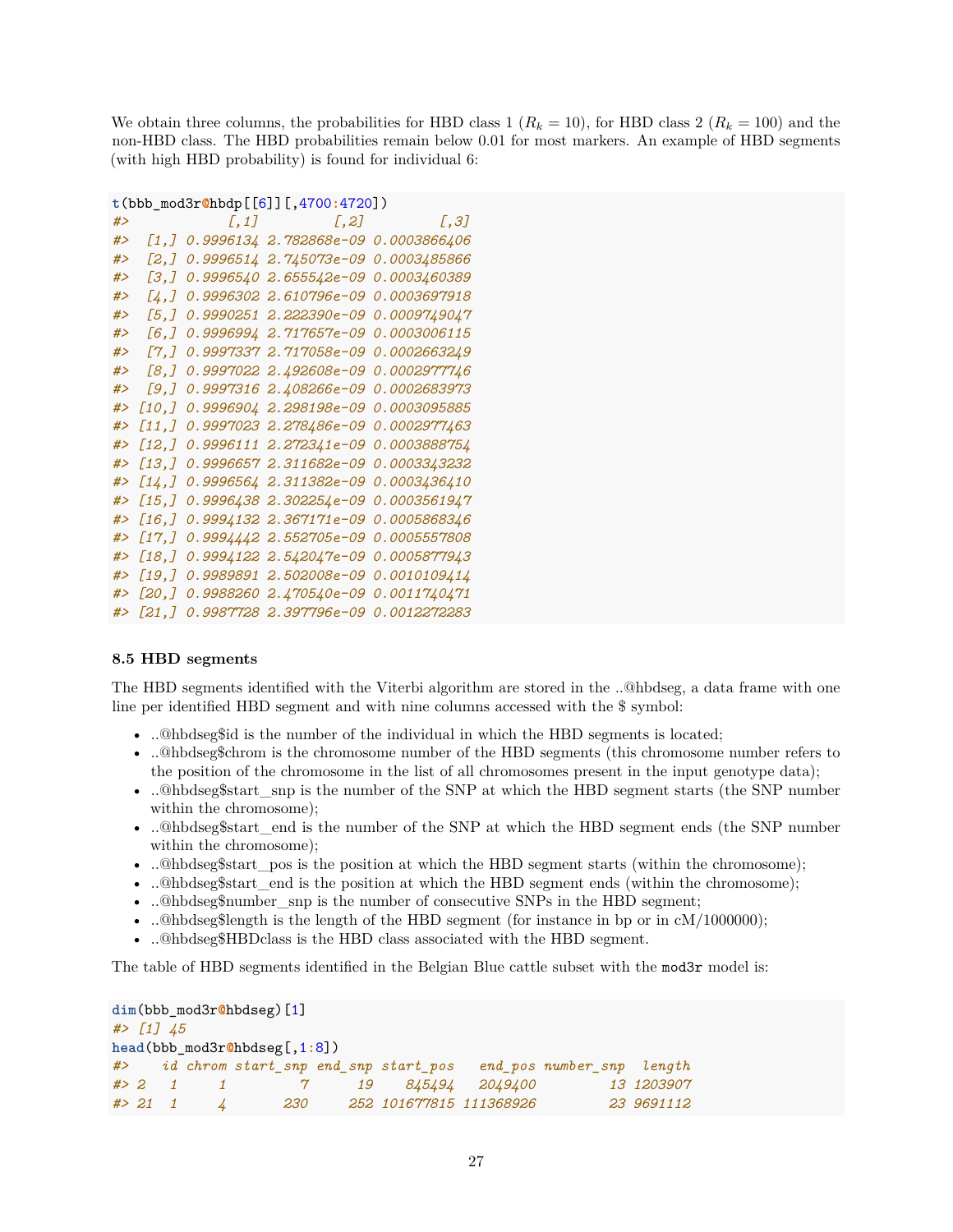|            | $# > 1$ 1 6   | $\mathbf{I}$ and $\mathbf{I}$ | 9 202769 1014246      | 9 811478  |
|------------|---------------|-------------------------------|-----------------------|-----------|
| $# > 22$ 1 | - 8           | 112                           | 117 47179793 49524000 | 6 2344208 |
|            | $# > 23$ 1 10 | $\frac{17}{2}$                | 50 13909586 14200836  | 4 291251  |
|            | $# > 24$ 1 11 | 204                           | 210 94101466 95637394 | 7 1535929 |

There are 45 identified HBD segments (approximately 7 per individual). The first and second HBD segments are respectively 1.2 and 9.7 MB long and contain 13 and 23 SNPs. They belong both to the first individual and are located at the beginning of chromosome 1 and the end of chromosome 4.

To have summary statistics of length of HBD segments (in bp or in number of SNPs):

```
summary(bbb_mod3r@hbdseg$length)
#> Min. 1st Qu. Median Mean 3rd Qu. Max.
#> 291251 2782886 9000333 10866304 12141604 48659487
summary(bbb_mod3r@hbdseg$number_snp)
#> Min. 1st Qu. Median Mean 3rd Qu. Max.
#> 4.00 16.00 23.00 30.47 34.00 145.00
```
The largest HBD segment is more than 48 Mb long, the average length is 10.87 Mb and the mean number of SNP per identified HBD segment is 30.47.

In the sheep population genotyped at higher density, the distribution of HBD segment presents some differences.

|        | $dim(soay_mix10r@hbdseg)$ [1]    |                |              |                                      |             |                          |          |                    |             |  |  |  |  |  |
|--------|----------------------------------|----------------|--------------|--------------------------------------|-------------|--------------------------|----------|--------------------|-------------|--|--|--|--|--|
|        | $#$ [1] 14547                    |                |              |                                      |             |                          |          |                    |             |  |  |  |  |  |
|        | $head(soay_mix10r@hbdseg[,1:8])$ |                |              |                                      |             |                          |          |                    |             |  |  |  |  |  |
| #>     |                                  |                |              | id chrom start_snp end_snp start_pos |             |                          |          | end pos number snp | length      |  |  |  |  |  |
| # > 2  |                                  |                | 1            | 314                                  | 369         | <i>15944770</i>          | 18966270 |                    | 56 3021501  |  |  |  |  |  |
| # > 4  |                                  | $\mathbf{1}$   | 1            | <i>390</i>                           | $\angle 17$ | 19945652                 | 22120789 |                    | 28 2175138  |  |  |  |  |  |
| # > 6  |                                  | $\mathcal I$   | 1            | 755                                  | 906         | 40342997                 | 48373831 |                    | 152 8030835 |  |  |  |  |  |
| #> 8   |                                  | $\mathcal I$   | 1            | 945                                  | 963         | 50614635                 | 51923225 |                    | 19 1308591  |  |  |  |  |  |
| # > 10 |                                  | $\overline{1}$ | 1            | 1465                                 | 1512        | 80119112                 | 82137439 |                    | 48 2018328  |  |  |  |  |  |
| # > 12 |                                  | $\overline{1}$ | $\mathcal I$ | 1969                                 |             | 2038 107797839 111474679 |          |                    | 70 3676841  |  |  |  |  |  |

There are 14,547 identified HBD segments (approximately 132 per individual). The first and second HBD segments are respectively 3.0 and 2.2 MB long and contain 56 and 28 SNPs. They belong both to the first individual and are located on chromosome 1. The first individual has several segments on the first chromosome.

To obtain summary statistics of length of HBD segments (in bp or in number of SNPs):

```
summary(soay_mix10r@hbdseg$length)
#> Min. 1st Qu. Median Mean 3rd Qu. Max.
#> 116689 1756868 2811065 3790554 4620455 73719189
summary(soay_mix10r@hbdseg$number_snp)
#> Min. 1st Qu. Median Mean 3rd Qu. Max.
#> 5.00 35.00 53.00 71.08 86.00 1402.00
```
The largest HBD segment is more than 73 Mb long, the average length is 3.79 Mb and the mean number of SNP per identified HBD segment is 71.08.

#### **8.6 Accessor functions (easier access to slots)**

We propose four accessor functions to interact more conveniently with the zres object, in particular with the most useful slots (..@realized, ..@hbdp and ..@hbdseg).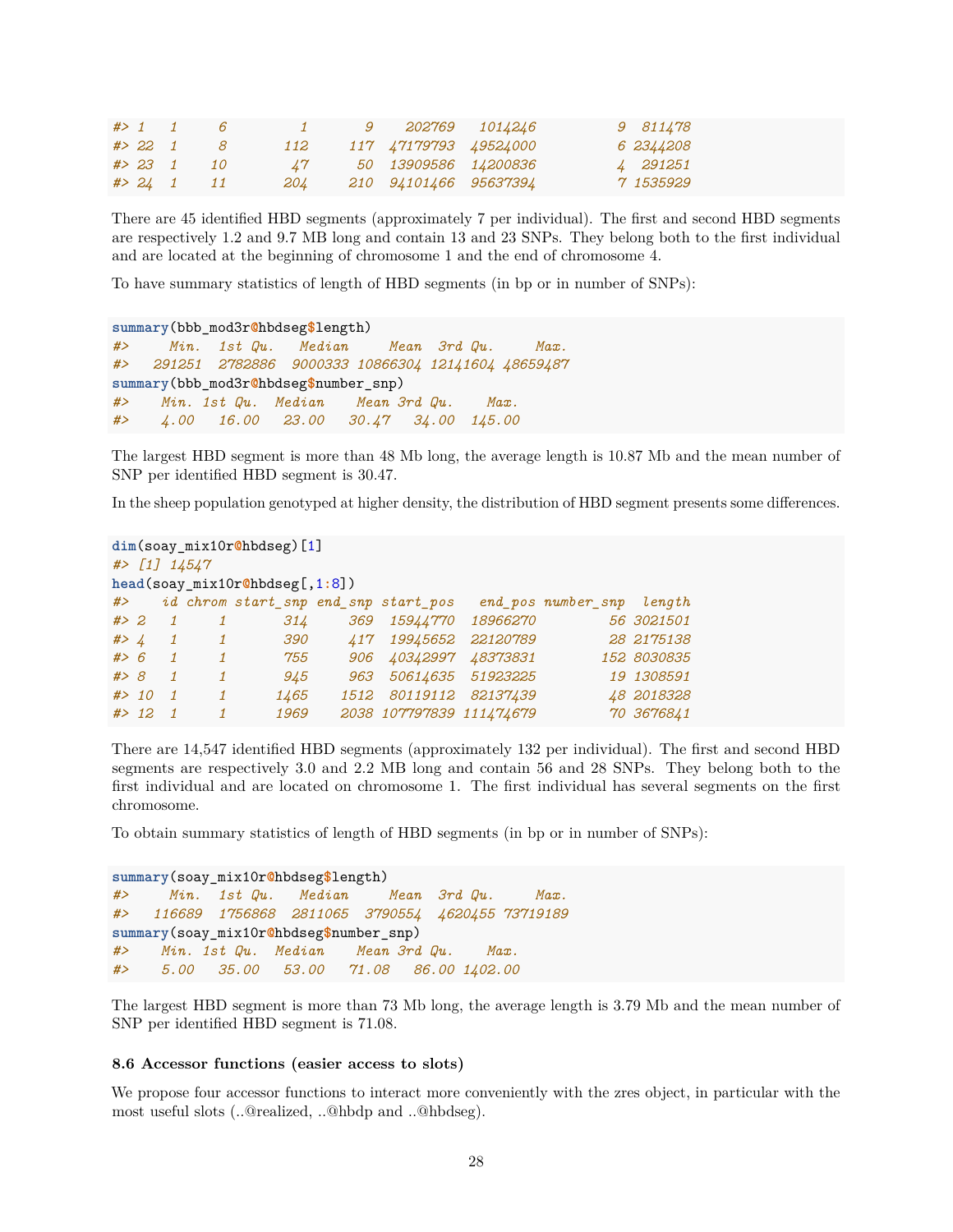**8.6.1 For realized autozygosity** To extract the table of realized autozygosity, you can use the function realized that takes as argument the name of the zres object and the numbers of the classes to be extracted (all by default). The function returns a data frame with one row per individual and one column per extracted classes. In addition, it gives names to the columns. For a pre-defined model, the names of HBD classes are "R<sub>\_</sub>X" where X is the value of the corresponding  $R_k$  rate. For a model with rate estimation, the names of the HBD classes are "HBDclassX" where X is the number of the HBD class. For non-HBD classes, we use "NonHBD". To extract the entire table for the results in BBB cattle with the mod3r model:

```
realized(bbb_mod3r)
#> R_10 R_100 NonHBD
#> 1 0.0002309866 6.284249e-02 0.9369265
#> 2 0.0429726374 4.570080e-03 0.9524573
#> 3 0.0275129816 2.478772e-02 0.9476993
#> 4 0.0228203894 1.135408e-02 0.9658255
#> 5 0.0131863920 2.845231e-02 0.9583613
#> 6 0.1003679557 5.193453e-07 0.8996315
```
To extract the contribution of the first six HBD classes for the sheep analysis:

```
head(round(realized(soay_mix10r,seq(1,6)),5))
#> R_2 R_4 R_8 R_16 R_32 R_64
#> 1 3e-05 0.05948 0.00000 0.00000 0.07063 0.11653
#> 2 0e+00 0.00000 0.00000 0.00006 0.08329 0.09915
#> 3 0e+00 0.00000 0.00000 0.00000 0.12816 0.10630
#> 4 1e-05 0.00003 0.00019 0.01993 0.09581 0.10143
#> 5 0e+00 0.00000 0.00000 0.01670 0.10734 0.09015
#> 6 0e+00 0.00000 0.00001 0.00044 0.16462 0.07180
```
**8.6.2 For inbreeding coefficients** To obtain the inbreeding coefficient  $F_{G-T}$  as the sum of contributions from all HBD classes with a  $R_k \leq T$ , you can use the cumbbd function that takes as arguments the name of the zres object and the value of the threshold T (all HBD classes by default, when no threshold is specified).

To estimate the inbreeding coefficient in the sheep analysis by setting T equal to 100:

```
F100 <- cumhbd(soay_mix10r, 100)
summary(F100)
#> Min. 1st Qu. Median Mean 3rd Qu. Max.
#> 0.1805 0.2094 0.2228 0.2228 0.2369 0.2812
```
To estimate the inbreeding coefficient in the BBB cattle data and the analysis with the mod3r model including either the first HBD class or both of them:

F10  $\leq$  cumhbd(bbb mod3r, 10) F100 <- **cumhbd**(bbb\_mod3r, 100) **cbind**(F10,F100) *#> F10 F100 #> [1,] 0.0002309866 0.06307348 #> [2,] 0.0429726374 0.04754272 #> [3,] 0.0275129816 0.05230070 #> [4,] 0.0228203894 0.03417447 #> [5,] 0.0131863920 0.04163870 #> [6,] 0.1003679557 0.10036848*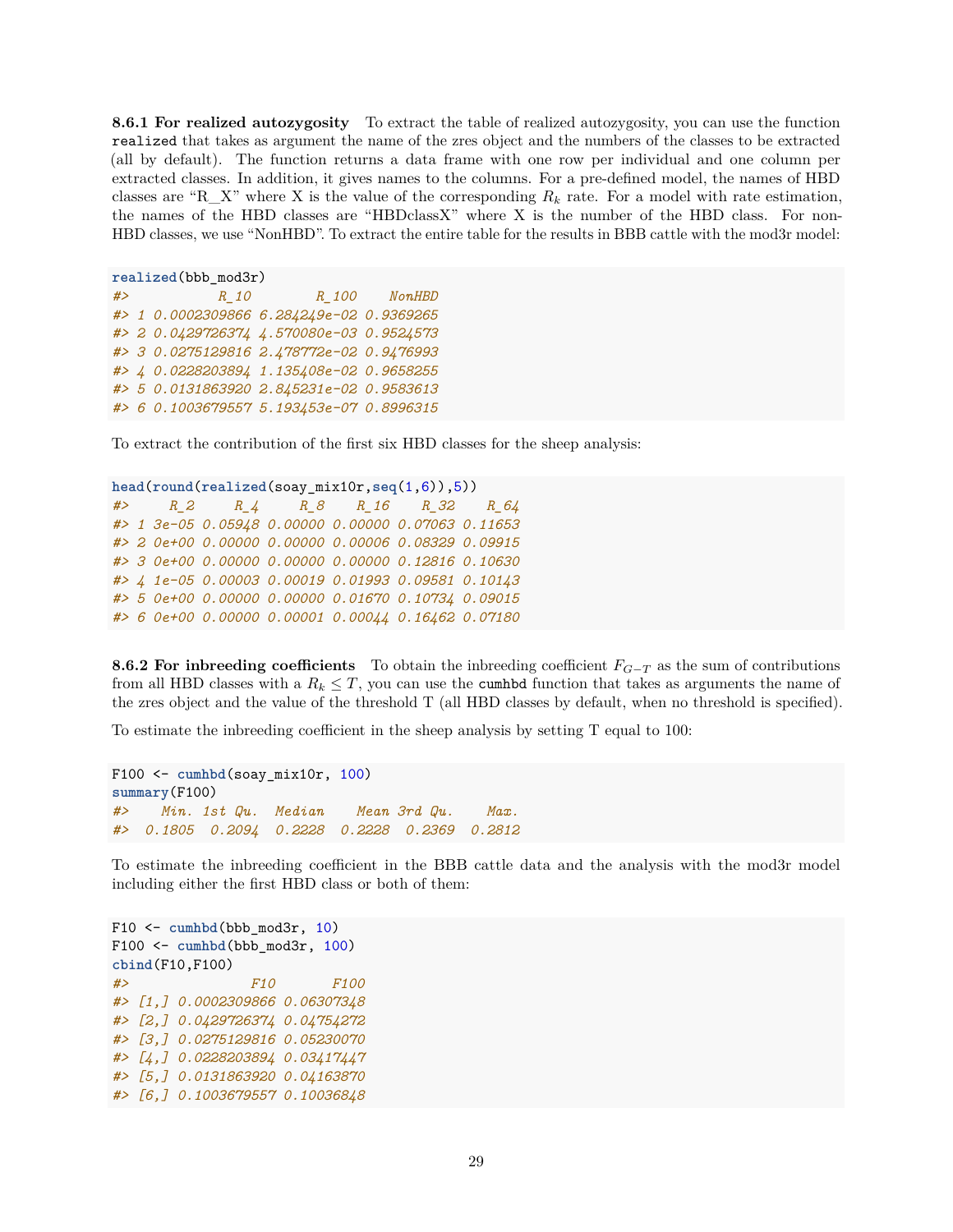To estimate the inbreeding coefficient in the BBB cattle data but for the analysis performed with the 1 HBD class model. Computations are performed with respect to three values for T (20, 50 and 100) and with an estimated rate  $R_1$  for each individual:

```
F20 <- cumhbd(bbb_results3, 20)
#> [1] "cumhbd is not recommended for a model with different rates per individual!"
F50 <- cumhbd(bbb_results3, 50)
#> [1] "cumhbd is not recommended for a model with different rates per individual!"
F100 <- cumhbd(bbb_results3, 100)
#> [1] "cumhbd is not recommended for a model with different rates per individual!"
cbind(F20,F50,F100,bbb_results3@krates[,1])
#> F20 F50 F100
#> [1,] 0.00000000 0.00000000 0.05852398 73.280
#> [2,] 0.04253227 0.04253227 0.04253227 6.218
#> [3,] 0.00000000 0.04469971 0.04469971 24.439
#> [4,] 0.00000000 0.03333425 0.03333425 24.021
#> [5,] 0.00000000 0.03563496 0.03563496 35.496
#> [6,] 0.10070006 0.10070006 0.10070006 10.420
```
We first observe that the function does not recommend to estimate an inbreeding coefficient when the *R<sup>k</sup>* rates are estimated. This is because in that situation, each individual has different HBD classes and then the number of classes included in the estimation would vary according to the individuals. Here, only individuals 2 and 6 have a non-zero inbreeding coefficient when setting T equal to 20. All individuals have a non-zero inbreeding coefficient with T equals to 50 with the exception of the first individual. Finally, all the estimated autozygosity is considered when T equals 100.

**8.6.3 For HBD segments** The rohbd function can help to extract all HBD segments for a group of individuals and a genomic region. By default HBD segments for all individuals and the entire genome are extracted. The individuals are specified by ids  $= x$  where x is a vector with the individual numbers. The region is specified by chrom  $=$  y where y is the chromosome number. The coordinates can also be specified with the startPos and endPos arguments (these are not used if the chrom is NULL).

Two method of extraction can be used with the inside logical arguments. The function extracts only those segments with start and end positions within the specified region (inside = TRUE) or extracts all HBD segments that overlap the region (inside  $=$  FALSE). Output is a data.frame with the same format as the ..@hbdseg slot (see description in 7.4).

To extract all HBD segments identified in the sheep population overlapping the region from 10 to 20 Mb on chromosome 25.

```
roh25_10_20 <- rohbd(zres = soay_mix10r, chrom = 25,
                startPos= 10000000,endPos = 20000000, inside = FALSE)
dim(roh25_10_20)
#> [1] 84 9
head(roh25_10_20[,1:8])
#> id chrom start_snp end_snp start_pos end_pos number_snp length
#> 4171 2 25 159 237 9657834 13809614 79 4151781
#> 616 2 25 272 338 15416899 18657658 67 3240760
#> 4183 5 25 280 409 15856692 21919108 130 6062417
#> 2272 7 25 318 409 17689768 21919108 92 4229341
#> 618 9 25 299 352 16816914 19159330 54 2342417
#> 337 10 25 267 488 15231602 26224691 222 10993090
summary(roh25_10_20$length)
#> Min. 1st Qu. Median Mean 3rd Qu. Max.
```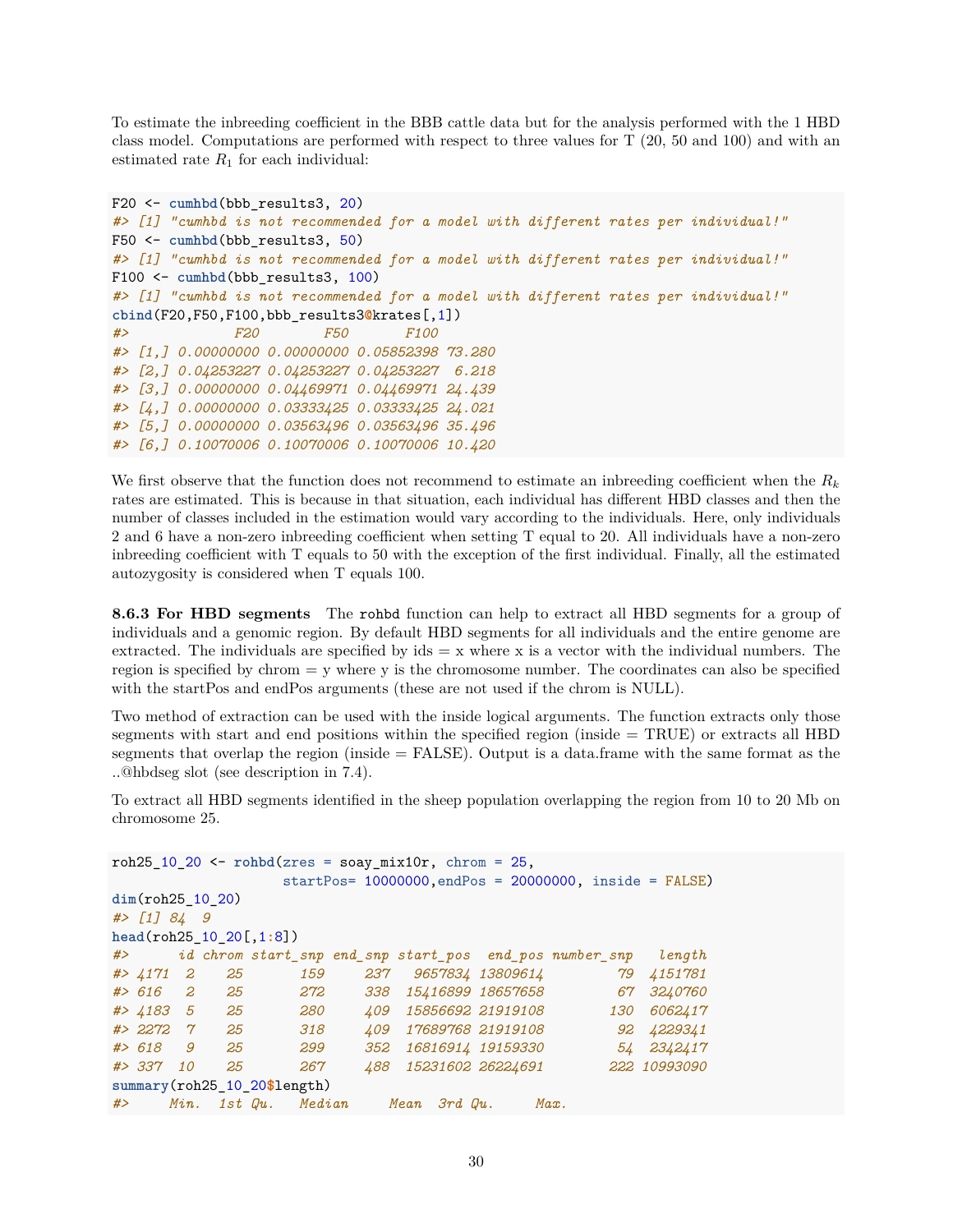*#> 1005736 2423824 3489860 4809936 6062417 24322495*

There are 84 HBD segments overlapping the region, with a mean length of 4.8 Mb and the longest segments is more than 24 Mb. If we restrict the extraction on HBD segments inside the region:

```
roh25 10 20 <- rohbd(r)es = soay mix10r, chrom = 25,
                 startPos= 10000000,endPos = 20000000, inside = TRUE)
dim(roh25_10_20)
#> [1] 43 9
head(roh25_10_20[,1:8])
#> id chrom start_snp end_snp start_pos end_pos number_snp length
#> 616 2 25 272 338 15416899 18657658 67 3240760
#> 618 9 25 299 352 16816914 19159330 54 2342417
#> 4218 11 25 270 365 15326949 19823535 96 4496587
#> 4195 12 25 303 362 17029368 19655167 60 2625800
#> 41612 13 25 272 326 15416899 17997283 55 2580385
#> 22413 14 25 218 237 12792777 13809614 20 1016838
summary(roh25_10_20$length)
#> Min. 1st Qu. Median Mean 3rd Qu. Max.
#> 1005736 2278147 2446597 2651727 3173355 4755436
```
There are only 43 HBD segments and the longest is less than 5 Mb in size. Extraction, can also be performed per individual for the entire genome. For instance, for individuals 56, 15, 97, 103 and 108 we find 679 HBD segments (the first individual column is now 15):

```
roh25_10_20 <- rohbd(zres = soay_mix10r, ids = c(15,56,97,103,108))
dim(roh25_10_20)
#> [1] 676 9
head(roh25_10_20[,1:8])
#> id chrom start_snp end_snp start_pos end_pos number_snp length
#> 2180 15 1 228 262 11540961 13301343 35 1760383
#> 4100 15 1 324 403 16471993 21164217 80 4692225
#> 690 15 1 1260 1385 68918632 76227410 126 7308779
#> 890 15 1 2241 2459 124296584 137186574 219 12889991
#> 1080 15 1 2467 2511 137752062 139783950 45 2031889
#> 1268 15 1 3078 3163 171842250 176779276 86 4937027
```
**8.6.4 For local HBD probabilities (locus specific)** The probhbd function help to extract the local HBD probabilities for one individual in a specific region. HBD probabilities represent large amount of data. Therefore, we extract only a total HBD probability by summing over all HBD classes. As for the inbreeding coefficient, the user can specify a threshold T to determine which HBD classes should be used in the sum and considered as autozygous (all by default).

The function takes as arguments the zres object but also the zooin object (that contains some information on the markers, their position and the chromosome number). The individual is indicated with the  $id =$ . argument. The same arguments as for the rohbd function are used to declare the genomic region (chrom, startPos, endPos). By default all positions are extracted.

Here is an example to extract HBD probabilities for the sixth individual for the BBB cattle data, on chromosome 19 from position 10 Mb to 20 Mb and plot it (we need also to extract the position from the zooin@bp slot). In addition, we extract HBD probabilities for two other individuals: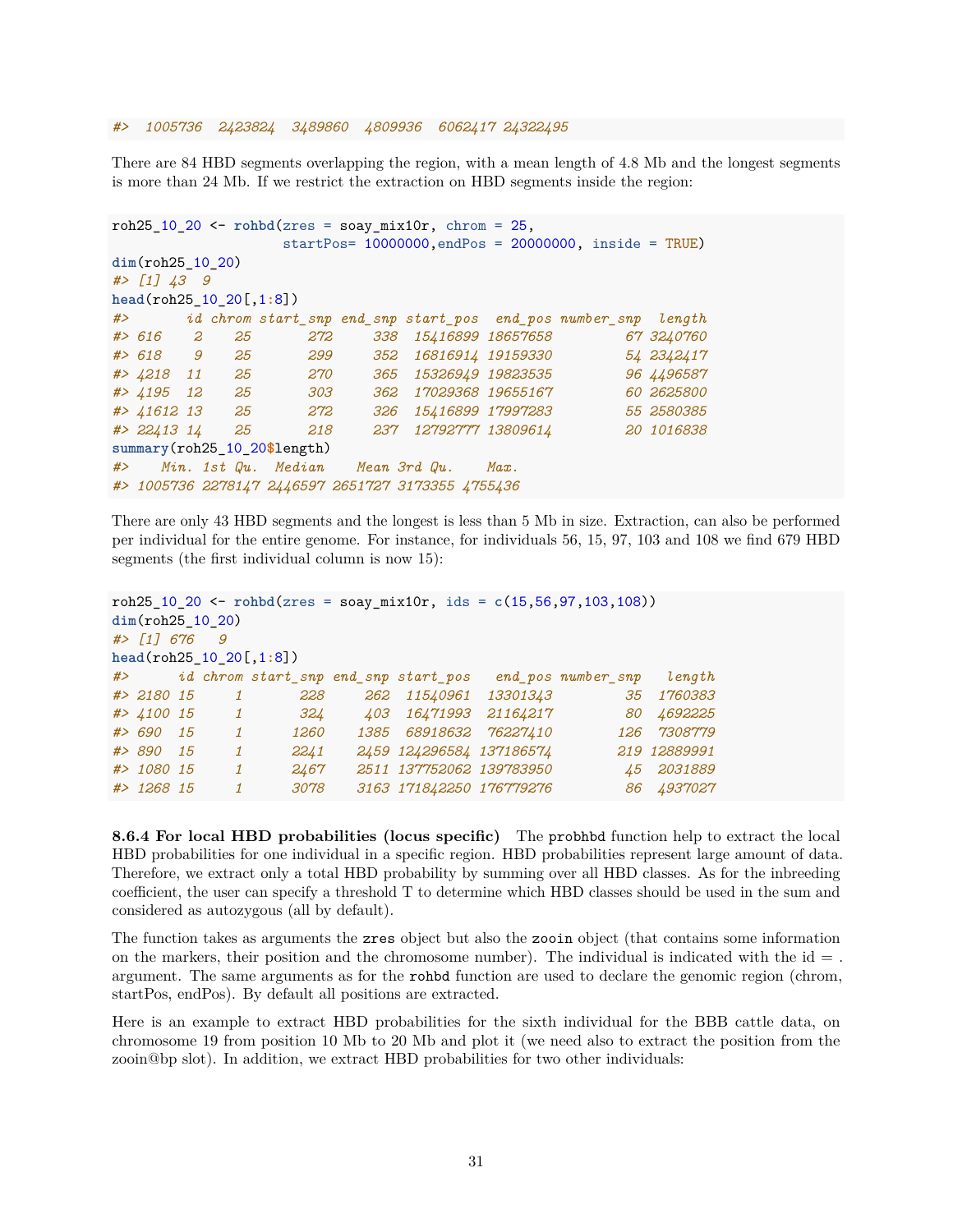```
y6 \leq probhbd(zres = bbb_mod3r, zooin = bbb, id = 6, chrom = 19,
               startPos = 0, endPos = 50000000)
x <- bbb@bp[bbb@chrbound[19,1]:bbb@chrbound[19,2]]
x <- x[x >=0 & x<= 50000000]/1000000
plot(y6~x,type='b',ylim=c(0,1),ylab='HBD probability',col='red',
     xlab='Position on chr25 (Mb)')
y1 \leftarrow \text{probhbd}(zres = \text{bbb\_mod3r}, zooin = \text{bbb}, id = 1, \text{chrom} = 19,startPos = 0, endPos = 50000000)
y2 \leq probhbd(zres = bbb_mod3r, zooin = bbb, id = 2, chrom = 19,
               startPos = 0, endPos = 50000000)
par(new=TRUE)
plot(y1~x,type='b',ylim=c(0,1),ylab='',col='royalblue',xlab='',axes=FALSE)
par(new=TRUE)
plot(y2~x,type='b',ylim=c(0,1),ylab='',col='orange',xlab='',axes=FALSE)
```


We observe that individual 6 has a long HBD segment, whereas there is no evidence of HBD segments in individual 2. For the first individual, we see two small regions were the HBD probabilities reach approximately 0.80 and 0.95. These probabilities suggest presence of HBD segment that would not have been captured with window-based approaches because they contain too few markers.

The use of the threshold T determines which classes are included. In the previous example, we used two HBD classes. By setting  $T = 20$ , we would use only one HBD class with  $R_k = 10$  (and not the class with  $R_k = 100$ :

```
y6b <- probhbd(zres = bbb_mod3r, zooin = bbb, id = 6, chrom = 19,
              startPos = 0, endPos = 50000000, T=20)
```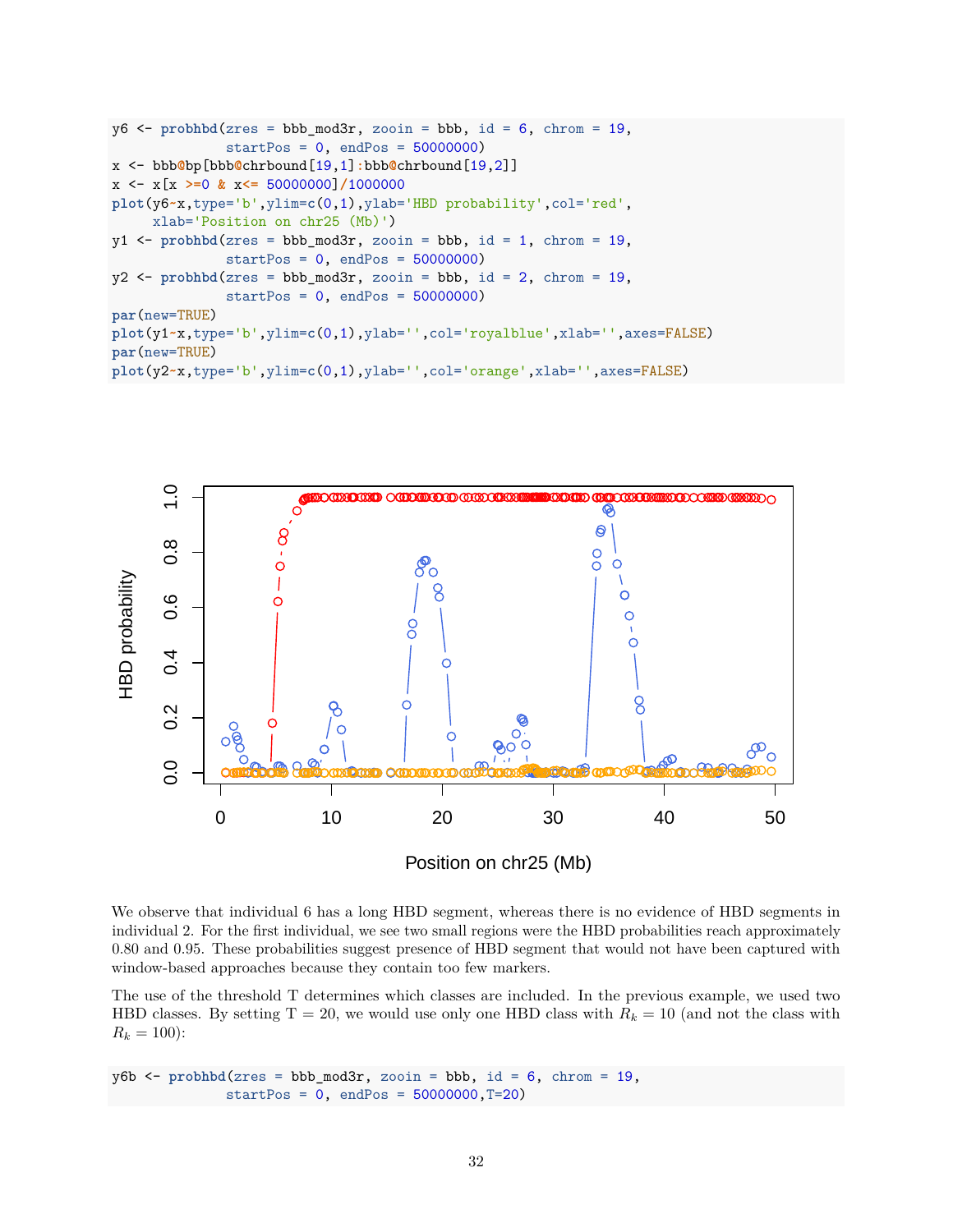```
y1b <- probhbd(zres = bbb_mod3r, zooin = bbb, id = 1, chrom = 19,
              startPos = 0, endPos = 50000000, T=20)plot(y6b~x,type='l',ylim=c(0,1),ylab='HBD probability',col='red',
     xlab='Position on chr25 (Mb)')
par(new=TRUE)
plot(y1b~x,type='l',ylim=c(0,1),ylab='',col='royal blue',xlab='',axes=FALSE)
```


The curve is almost identical for individual 6 because the long HBD segment is associated to the first HBD class (rate  $R_k = 10$ ). The HBD probabilities for the first individual are now equal to 0, because the evidence for short segments previously observed is associated with the second HBD class, with a higher rate (100) corresponding to shorter segments.

#### **8.6.5 Combining accessor functions with standard summary functions**

The accessors can be combined with standard summary functions to obtain summary of the results (realized autozygosity, inbreeding coefficients and the HBD segments). We already had some examples with histograms of the inbreeding coefficients (see 7.6.2).

To obtain a summary of the realized inbreeding:

| $summary(realized(soay_mix10r))$ |                                      |  |                                                          |  |                   |  |  |  |  |  |  |  |
|----------------------------------|--------------------------------------|--|----------------------------------------------------------|--|-------------------|--|--|--|--|--|--|--|
|                                  | $# > R_2$ $R_4$                      |  | $R \sim 8$                                               |  |                   |  |  |  |  |  |  |  |
|                                  | #> Min. : 0.000e+00 Min. : 0.000e+00 |  |                                                          |  | Min. : 0.000e+00  |  |  |  |  |  |  |  |
|                                  | $#$ 1st $Qu. : 0.000e+00$            |  | $1st$ $Qu.:0.000e+00$                                    |  | 1st Qu.:1.000e-08 |  |  |  |  |  |  |  |
|                                  | $#$ Median : 3.300e-09               |  | Median :3.000e-08                                        |  | Median: 5.900e-07 |  |  |  |  |  |  |  |
|                                  | $#$ Mean : $\angle$ . 285e-06        |  | $Mean : 1.891e-03$                                       |  | Mean :3.310e-03   |  |  |  |  |  |  |  |
|                                  |                                      |  | #> 3rd Qu.:1.038e-07 3rd Qu.:1.020e-06 3rd Qu.:5.146e-05 |  |                   |  |  |  |  |  |  |  |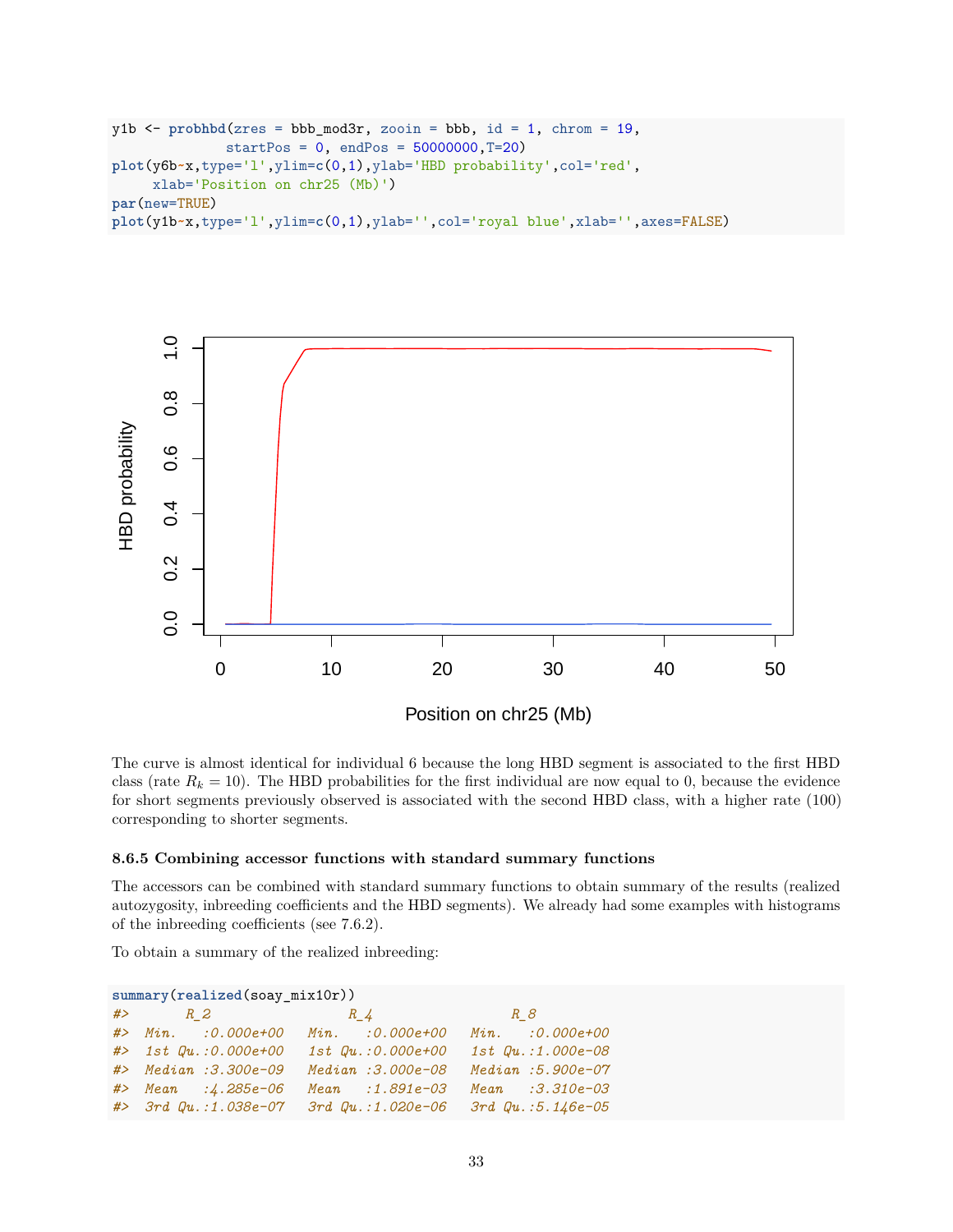|    | $#$ Max. :3.629e-04                    | $Max.$ :7.638e-02 $Max.$                 | :5.862e-02                 |                           |
|----|----------------------------------------|------------------------------------------|----------------------------|---------------------------|
| #> | $R$ 16                                 |                                          | $R_{12}$ $R_{21}$ $R_{12}$ |                           |
|    | :0.000e+00<br>$#$ $Min.$               | Min. 30.00000                            | :0.02755<br>Min.           | Min.<br><i>:0.000e+00</i> |
|    | $#$ > 1st Qu.:2.850e-06                |                                          |                            | 1st Qu.:6.200e-08         |
|    | $#$ Median : 1.397e-04                 | Median :0.09563                          | Median : 0.10679           | $Median : 5.610e-07$      |
|    | #> Mean :1.788e-02                     | Mean : 0.09288                           | Mean : 0.10678             | $Mean : 1.353e-04$        |
|    | $#$ > 3rd $Qu.:3.308e-02$              | 3rd Qu.:0.11857                          | $3rd$ $Qu.:0.12660$        | $3rd$ $Qu.:3.198e-06$     |
|    | $\#$ Max. : 9.016e-02                  | $Max.$ : 0.17277                         | $Max.$ : 0.16842           | $Max.$ : 1.414e-02        |
|    | $#$ R 256 R 512                        |                                          | <i>NonHBD</i>              |                           |
|    | $\#$ Min. : 0.000e+00                  | $Min. 0.000e+00$                         | Min.<br>:0.7188            |                           |
|    | $\#$ > 1st Qu.: $\frac{1}{4}$ .410e-11 | 1st Qu.:1.810e-12 1st Qu.:0.7631         |                            |                           |
|    | $#$ Median : 1.195e-09                 | $Median : 9.956e-11$                     | Median: 0.7772             |                           |
| #> | Mean :8.266e-08                        | $Mean : 1.121e-08$                       | Mean<br>:0.7771            |                           |
|    | $#$ > 3rd $Qu.:3.407e-08$              | $3rd$ $Qu.:4.397e-09$ $3rd$ $Qu.:0.7906$ |                            |                           |
|    | $\#$ Max. : 2.387e-06                  | $Max.$ : $2.762e-07$                     | : 0.8195<br>$Max$ .        |                           |

Similarly, for inbreeding coefficients with T equal to 100:

**summary**(**cumhbd**(soay\_mix10r,100)) *#> Min. 1st Qu. Median Mean 3rd Qu. Max. #> 0.1805 0.2094 0.2228 0.2228 0.2369 0.2812*

The summary function can also be used with the hbdseg data.frame (for the entire frame or for some variables). We can also use a function to plot an histogram of length of HBD segments:

```
allseg <- rohbd(zres = soay_mix10r)
summary(allseg$length)
#> Min. 1st Qu. Median Mean 3rd Qu. Max.
#> 116689 1756868 2811065 3790554 4620455 73719189
hist(allseg$length/1000000,xlab="Length of HBD segment (in cM)",main="",col='tomato',nc=100)
```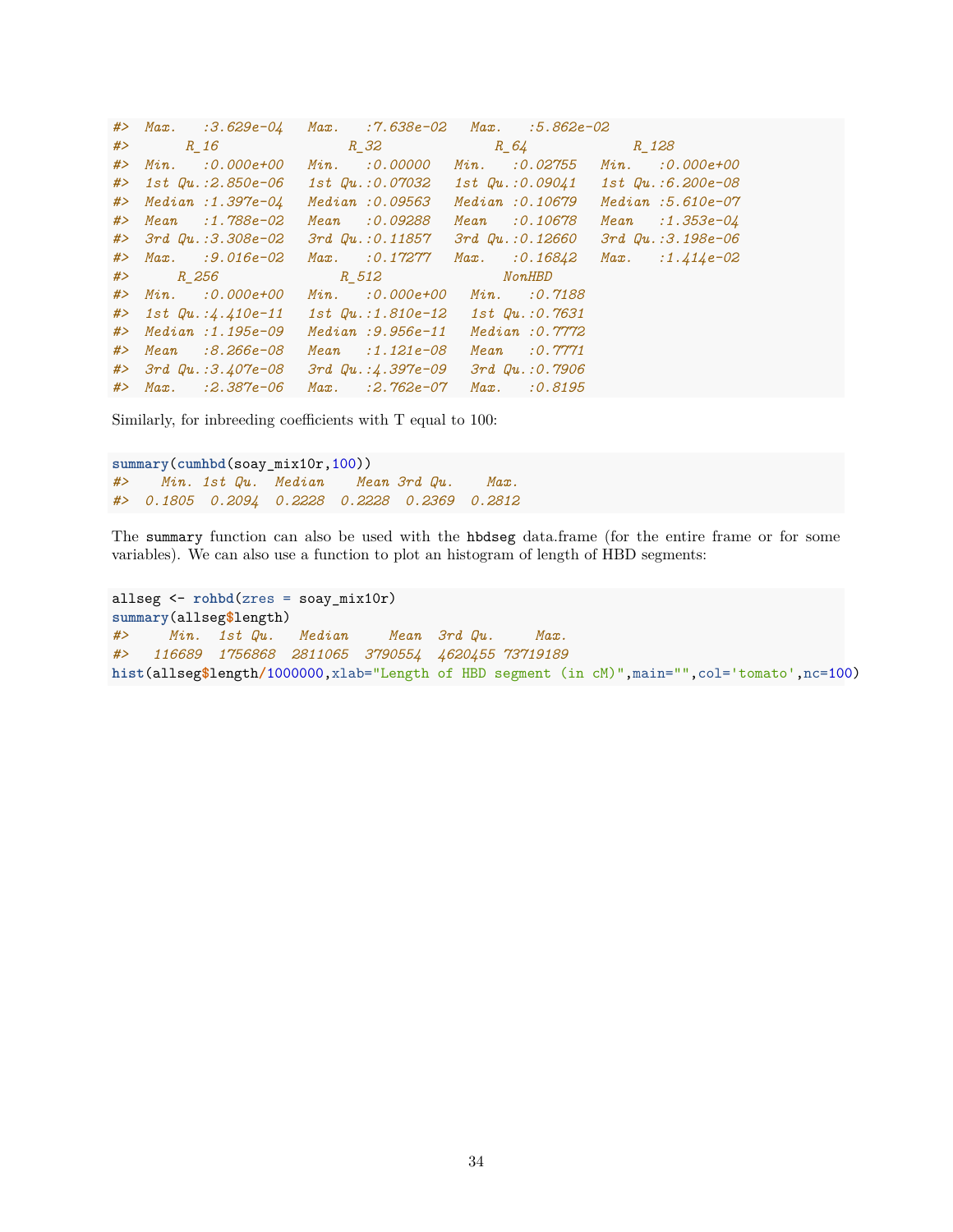

Alternatively, we provide plot functions to obtain an overview of the results and visualize them.

### **8.7 Information for DoRIS**

DoRIS is a software [\(Palamara et al., 2012\)](#page-45-8) that use IBD segments to infer past demographic history in populations. To that end, it uses the number of IBD segments observed in 1Mb bins (over a range of values). The distribution can help to infer past effective population size. The software works either with counts, either with proportion of the genome in different bins ("sharing"). HBD segments are a special case of IBD segments. With IBD segments, the number of pair of haplotypes compared is large that with HBD segments (equal to the number of individuals) but with HBD segments there is no need to phase the data. If the sample is large enough and autozygous segments are frequent, HBD segments can be used for the application.

The zoodoris function allows to generate tables for DoRIS either as counts (method = "counts") or as proportion of the genome (method = "sharing"). The function works on a zres object and need the range of HBD segments that are used (minv and maxv are the minimal and maximal length considered, in cM). Finally, the user must also provide the length of the genome in cM (using only autosomes where HBD segments have been searched for) with the glen argument.

To extract counts with the results from the Soay population and using bins from 5 to 10 cM long:

|  |                        |  |      |  |  |  |  |  | zoodoris(zres = wilt_mix10r, minv = 5, maxv = 10, glen = 2450, method = "counts") |
|--|------------------------|--|------|--|--|--|--|--|-----------------------------------------------------------------------------------|
|  | #> win st win end nseq |  |      |  |  |  |  |  |                                                                                   |
|  | $# > 1$ 5 6 148        |  |      |  |  |  |  |  |                                                                                   |
|  | $# > 2$ 6              |  | 7117 |  |  |  |  |  |                                                                                   |
|  | $# > 3$ 7 8 104        |  |      |  |  |  |  |  |                                                                                   |
|  | #> $4$ 8               |  | 9 88 |  |  |  |  |  |                                                                                   |
|  | $# > 5$ 9              |  |      |  |  |  |  |  |                                                                                   |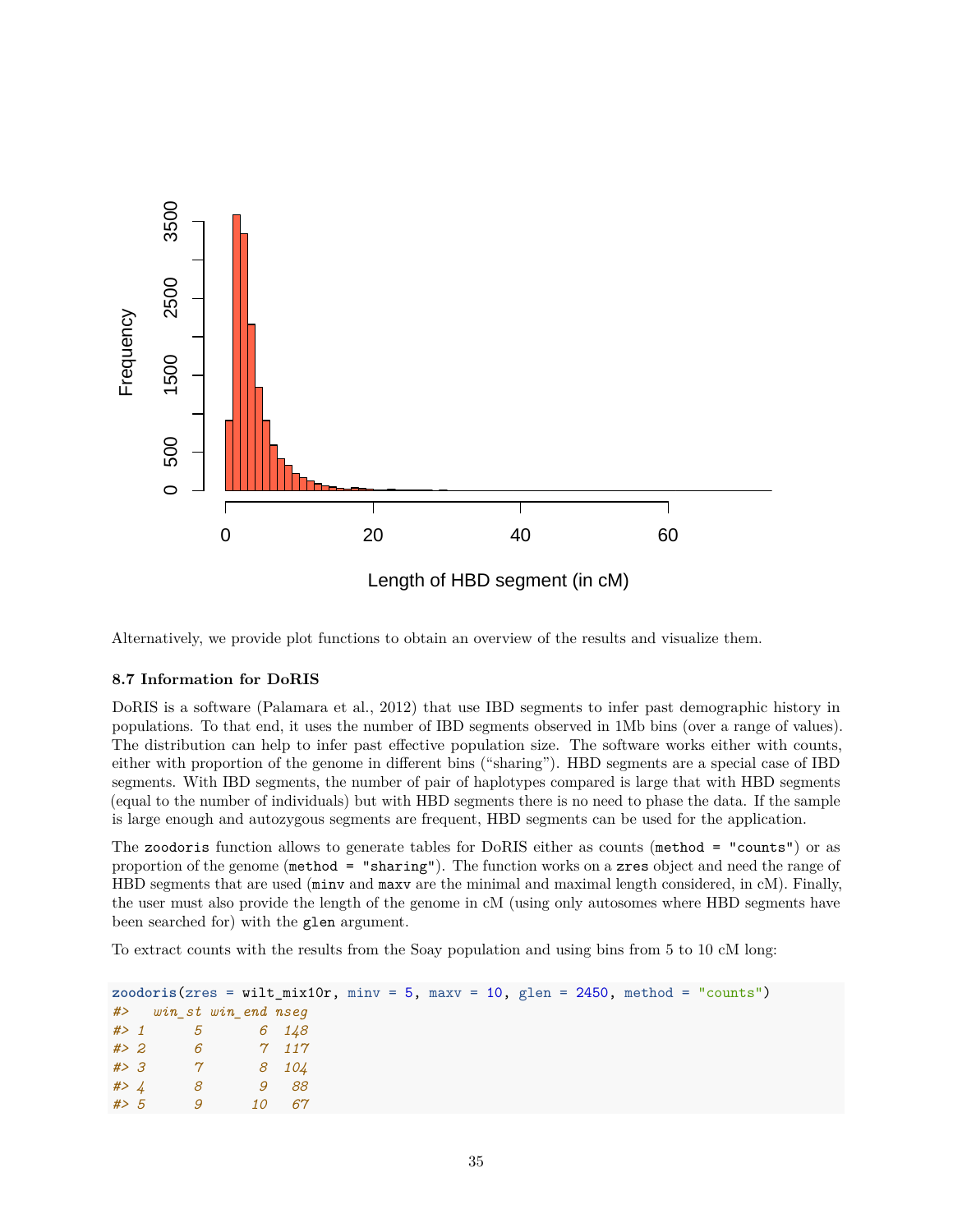To obtain proportion of the genome in the bins:

```
zoodoris(zres = wilt_mix10r, minv = 5, maxv = 10, glen = 2450, method = "sharing")
#> win_st win_end sharing
#> 1 5 6 0.01445879
#> 2 6 7 0.01357026
#> 3 7 8 0.01384652
#> 4 8 9 0.01326850
#> 5 9 10 0.01129579
```
We can compare the distribution for three different sheep populations:

```
dtw <- zoodoris(zres = wilt_mix10r, minv = 5, maxv = 25, glen = 2450, method = "sharing")
dts <- zoodoris(zres = soay_mix10r, minv = 5, maxv = 25, glen = 2450, method = "sharing")
dtr <- zoodoris(zres = rara_mix10r, minv = 5, maxv = 25, glen = 2450, method = "sharing")
matplot(dtw$win_st,cbind(dtw$sharing,dts$sharing,dtr$sharing),
       xlab = 'Length of HBD segment in cM', ylab = 'Proportion of the genome',
        type ='p', pch=c(21,21,21),bg=c('dark grey','royal blue','orange'),
        col=c('black','black','black'))
```


Length of HBD segment in cM

Clear differences are observed, with the Rasa Aragonesa individuals (orange) having few HBD segments in all bins, the Soay individuals (blue) having a high number of the shortest segments and the Wiltshire individuals (grey) presenting also large values for long HBD segments.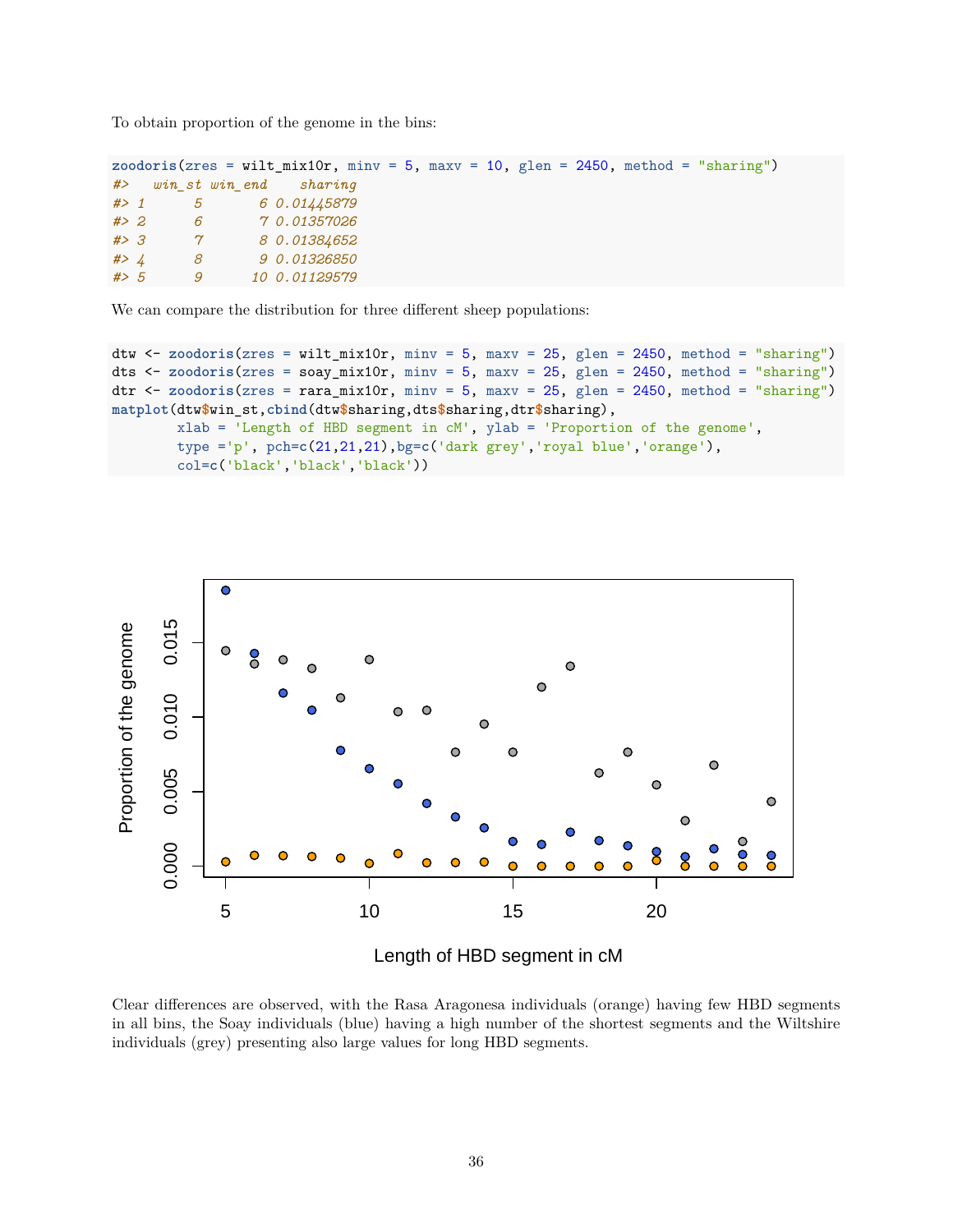# **9 Plotting**

Four plotting functions are helpful to interpret the results. They plot either the partitioning of the genome in HBD class at the population or the individual level, the contribution of different classes to the genome or HBD segments. We recommend to use the functions representing proportion of the genome in different HBD classes or partitioning of the genome in HBD classes **only with models with pre-defined rates** (see section 5).

# **9.1. Proportion of the genome associated with different HBD classes (population)**

The zooplot\_prophbd represents the proportion of the genome associated with the different HBD classes at the population level. The input is a named list of zres object (list(name1 = zres1, name2 = zres2, ...)). The list can contain one or several populations. When provided, the names are used in the plot. Three format can be used with the style arguments: "barplot", "lines" and "boxplot" (boxplot can only be use with a single zres object).

To plot a single population with boxplots:

```
zooplot_prophbd(list(Soay = soay_mix10r), cols = 'tomato', style = 'boxplot')
```


To plot three populations with barplots:

```
zooplot_prophbd(list(Soay=soay_mix10r,Wiltshire=wilt_mix10r,
                     RasaAragonesa=rara_mix10r),style='barplot')
```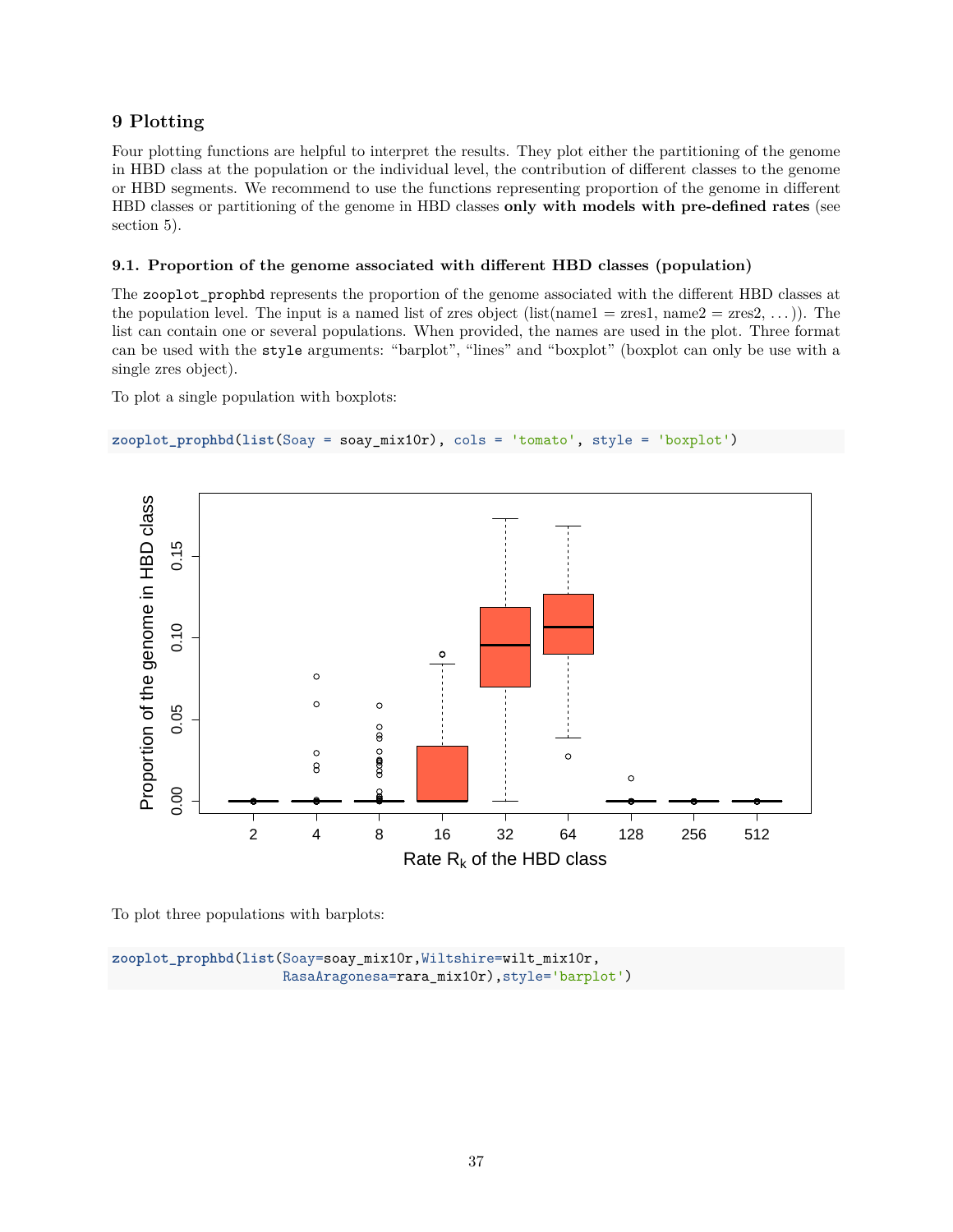

The plot can also represents cumulative proportions: the fraction of the genome in all HBD classes with rates  $R_k \leq T$ . For the plot, we use the rate of the HBD classes as values for T. So, we obtain the fraction of the genome in the first HBD class, the two first HBD classes, the first three HBD classes, etc. These values can be interpreted as inbreeding coefficients estimated with respect to different base populations (see sections 2.4, 7.3, 7.5.2 or [Druet and Gautier](#page-44-2) [\(2017\)](#page-44-2) and [Solé et al.](#page-45-2) [\(2017\)](#page-45-2) for more details).

To plot the average inbreeding coefficients (cumulative values) for three populations with lines:

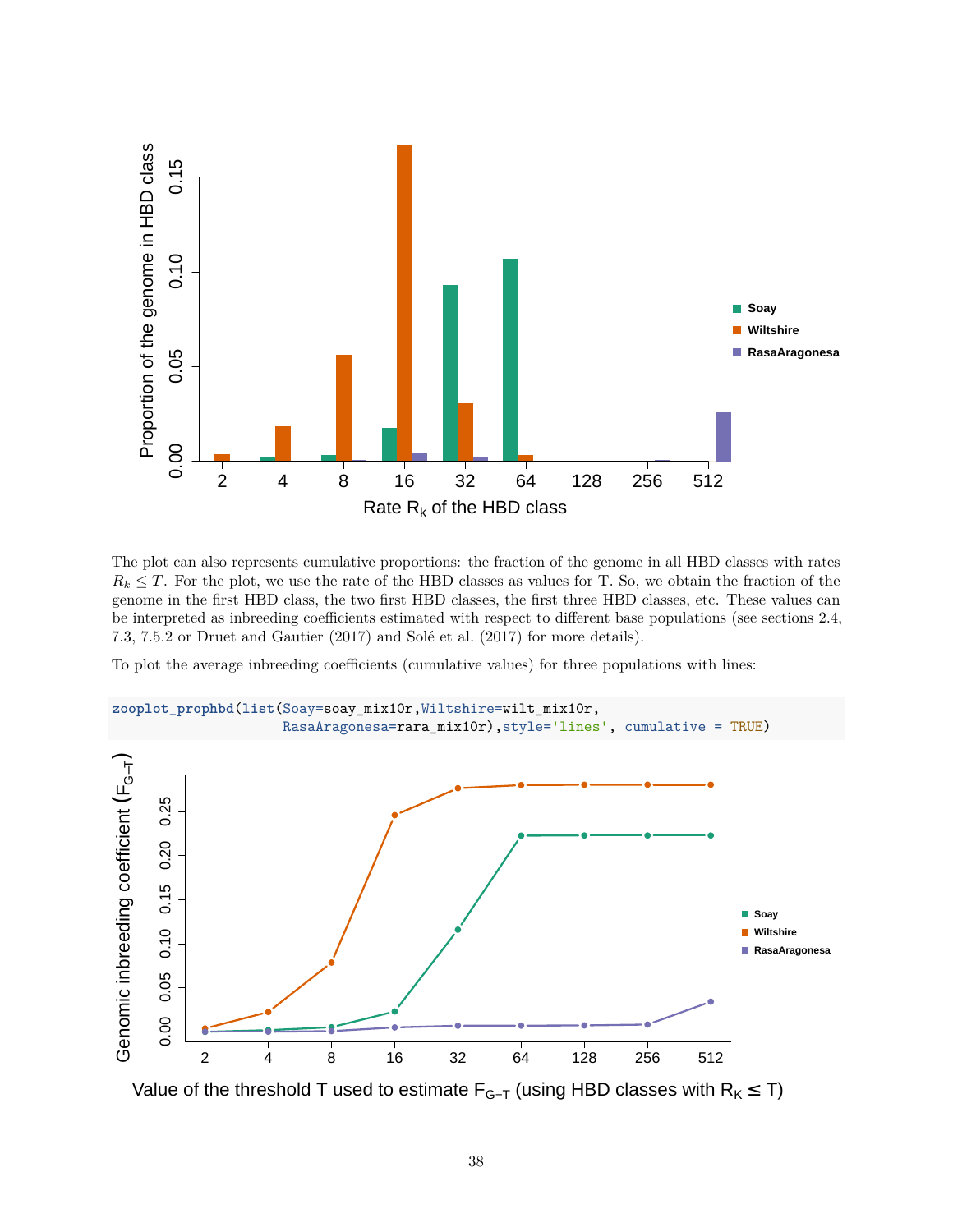#### **9.2. Proportion of the genome associated with different HBD classes (individuals)**

The zooplot individuals function represents the same results as the zooplot prophbd function but at an individual level. Each individual is represented by a line (no barplots or boxplots). The function plots either the proportion of the genome in different HBD classes or cumulative proportions (see above) if cumulative is set to TRUE. The average value of the population is added in red. As before, the input is a named list of zres object (list(name1 = zres1, name2 = zres2, ...)). The list can contain one or several populations. When provided, the population names are used in the plot. The ncols argument determines the number of graphs (populations) plotted next to each other.

```
pop2 <- list(Soay=soay_mix10r,RasaAragonesa=rara_mix10r)
zooplot_individuals(pop2, cumulative = TRUE)
#> Warning in zooplot_individuals(pop2, cumulative = TRUE):
#> All individuals are plotted; use toplot to select individuals
```
![](_page_38_Figure_3.jpeg)

Value of the threshold T used to estimate  $F_{G-T}$  (using HBD classes with  $R_K \leq T$ )

We observe than Soay sheep present higher levels of autozygosity and that patterns are relatively homogeneous in both populations.

#### **9.3. Partitioning individual genomes in different HBD classes**

The zooplot\_partitioning function represents for each individual the proportion of the genome in each HBD class. Each individual is represent as a stacked barplot. The total height represents the total autozygosity level. The contribution of each HBD class (in % of the genome) is represented as a bar of a different color (black, brown, red for the most recent HBD classes).

The input is again a named list of zres object (list(name1 = zres1, name2 = zres2, ...)). The list can contain one or several populations. When provided, the population names are used in the plot. The user can provide the colors of the bars (argument cols), can choice to plots the ids or not (argument plotids), can give a list of individuals to plot (argument toplot, a list of vectors containing the individuals to plot for each population), can choose to plot a random sample of individuals (argument randomids set to TRUE with nrandom a vector containing the number of individuals to select for each population and seed being the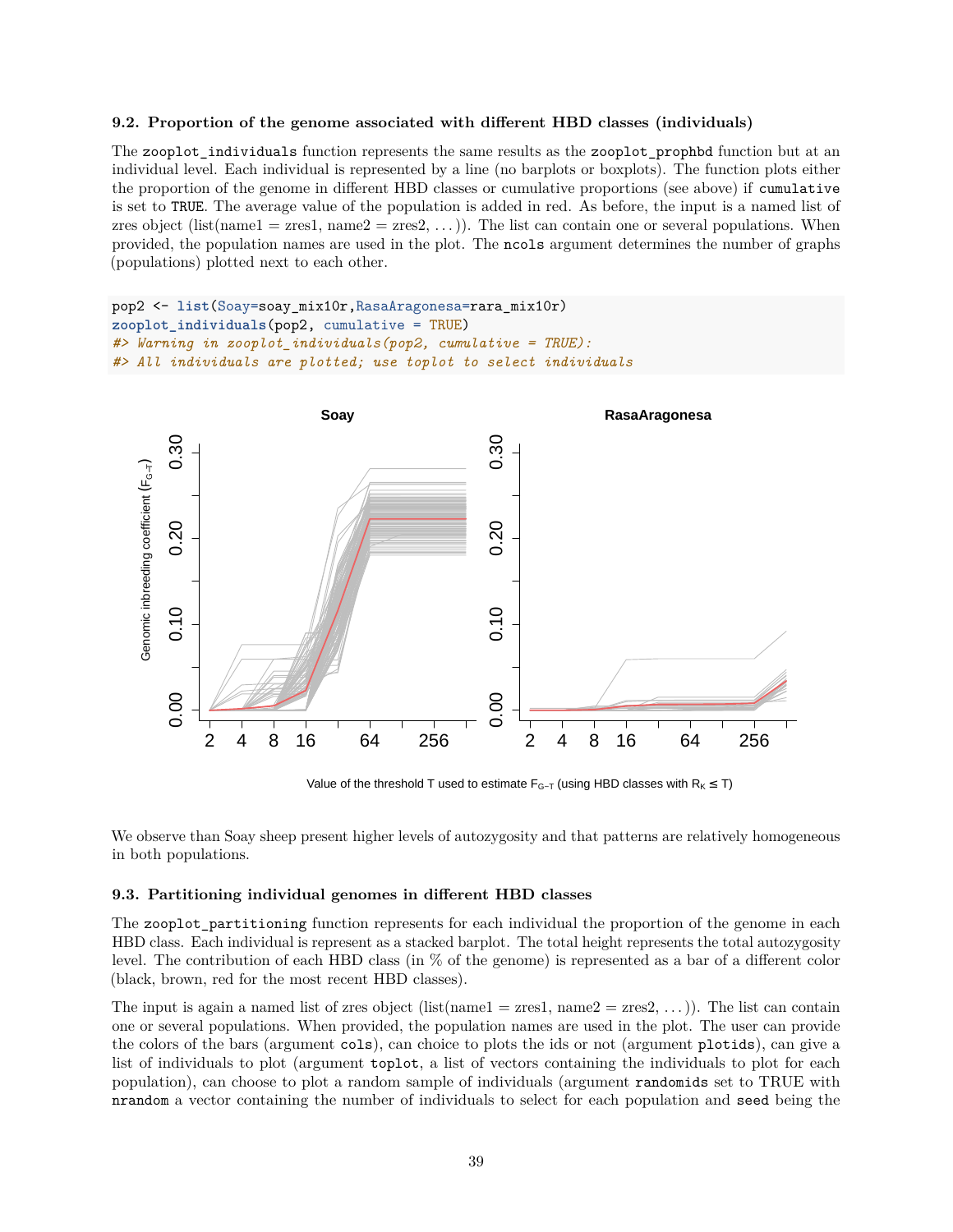random seed). The ylim argument indicates the minimal and maximal values of the y-axis, the border argument indicates whether a border is drawn around each bar, the nonhbd argument indicates whether a border is drawn around the non-hbd contribution and the vertical argument specifies if sample names are written vertically or not. To plot the partitioning in the Wiltshire population:

![](_page_39_Figure_1.jpeg)

**zooplot\_partitioning**(**list**(Wiltshire=wilt\_mix10r), ylim = **c**(0,0.5), nonhbd = FALSE)

Next we plot the three sheep population. To reduce the number of individuals, we select randomly 20 individuals per population and we don't print the ids.

```
pop3 <- list(Soay=soay_mix10r,RasaAragonesa=rara_mix10r,Wiltshire=wilt_mix10r)
zooplot_partitioning(pop3, randomids = TRUE, nrandom = c(20,20,20), plotids = FALSE,
                     ylim=c(0,0.5), nonhbd = FALSE)
#> Warning in zooplot_partitioning(pop3, randomids = TRUE, nrandom = c(20, :
#> Random seed 100 is used to sample individuals.
```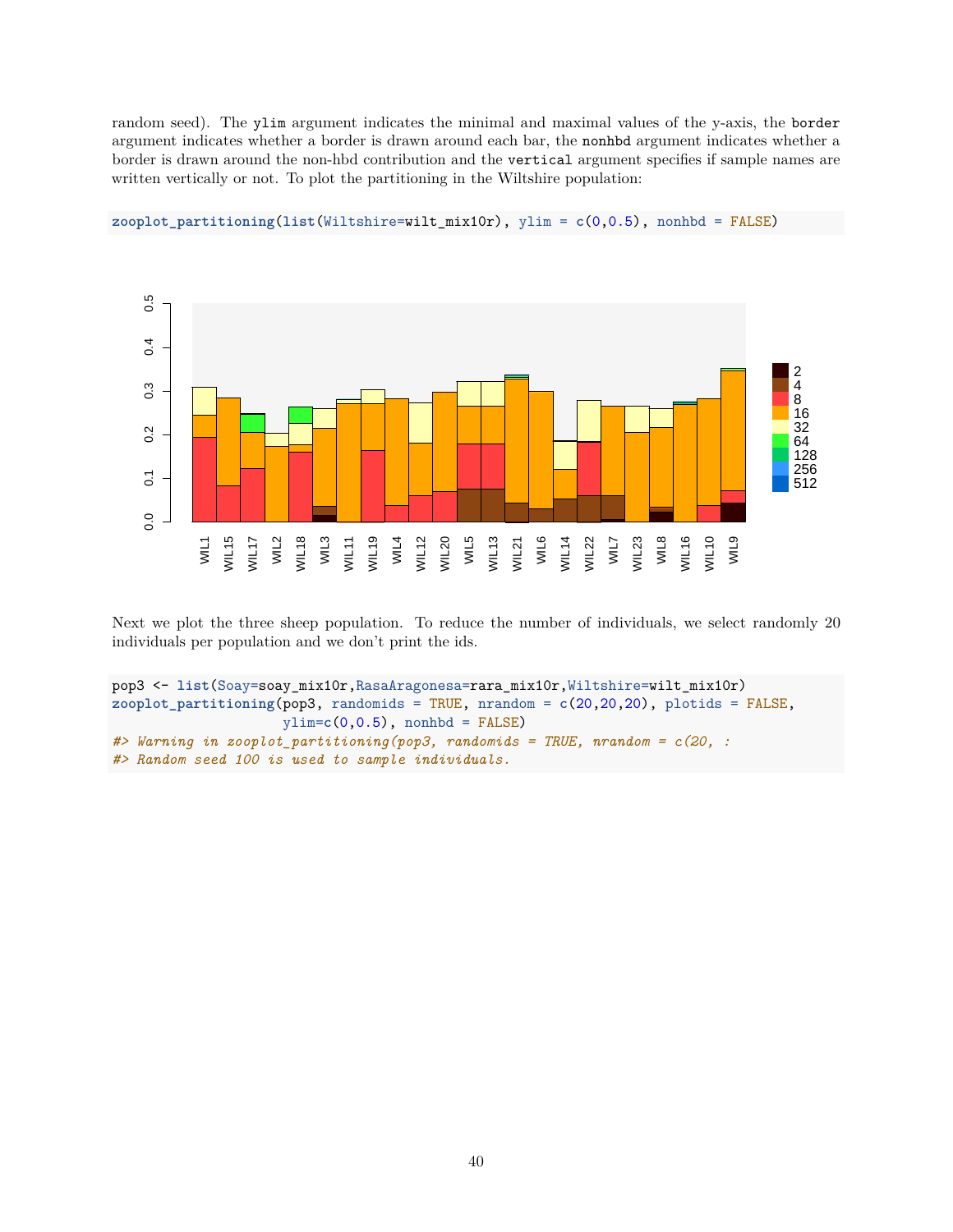![](_page_40_Figure_0.jpeg)

Soay and Wiltshire populations present higher levels of autozygosity. The Wiltshire individuals present more recent autozygosity (brown, red, orange bars) compared to the Soay individuals where light yellow  $(R_k = 32)$ and green  $(R_k = 64)$  dominate, indicating that the Wiltshire individual have more recent common ancestors causing autozygosity.

### **9.4. Plotting identified HBD segments**

The zooplot\_hbdseg function plots the identified segments for a selected region. The region is specified with the chr and coord arguments. A minimal segment size can be selected with the minlen arguments.

Some arguments are identical to the zooplot\_partitioning function: those to select individuals, randomids, nrandom, seed, toplot, plotids. The cols argument allows to specify the color used for each population or zres object in the input list.

```
zooplot_hbdseg(pop3, randomids = TRUE, nrandom = c(20,20,20),
               chr=5,coord=c(10000000,50000000))
#> random seed 100 is used to sample ids
```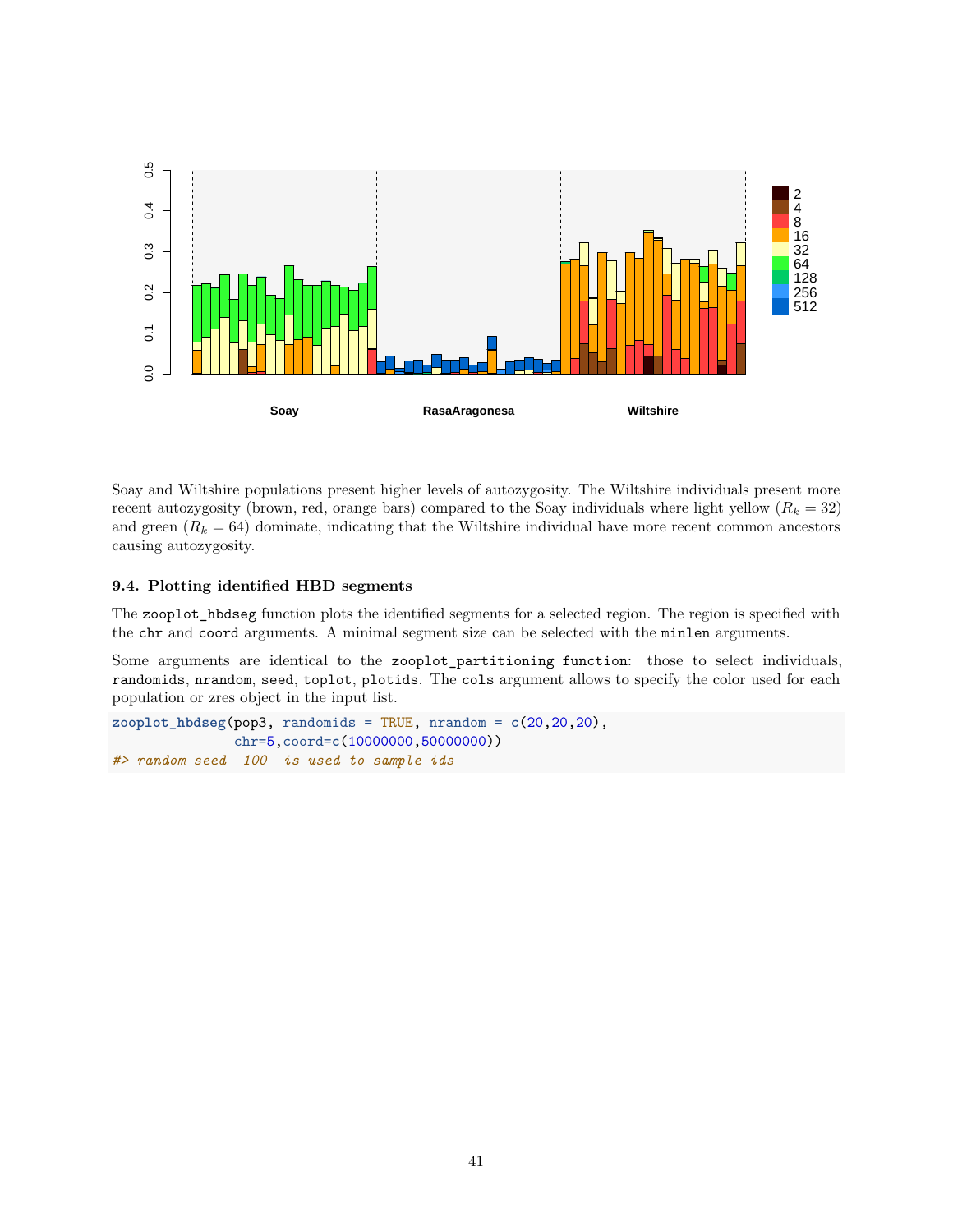![](_page_41_Figure_0.jpeg)

# **10 Impact of data informativity**

The genotyping technology will impact the amount of available data to characterize autozygosity and identify HBD segments. The method will be more efficient with more SNPs per HBD segment, with less genotyping / sequencing errors, when markers are more informative (higher minor allele frequency - MAF) or when sequencing is performed at higher coverage. There are no simple guidelines indicating how well the method will perform as it depends on many factors specific to data sets. Still we performed some simulations to asses the impact of different factors on the mean absolute errors (MAE) of HBD probabilities, the absolute value of the difference between the HBD probability and the true HBD status [\(Druet and Gautier, 2017\)](#page-44-2). The results are summarized in Figure 4, that can help to understand the impact of lower marker density, marker informativity or sequencing coverage and to estimate the number of SNP required per HBD segment to obtain descent estimates.

With genotyping data, the HBD segments are accurately identified with 50 or 100 SNPs per segments (as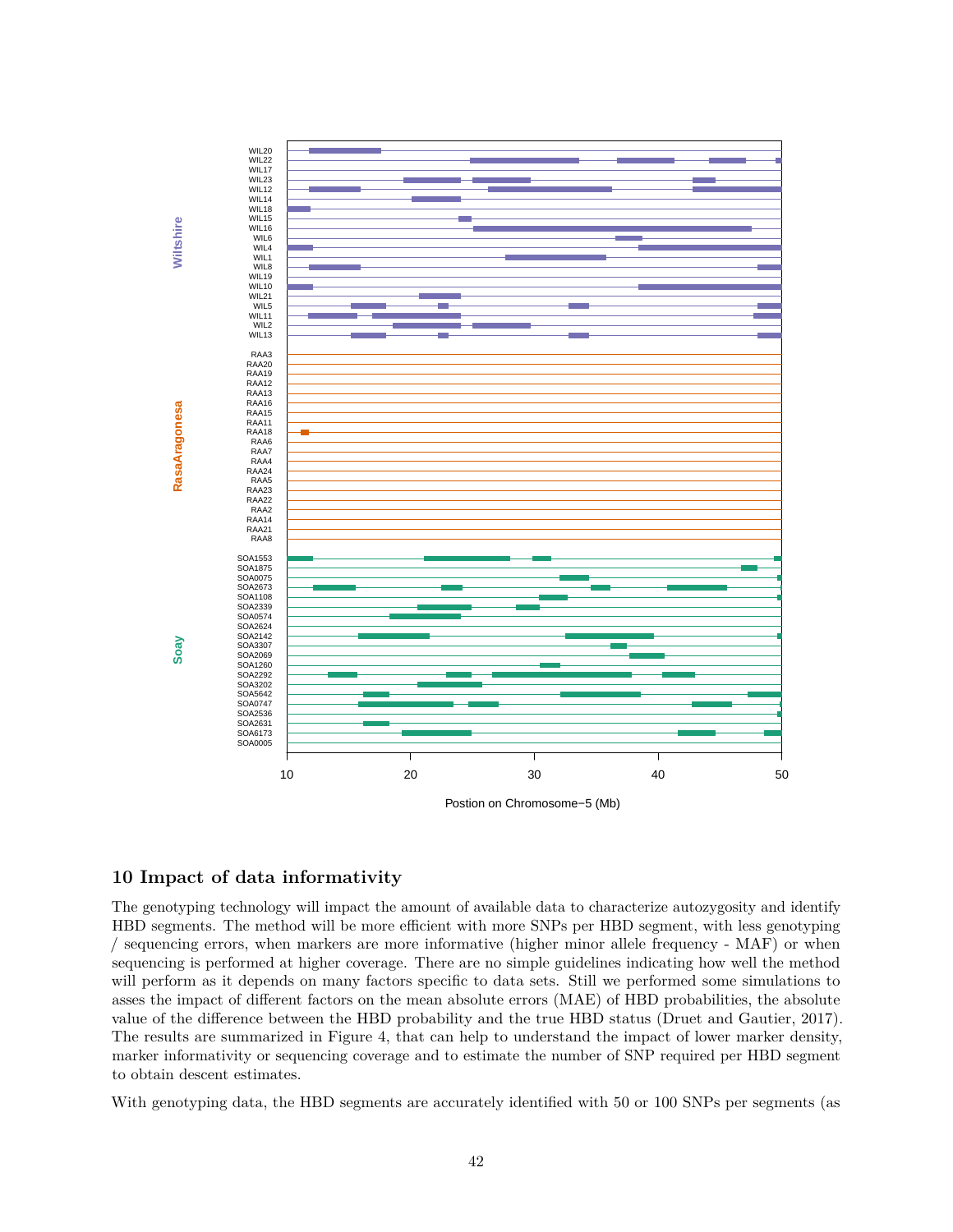![](_page_42_Figure_0.jpeg)

Figure 4: Impact on marker informativity on mean absolute error (MAE) for local HBD probabilities for all locus (left column) or for HBD locus only (right column) based on results from results from Druet and Gautier (2017). The figure shows the impact of average number of SNPs per HBD segment, site frequency spectrum (SFS), presence of genotyping errors or coverage with whole-genome sequencing (WGS) data.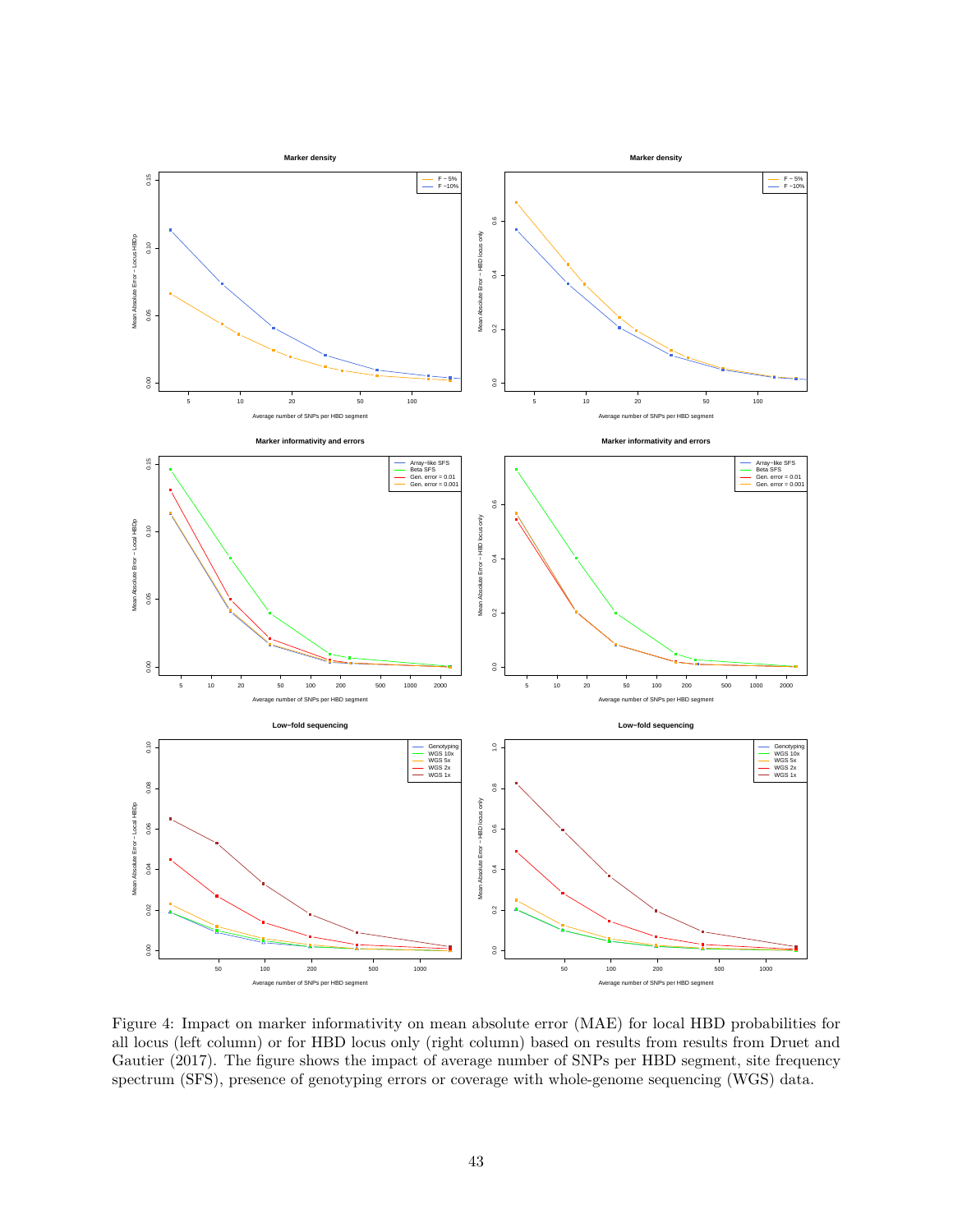![](_page_43_Figure_0.jpeg)

Figure 5: HBD segments identified on chromosome 1 using different genotyping densities or using whole-genome sequencing at different coverages in 46 Belgian blue sires.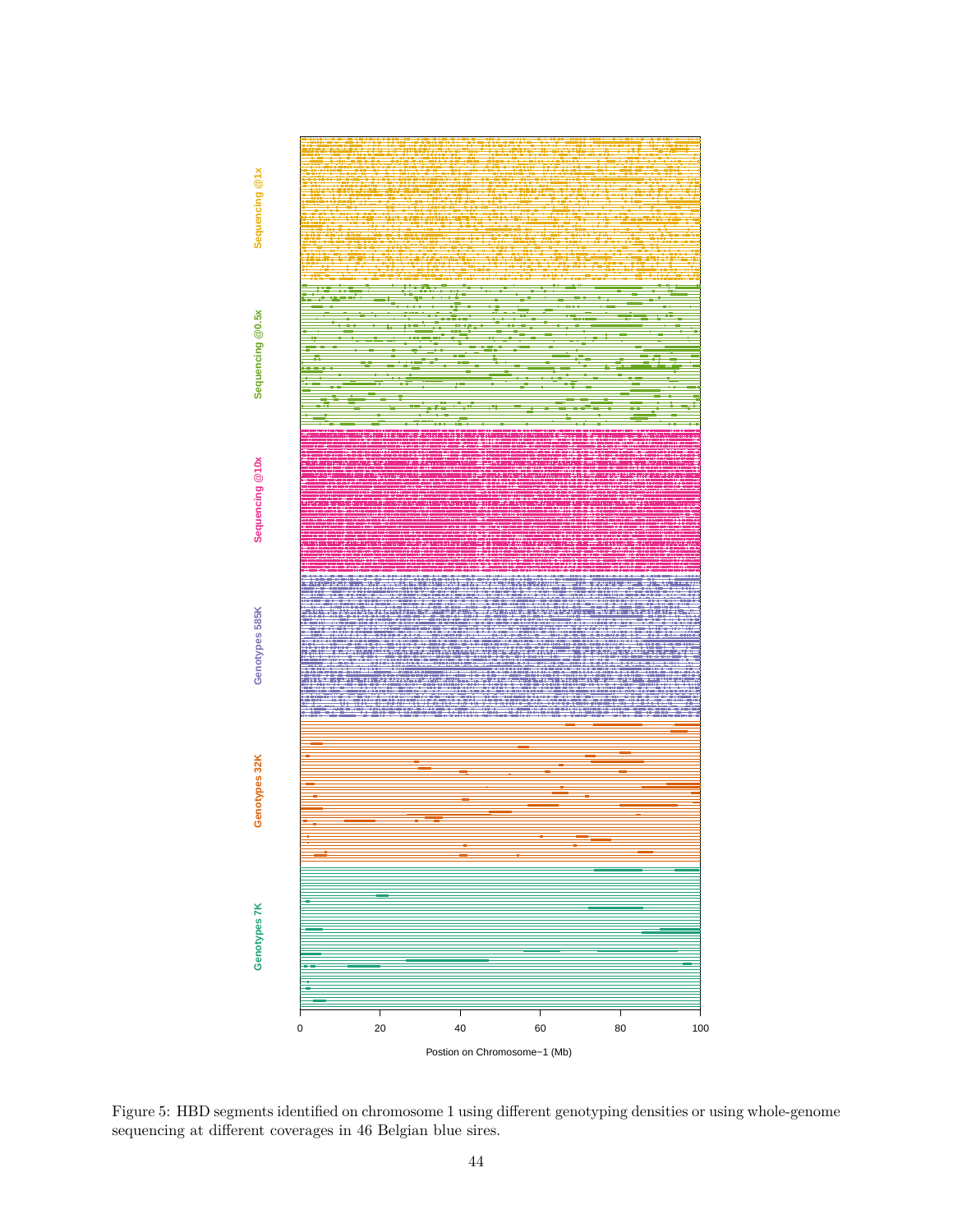for window-based RoH) and with 20 SNPs per segment the method is still efficient but in that case, false positive and false negative rates are higher and the use of HBD probabilities is recommended (it is risky to use window-based RoH with only 20 SNPs per window). If we use sequencing data, we observe that with low cover, the number of marker per HBD segments must be increased to obtain similar accuracy.

We can observe that genotyping error rates have a small impact because they are accounted for in the model. Still, with higher error rate (0.01) we observe that the number of false positive HBD segments increases because heterozygous genotypes are less penalized, the model allows approximately one heterozygous SNP per 100 SNPs (the accuracy in HBD segments remains however unchanged). Similarly, when the overall autozygosity is higher the risk of false positive HBD segments increases because since HBD segments are more frequent, the probability to observe HBD segments is higher. In that case, we also observe that the power to identify the HBD segments increases in parallel.

Regarding the genome-wide autozygosity level, its association with the number of SNPs per HBD segment is more complex as it also depends the total number of SNPs.

In addition to these simulations, we show results obtained with low-fold sequencing in Belgian Blue beef cattle to illustrate with real data that the approach can indeed capture HBD segments even with low-fold sequencing. Figure 5 represents for 46 individuals HBD segments obtained with genotyping arrays ( $\sim$  2-3 SNPs per Mb,  $\sim$  10 SNPs per Mb and  $\sim$  200 SNPs per Mb) and with whole genome sequencing (10x, 0.5x) and 1x). The results from the 1x are similar to those of the highest SNPs density (in terms of number of segments and their length) whereas the results from the 0.5x lie in between those obtained with ~10 SNPs per Mb and those obtained with  $\sim 200$  SNPs per Mb.

# **11 References**

# **References**

- <span id="page-44-5"></span>Broman, K. W. and Weber, J. L. (1999). Long homozygous chromosomal segments in reference families from the centre d'etude du polymorphisme humain. *The American Journal of Human Genetics*, 65(6):1493–1500.
- <span id="page-44-2"></span>Druet, T. and Gautier, M. (2017). A model-based approach to characterize individual inbreeding at both global and local genomic scales. *Molecular ecology*, 26(20):5820–5841.
- <span id="page-44-3"></span>Leutenegger, A.-L., Labalme, A., Génin, E., Toutain, A., Steichen, E., Clerget-Darpoux, F., and Edery, P. (2006). Using genomic inbreeding coefficient estimates for homozygosity mapping of rare recessive traits: application to taybi-linder syndrome. *The American journal of human genetics*, 79(1):62–66.
- <span id="page-44-0"></span>Leutenegger, A.-L., Prum, B., Génin, E., Verny, C., Lemainque, A., Clerget-Darpoux, F., and Thompson, E. A. (2003). Estimation of the inbreeding coefficient through use of genomic data. *The American Journal of Human Genetics*, 73(3):516–523.
- <span id="page-44-7"></span>Leutenegger, A.-L., Sahbatou, M., Gazal, S., Cann, H., and Génin, E. (2011). Consanguinity around the world: what do the genomic data of the hgdp-ceph diversity panel tell us? *European Journal of Human Genetics*, 19(5):583.
- <span id="page-44-6"></span>Magi, A., Tattini, L., Palombo, F., Benelli, M., Gialluisi, A., Giusti, B., Abbate, R., Seri, M., Gensini, G. F., Romeo, G., et al. (2014). H 3 m 2: detection of runs of homozygosity from whole-exome sequencing data. *Bioinformatics*, 30(20):2852–2859.
- <span id="page-44-8"></span>Marchini, J., Howie, B., Myers, S., McVean, G., and Donnelly, P. (2007). A new multipoint method for genome-wide association studies by imputation of genotypes. *Nature genetics*, 39(7):906.
- <span id="page-44-4"></span>McQuillan, R., Leutenegger, A.-L., Abdel-Rahman, R., Franklin, C. S., Pericic, M., Barac-Lauc, L., Smolej-Narancic, N., Janicijevic, B., Polasek, O., Tenesa, A., et al. (2008). Runs of homozygosity in european populations. *The American Journal of Human Genetics*, 83(3):359–372.
- <span id="page-44-1"></span>Narasimhan, V., Danecek, P., Scally, A., Xue, Y., Tyler-Smith, C., and Durbin, R. (2016). Bcftools/roh: a hidden markov model approach for detecting autozygosity from next-generation sequencing data. *Bioinformatics*, 32(11):1749–1751.